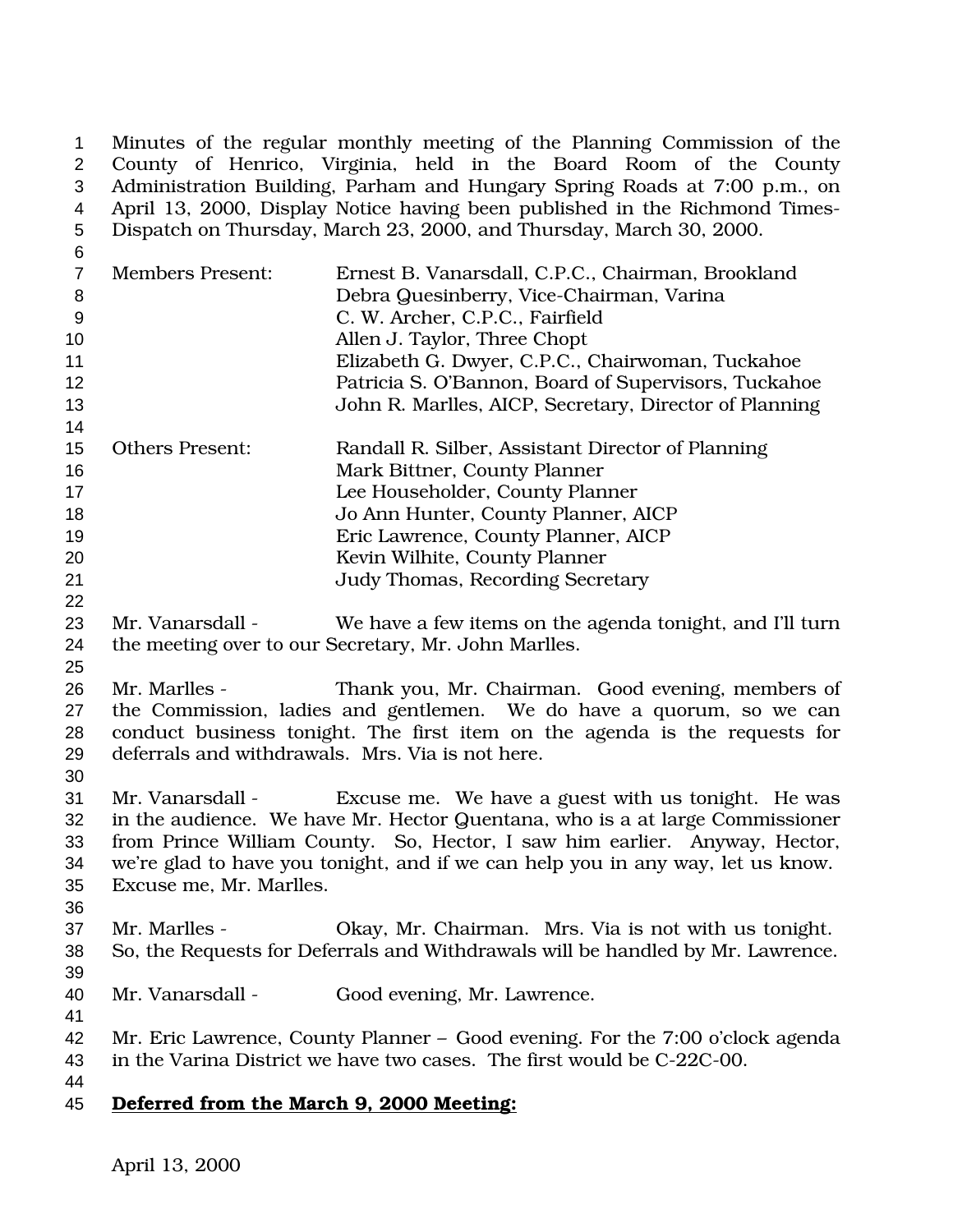**C-22C-00 Alvin S. Mistr, Jr. for John C. Zehler, Sr.:** Request to conditionally rezone from B-1 Business District to B-3C Business District (Conditional), Parcel 148-10-C-2, containing 0.44 acre, located at the northwest intersection of W. Nine Mile Road (Route 33) and Daisy Avenue. A gas/convenience store is proposed. The use will be controlled by proffered conditions and zoning ordinance regulations. The Land Use Plan recommends Commercial Arterial. The site is also within the Airport Safety Overlay District. Mr. Vanarsdall - What page? Mr. Lawrence - Page 2. They have requested a deferral to May 11, 2000. This request is to rezone property to B-3C. Mr. Vanarsdall - Any one in the audience in opposition to the deferment of C-22C-00 in the Varina District – 30 day deferral? No opposition. Entertain a motion. Mrs. Quesinberry - Mr. Chairman, I'd like to move for a deferral of Case C- $22C-00$  to the May  $11<sup>th</sup>$  agenda at the applicant's request. Mr. Archer seconded the motion. Mr. Vanarsdall - Motion made by Mrs. Quesinberry, seconded by Mr. Archer. All those in favor say aye— all those opposed by saying nay. The vote is 5-0 (Mrs. O'Bannon abstained). Next case. **Deferred from the March 9, 2000 Meeting: C-25C-00 James W. Theobald for 7-Eleven Inc.:** Request to conditionally rezone from A-1 Agricultural District to B-2C Business District (Conditional), Parcel 162-A-43A, containing approximately 5.06 acres, located at the southwest intersection of S. Laburnum and Gay Avenues. Community retail is proposed. The use will be controlled by proffered conditions and zoning ordinance regulations. The Land Use Plan recommends Office. The site is also within the Airport Safety Overlay District. Mr. Lawrence - The next case is also in the Varina District. C-25C-00. This is on Page 2 of your agenda also. They have requested a deferral to the June 15, 2000 meeting. 85 Mr. Vanarsdall - June  $15<sup>th</sup>$ . Is any one in the audience in opposition to this case being deferred, C-25C-00 James W. Theobald for 7-Eleven Inc.? No opposition. 89 Mrs. Quesinberry - I'll move for deferral of Case C-25C-00 to the June  $15<sup>th</sup>$ meeting at the applicant's request.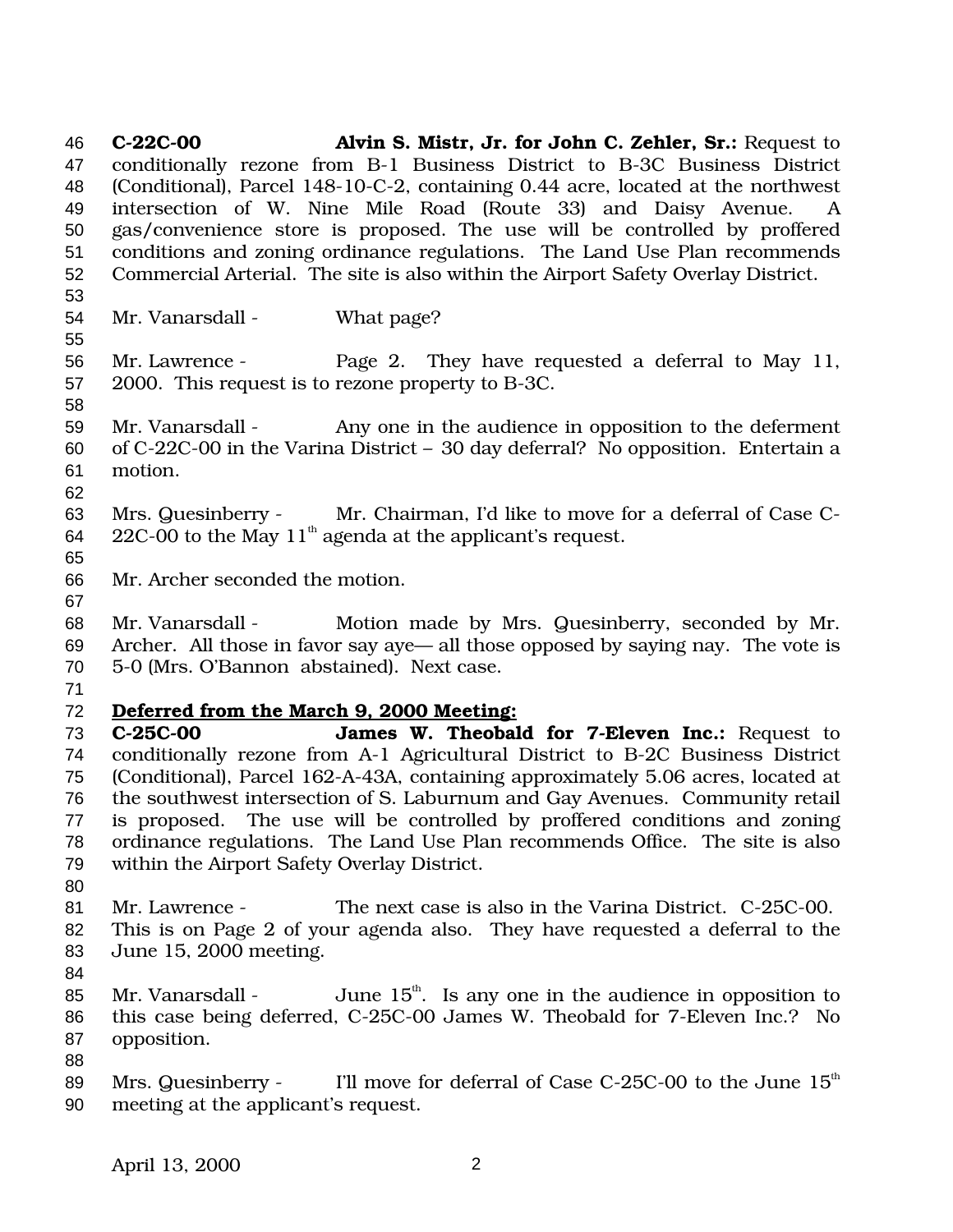Mr. Taylor seconded the motion.

94 Mr. Vanarsdall - Motion made by Mrs. Quesinberry, seconded by Mr. Taylor. All those in favor say aye— all those opposed by saying nay. The vote is 5-0 (Mrs. O'Bannon abstained).

## **Remanded back to the Planning Commission from the February 1, 2000 Board of Supervisors Meeting:**

 **C-47C-99 Ralph L. Axselle and Andrew Condlin for Penrose Corporation:** Request to amend proffered conditions applicable to the Parham Place Office Park and accepted with rezoning case C-113C-85, on Part of Parcel 52-A-5, containing 11.75 acres, located on the south line of Old Hungary Road at the intersection of Hungary Road and Benham Court and also fronting on the north line of E. Parham Road. The proposed amendments are related to access to Hungary Road and buffer area on the property. The Land Use Plan recommends Office.

- 
- Mr. Lawrence The next case is in the Brookland District, C-47C-99 submitted by Ralph Axselle and Andrew Condlin for Penrose Corporation. They have requested a deferral to May 11, 2000.
- 

113 Mr. Vanarsdall - May  $11^{th}$ ? Any one in the audience in opposition to this case? This case is C-47C-99 in the Brookland District. No opposition. I move that C-47C-99 be deferred until May  $11<sup>th</sup>$  at the applicant's request. 

- Mrs. Quesinberry seconded the motion.
- 

119 Mr. Vanarsdall - Motion made by Mr. Vanarsdall, seconded by Mrs. Quesinberry. All those in favor say aye— all those opposed by saying nay. The vote is 5-0 (Mrs. O'Bannon abstained). Next case.

 Mr. Lawrence - That's it for the 7:00 o'clock agenda, but just for information, at the 8:00 o'clock agenda in the Three Chopt District, we have one deferral request for C-33C-00 Henry Wilton for Wilton Development Corp. And I'll present that again at the 8:00 o'clock hour.

- 
- 128 Mr. Vanarsdall Which one was that?

130 Mr. Taylor - C-33C-00.

- 132 Mr. Lawrence It's on Page 4 of the agenda.
- 

134 Mr. Vanarsdall - Okay. May  $11<sup>th</sup>$ . Any one in the audience in opposition to C-33C-00 Henry L. Wilton for Wilton Development?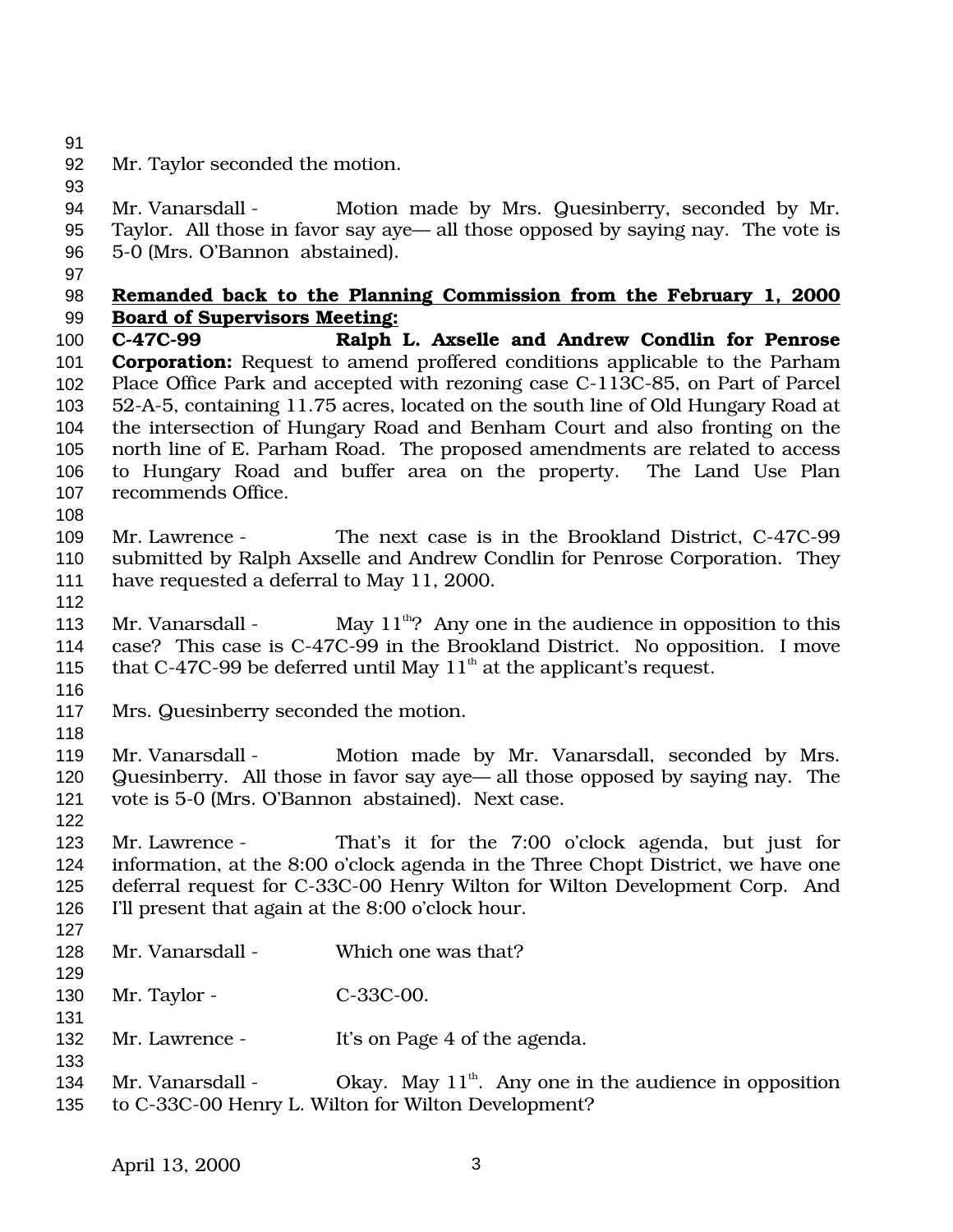| 136        |                                                                                                                                                            |                                                                                                           |  |
|------------|------------------------------------------------------------------------------------------------------------------------------------------------------------|-----------------------------------------------------------------------------------------------------------|--|
| 137        | Mr. Marlles -                                                                                                                                              | It's on the 8:00 o'clock agenda.                                                                          |  |
| 138        |                                                                                                                                                            |                                                                                                           |  |
| 139        | Mr. Vanarsdall -                                                                                                                                           | This is on the 8:00 o'clock agenda and we won't                                                           |  |
| 140<br>141 | Lawrence.                                                                                                                                                  | officially rule on it. We just wanted you to know about it. Thank you, Mr.                                |  |
| 142<br>143 | Mr. Lawrence -                                                                                                                                             | Thank you.                                                                                                |  |
| 144        |                                                                                                                                                            |                                                                                                           |  |
| 145        | Mr. Vanarsdall -                                                                                                                                           | Mr. Marlles.                                                                                              |  |
| 146<br>147 |                                                                                                                                                            |                                                                                                           |  |
| 148        | PLAN OF DEVELOPMENT - REVISED ARCHITECTURAL ELEVATIONS<br>(Deferred from the March 22, 2000, Meeting)                                                      |                                                                                                           |  |
|            | POD-80-99 (Revised)                                                                                                                                        | Balzer & Associates for Short Pump Entertainment,                                                         |  |
|            | <b>Downtown Short</b>                                                                                                                                      | L.L.C., Bee-Fit, Inc., Skate Nation of Richmond                                                           |  |
|            | Pump                                                                                                                                                       | West, LLCC and Menin Development Companies,                                                               |  |
|            |                                                                                                                                                            | <b>Inc.:</b> Request for approval of revised architectural                                                |  |
|            |                                                                                                                                                            | elevations as required by Chapter 24, Section 24-106                                                      |  |
|            |                                                                                                                                                            | of the Henrico County Code and proffered zoning                                                           |  |
|            |                                                                                                                                                            | conditions. The 23.18 acre site is located on the<br>southeast corner of W. Broad Street (U.S. Route 250) |  |
|            |                                                                                                                                                            | and Pouncey Tract Road on parcels 36-A-19G, 19H,                                                          |  |
|            |                                                                                                                                                            | 19I, 19J, 21, 22N and 25. The zoning is B-2C,                                                             |  |
|            |                                                                                                                                                            | Business District (Conditional), M-1, Light Industrial                                                    |  |
|            |                                                                                                                                                            | District, and WBSO (West Broad Street Overlay)                                                            |  |
|            |                                                                                                                                                            | District. County water and sewer. (Three Chopt)                                                           |  |
| 149<br>150 | Mr. Marlles -                                                                                                                                              | Mr. Chairman, the first item on the agenda is a Plan of                                                   |  |
| 151        |                                                                                                                                                            | Development-Revised Architectural elevations. This was deferred from the                                  |  |
| 152        |                                                                                                                                                            | March $22nd$ meeting. The staff report will be given by Mr. Kevin Wilhite.                                |  |
| 153        |                                                                                                                                                            |                                                                                                           |  |
| 154        | Mr. Vanarsdall -                                                                                                                                           | Any one in the audience in opposition to this case?                                                       |  |
| 155        |                                                                                                                                                            | This is a POD-80-99? No opposition. Good evening, Mr. Wilhite.                                            |  |
| 156        |                                                                                                                                                            |                                                                                                           |  |
| 157<br>158 | Mr. Kevin Wilhite, County Planner - Good evening. Thank you. This case has                                                                                 |                                                                                                           |  |
| 159        | been deferred from your March $22nd$ meeting. Since that time, we've had a<br>opportunity to meet with the developers, Tom O'Brien and Craig Menin on more |                                                                                                           |  |
| 160        | than one occasion and also had more than one discussion with them. We've also                                                                              |                                                                                                           |  |
| 161        | received some revised renderings of the proposed building for a TGIF Friday's at                                                                           |                                                                                                           |  |
| 162        | Downtown Short Pump.                                                                                                                                       |                                                                                                           |  |
| 163        |                                                                                                                                                            |                                                                                                           |  |
| 164        |                                                                                                                                                            | The most recent rendering appears on the screen. It's at the bottom. The                                  |  |
| 165<br>166 | approved shopping center with the Regal Cinemas and Barnes and Noble<br>appears in the rendering at the top of the screen. Staff received this latest plan |                                                                                                           |  |
|            |                                                                                                                                                            |                                                                                                           |  |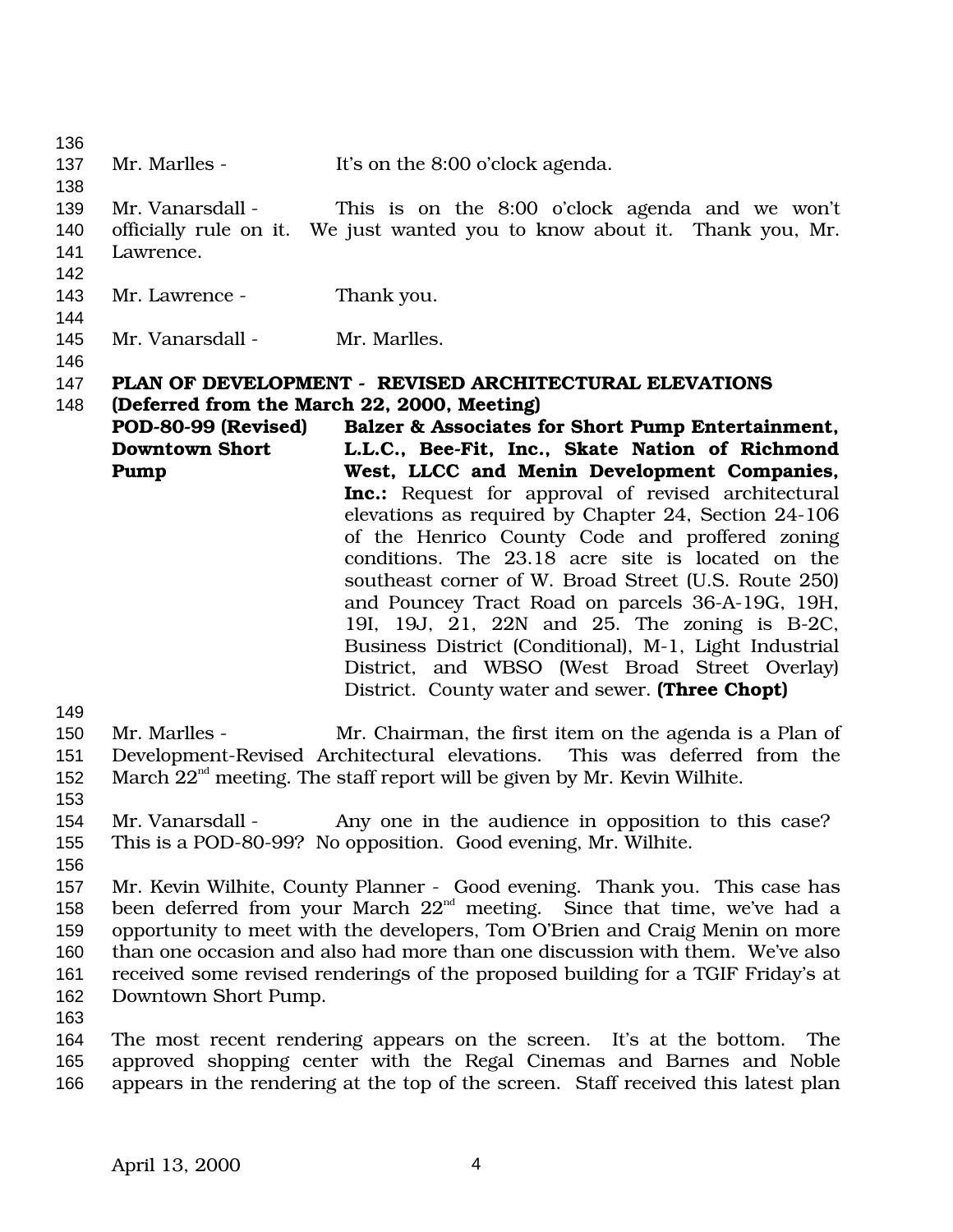167 on Friday the  $7<sup>th</sup>$ . We have reviewed it, and have added some annotations to the rendering that we received, as part of our recommendation.

 The plans have changed quite a bit, since what we first saw, to try to tie in with the main center and the architectural design that was approved. The most important features that have changed is they have added a cornice with a raised step parapet walls to match the Barnes and Noble store with this TGIF Friday's.

- They've added a pyramid roof structure similar to what's on the main center at the front entrance to this restaurant. They applied some architectural decorations that tie in with the center as well. The refrigerator/freezer unit in the back has been screened with material to match the main walls of the building.
- 

 They have also minimized the blue trade mark color that TGIF Friday's has, and have restricted it to just the front entrance feature of this restaurant. And also they have slightly reduced the awning profile, the typical red and white that TGI

- Friday's has.
- As I said, staff has reviewed this revised elevation and we are recommending some additional design elements off the main center be incorporated into this design as part of our approval.
- 

 First of all, on the top, there is a cast masonry base that appears on the Barnes and Noble Store. It also shows up on the side elevation of Barnes and Noble and as part of the original elevation for the outbuildings that was submitted to us and approved. Staff has requested that they try to match that base originally shown with cast masonry. I understand this is cost prohibitive in the opinion of the developers, and staff could recommend the same type of treatment using the EFIS construction they have on the rest of the building.

 There's also a color band that appears under the cornice along the main center which is scored. It's a smooth faced block on the main center, but we would annotate the plans to show that appearing as an EFIS feature on this TGIF Fridays.

 They show column pilaster treatments here (referring to slide) with color to match that band feature. We would recommend that be toned down and try to mimic the color on the cast masonry base of this.

 Also, our recommendation is that they provide a white color feature along the middle horizontal bane as opposed to the coffee colored that they had proposed. 

 Staff would like to point out, there are no new features being added to this elevation. What we have tried to do is to recommend that design features already approved with the main center be used to more closely tie in this proposed restaurant with the approved Regal Cinemas and Barnes & Noble Book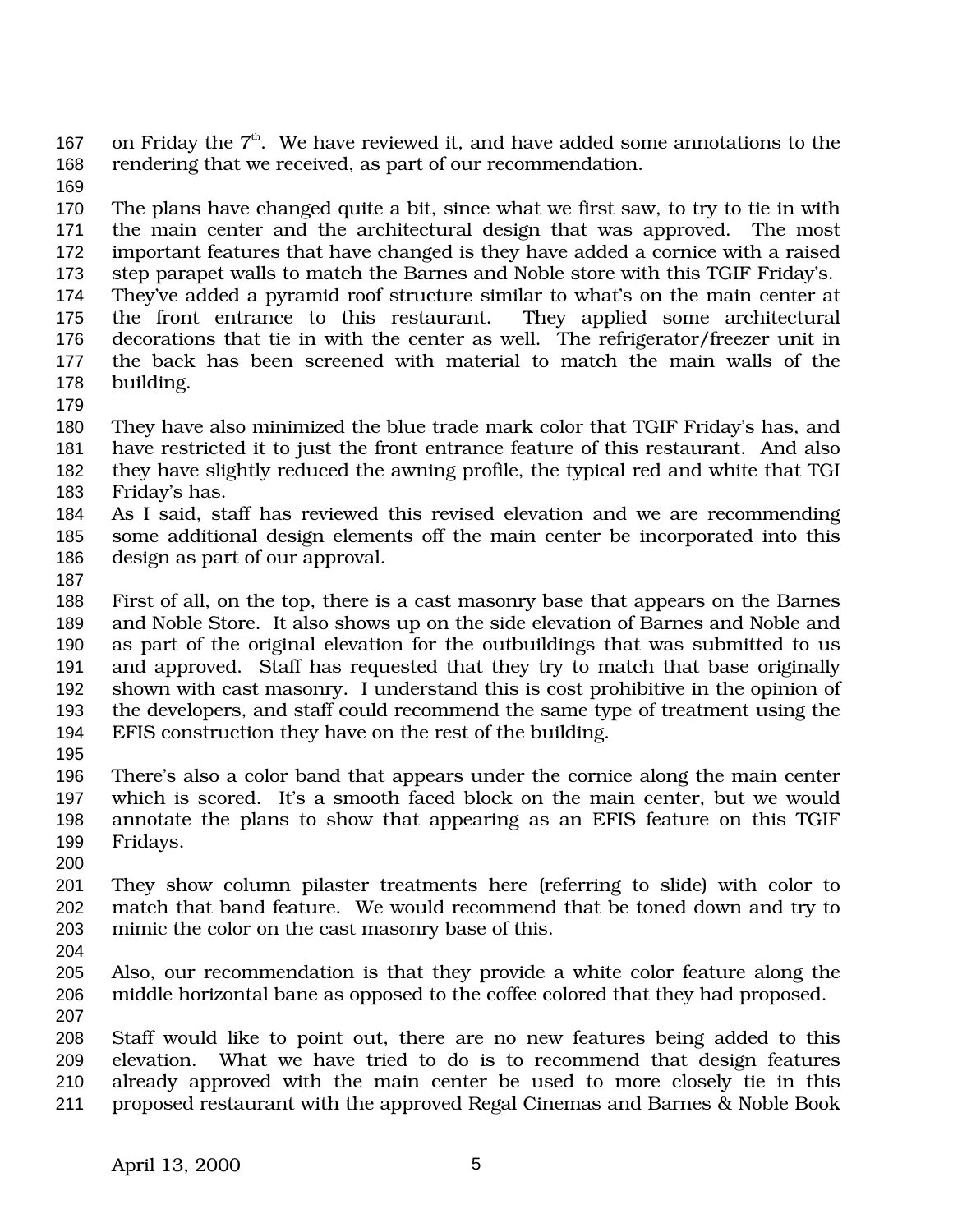Store. And with the annotations that appear on these elevation, staff would recommend approval. The developers I've talked with, prior to the meeting, do have issues with some of these annotations, in particular, with the base treatment proposed by staff and also with the color treatment of the pilasters. But, I'd be happy to answer any questions you may have. 218 Ms. Dwyer - Are the materials comparable to the Barnes & Noble and the Cinemas? Mr. Wilhite - The main center is primarily EFIS. This TGIF would be primarily EFIS as well. The color of the main body of this building would match the color that was approved with the original center. 225 Ms. Dwyer - Are there brick accents anywhere, or is it primarily the cast masonry? Mr. Wilhite - Well, they show up as cast masonry features. The cornice is masonry. I don't believe there are any real brick elements with the main center. 232 Ms. Dwyer - So, the dark horizontal lines then on the main center are EFIS? 235 Mr. Wilhite - Split-face block, masonry construction. But, the TGIF would be primarily a dryvit or EFIS. Ms. Dwyer - Okay. It would match in color? Mr. Wilhite - It would match in color. That's correct. Mr. Vanarsdall - Mr. Taylor, do you want to hear from the applicant? Mr. Taylor - I think, Mr. Chairman, what I'd like to do is hear from Mr. O'Brien if he'd like to address the assembled group. Mr. Vanarsdall - Thank you, Mr. Wilhite. Mr. Taylor - Thank you, Kevin. Mr. Tom O'Brien - Mr. Chairman, members of the Commission, I am Tom O'Brien. I'm with Menin Development. We've been working closely with staff and Mr. Taylor and the people from Friday's and their architects to try to make the property that Fridays is going to be building as consistent with the overall

shopping center. What you're looking at is the fourth iteration of revised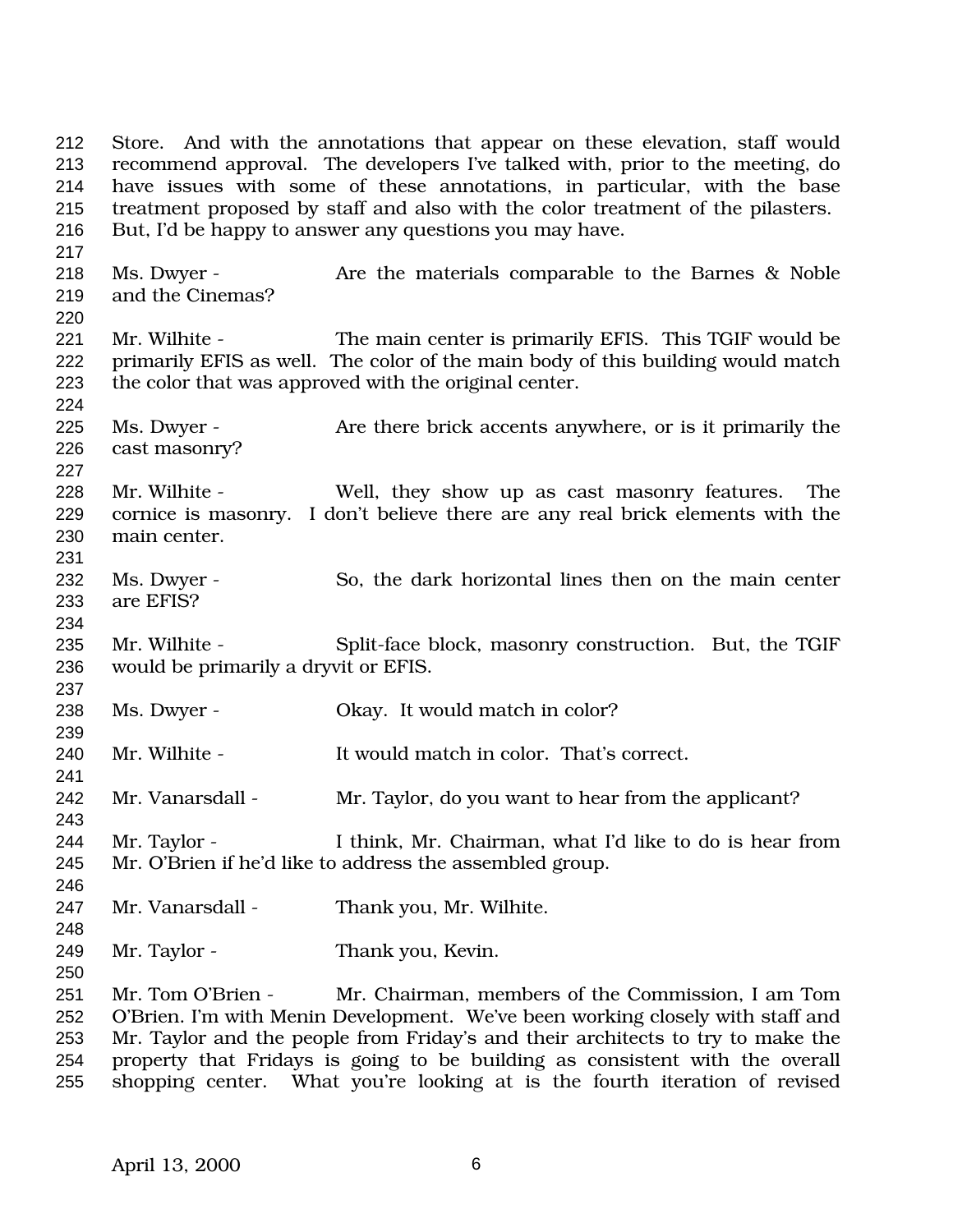architectural designs from their prototype. And we're really down to just a few tweaks on the final points.

 I would point out to you that, when you are looking at the Friday's building, keep in mind that the height of that structure is less than half the height of the Barnes and Noble façade. The Barnes and Noble again is a two-story structure. 

- So, in keeping that in mind, I think some of the comments that Fridays had the final comments of staff might make sense. What he's annotated on the plans as a "cast stone element" to match the shopping center, and he's showing that as a double course of stone. Actually, when you look at the front of the Barnes & Noble, there is a two-tier base to those columns. But those columns are twice as high as this building. So, we're only showing one, you know, stone element or expanded base element on the Friday's building.
- 
- What we can do to mimic that same look is to use dryvit scoring and coloring instead of just putting a row of cast stone, which would be cost prohibitive, along the entire base of the building.
- 
- Also, if you look at the front and side of the shopping center, and all of those elevations, the only place that the cast stone appears is at the base of the columns. It does not appear across the front of the shopping center generally.
- Actually, in the opinion of Friday's and their architect, having a cast stone base across the entire building would really detract from the similarity with the shopping center. But, other than that, and, perhaps, a slight disagreement on whether matching the color of the pilaster to the color of the building, and whether it gets washed out and you lose the detail.
- 
- Actually, when I spoke to Mr. Wilhite earlier today, he suggested that, perhaps, as an alternative to matching the color of the base building, that we use the color behind the Barnes and Noble sign. Bring out that element on the pilasters, instead of using the brownish coffee color.
- But, I think, at this point, with the changes that have been annotated, if we can just simply make, instead of the cast masonry base, to match the main center, do dryvit scoring to achieve the same effect, that we're pretty much there.
- 
- I have with me Darrell Atwood from Friday's.

 Mr. Darryl Atwood, Fridays - Darryl Atwood from Fridays. I think what Tom said here is correct. And, I think my biggest point in how our Friday brand image is conveyed throughout our proto-type restaurants. And, of course, we've come a stretch here from our proto-type restaurant which we feel already. But on the pilasters, we really want to be able to maintain, which we still have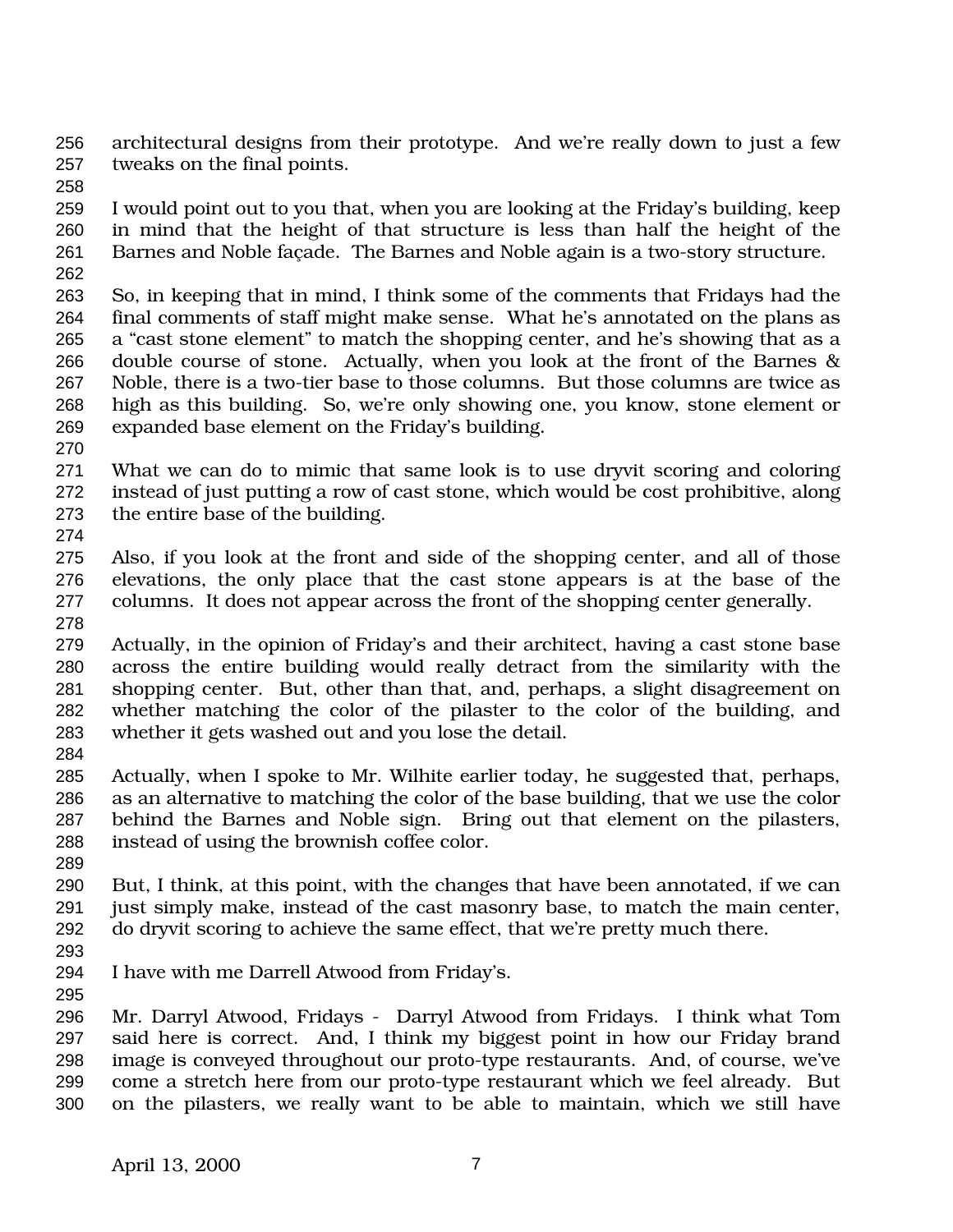already, you know, grasp the color from the mall features, their top banding for our banding as well, in trying to match that all the way down. That's one element that we feel would be good on our side of it just for the fact it helps break up the panes in our building, even though I know the mall doesn't actually do that. We would rather have that be one, you know, consolation that we would actually be able to maintain the darker color on our pilasters even though we would go ahead, like I said, go with the EFIS scoring on the bottom of it to more match what the mall is doing. That's really all extra I have to say.

 Mr. O'Brien - I'd be happy to answer any questions. As you can tell, we're down to very minor issues. And, in terms of, you know, gauging whether we're of consistent architectural style, we've really just gotten down to, you know, which color element will be pull directly from the shopping center and use on the pilaster. We're not trying to introduce any new or different elements to that.

Mr. Vanarsdall - Any questions by Commission members?

 Mr. Taylor - What I would like to ask Mr. O'Brien to define for us how you would propose an additional design step or a submittal review step to include such features as the added cornices in there, the pyramid roof structures in there, the reduced trademark colors are in there. But the recommended design elements that you would have such as the cast masonry base match, and the same type of architectural finish details or as closely as possible matching those architectural finish details in the basic buildings in the TGIF Building so that they do closely tie in with the basic building.

 Mr. O'Brien - Well, I think the only, and the proper way to do that is to have the annotated drawing that Mr. Wilhite has prepared annotated one step further with respect to that base element. And, then, its just simply a matter, when Friday's submits their construction drawings, as an example, we could take the language that Kevin has added about a cast masonry base. We could simply add, "or score dryvit" to match the look of the main center. And, then once those plans are submitted, they would be reviewed by the Planning Department to be sure they're in conformity with this POD approval. And, at that time, if there was any question, we'd be left with either resolving the issue with the Planning Department, or if there was an impasse, we would have to back to the Planning Commission to make sure that was worked out. But, if what we're trying to do is achieved a look by bringing in that element at the base, we can achieve that through dryvit scoring. And, if the Commission would make that change, have these plans annotated further to reflect that, I don't know that there's any further review necessary other than Planning staff review of the building permit.

Mr. Vanarsdall - Any other questions by Commission members?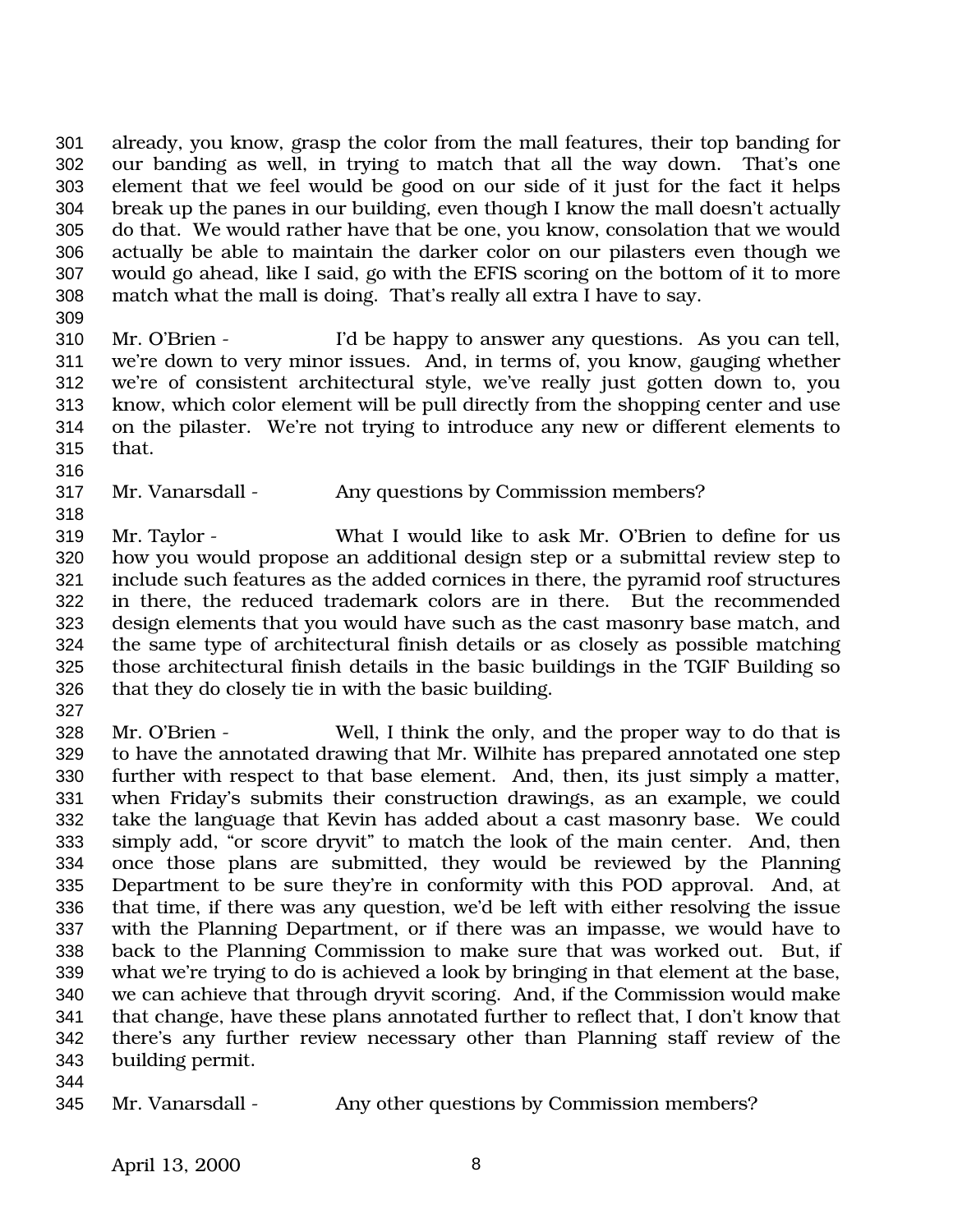| 346        |                                                                                                   |                                                                                                                                                         |  |
|------------|---------------------------------------------------------------------------------------------------|---------------------------------------------------------------------------------------------------------------------------------------------------------|--|
| 347        | Mr. Taylor -                                                                                      | Thank you, Mr. O'Brien.                                                                                                                                 |  |
| 348        |                                                                                                   |                                                                                                                                                         |  |
| 349        | Mr. Vanarsdall -                                                                                  | Mr. Taylor, do you have any more questions?                                                                                                             |  |
| 350        |                                                                                                   |                                                                                                                                                         |  |
| 351        | Mr. Taylor -                                                                                      | No sir.                                                                                                                                                 |  |
| 352        |                                                                                                   |                                                                                                                                                         |  |
| 353        | Mr. Vanarsdall -                                                                                  | All right.                                                                                                                                              |  |
| 354        |                                                                                                   |                                                                                                                                                         |  |
| 355        | Mr. Taylor -                                                                                      | I'm ready to make a motion.                                                                                                                             |  |
| 356        |                                                                                                   |                                                                                                                                                         |  |
| 357        | Mr. Vanarsdall -                                                                                  | All right, sir.                                                                                                                                         |  |
| 358        |                                                                                                   |                                                                                                                                                         |  |
| 359        | Mr. Taylor -                                                                                      | Mr. Chairman, I would move that we approve POD-80-                                                                                                      |  |
| 360        |                                                                                                   | 99 as revised for Downtown Short Pump as proffered to match the basic design,                                                                           |  |
| 361        | subject to the approval of annotated drawings and details by the Planning staff                   |                                                                                                                                                         |  |
| 362<br>363 |                                                                                                   | to ensure conformity with basic design, and that the final design be as closely in<br>keeping with the basic building structure and decorated features. |  |
| 364        |                                                                                                   |                                                                                                                                                         |  |
| 365        | Ms. Dwyer -                                                                                       | Second.                                                                                                                                                 |  |
| 366        |                                                                                                   |                                                                                                                                                         |  |
| 367        |                                                                                                   | Mr. Vanarsdall - Motion made by Mr. Taylor, seconded by Ms. Dwyer All                                                                                   |  |
| 368        | those in favor say aye— all those opposed by saying nay.                                          |                                                                                                                                                         |  |
| 369        |                                                                                                   |                                                                                                                                                         |  |
| 370        |                                                                                                   | The Planning Commission approved POD-80-99 (Revised) Downtown Short                                                                                     |  |
| 371        | Pump, subject to the standard conditions attached to these minutes and the                        |                                                                                                                                                         |  |
| 372        | following additional conditions:                                                                  |                                                                                                                                                         |  |
| 373        |                                                                                                   |                                                                                                                                                         |  |
| 374        | C-27C-00                                                                                          | James W. Theobald for Browder-Harris Company:                                                                                                           |  |
| 375        |                                                                                                   | Request to conditionally rezone from M-1 Light Industrial District to M-2C                                                                              |  |
| 376        |                                                                                                   | General Industrial District (Conditional), Parcel 173-A-10B, described as follows:                                                                      |  |
| 377        |                                                                                                   |                                                                                                                                                         |  |
| 378        |                                                                                                   | Beginning at the southwest corner of the intersection of Lewis and Eubank                                                                               |  |
| 379        | Roads; thence along the southern right-of-way line of Eubank Road S 89°41'00"                     |                                                                                                                                                         |  |
| 380        | W 250.00 to a rod, such rod being the True Point of Beginning; thence S                           |                                                                                                                                                         |  |
| 381        | 89°41'00" W 239.85 to a rod; thence leaving the southern right-of-way line of                     |                                                                                                                                                         |  |
| 382        | Eubank Road S $5^{\circ}23'38''$ W 100.50' to a rod; thence S 00 $^{\circ}19'00''$ E 309.95' to a |                                                                                                                                                         |  |
| 383        | rod on the northern right-of-way line of Ferncroft Road; then along the northern                  |                                                                                                                                                         |  |
| 384        | right-of-way line of Ferncroft Road N 89°41'00" E 249.85' to rod; thence leaving                  |                                                                                                                                                         |  |
| 385        | the northern right-of-way line of Ferncroft Road N $00^{\circ}19'00''$ W 409.95' to the           |                                                                                                                                                         |  |
| 386        |                                                                                                   | True Point of Beginning, containing 2.340 acres.                                                                                                        |  |
| 387        |                                                                                                   |                                                                                                                                                         |  |
| 388        | Mr. Marlles -                                                                                     | The staff report will be given by Mr. Mark Bittner.                                                                                                     |  |
| 389        |                                                                                                   |                                                                                                                                                         |  |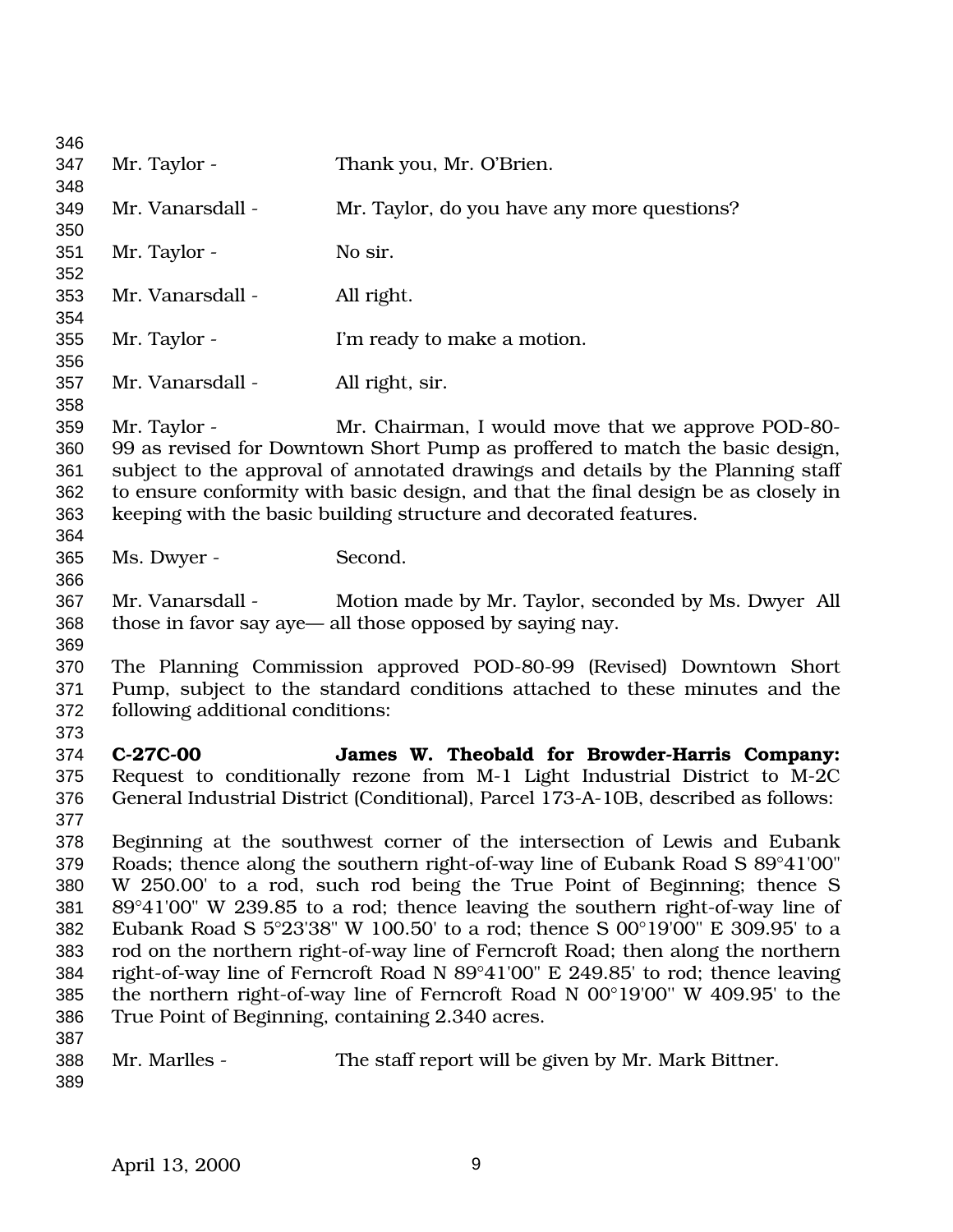Mr. Vanarsdall - Any opposition to this case? Any one in the audience in opposition to C-27C-00? No opposition. Mr. Mark Bittner. Good evening. 

 Mr. Mark Bittner, County Planner – Thank you, Mr. Vanarsdall. This property is located between Eubank Road and Ferncroft Road, as well as a set of railroad tracks that lie along its western border. The proposed development would house a Sunbelt Rental operation and would rent small contracting and construction equipment.

 The property is flat and open. All the surrounding property is zoned M-1 and contains several warehouse facilities. Directly to the east is a maintenance and fueling facility for Groom Transportation. Further to the east, across Lewis Road, is a Hilton Hotel. The proposed use is generally compatible with the surrounding area.

 The applicant has submitted revised proffers, which were just handed out to you. And the time limit does not need to be waived to accept them. These new proffers address the issues outlined in the staff report except for one outstanding item. The applicant has proffered perimeter landscaping in the form of Leland Cypress trees around most of the site. And they are shown on this conceptual layout plan you're looking at right now (referring to slide).

 However, these trees would only be installed if the site were developed as a contractor's equipment rental yard. Staff would prefer to see these trees installed with any development, not just the proposed use. If the site were to ultimately develop as something other than the proposed use, these trees would not have to be planted. These trees would be an asset to the site and the surrounding area no matter what use might ultimately develop on this property. If the applicant were to address this issue, staff could recommend approval of this application. I'd be happy to answer any questions you may have.

421 Mr. Vanarsdall - Any questions by Commission members of Mr. Bittner? Mrs. Quesinberry. 

Mrs. Quesinberry - I just need to hear from Mr. Theobald briefly on this.

Mr. Vanarsdall - Good evening, Mr. Theobald.

 Mr. James W. Theobald - Good evening, Mr. Chairman, ladies and gentlemen. My name is Jim Theobald. I'm here this evening on behalf of Browder- Harris Company. And Mrs. Quesinberry, we can cut to the chase, and I think I'm content to eliminate the reference for any contractor's equipment rental yard in that perimeter screening, thus, accomplishing, I think, what Mr. Bittner was interested in. My only hesitancy had been, if we did something else, this perimeter landscaping may not make sense. I have provided the ability for the Planning Commission to approve a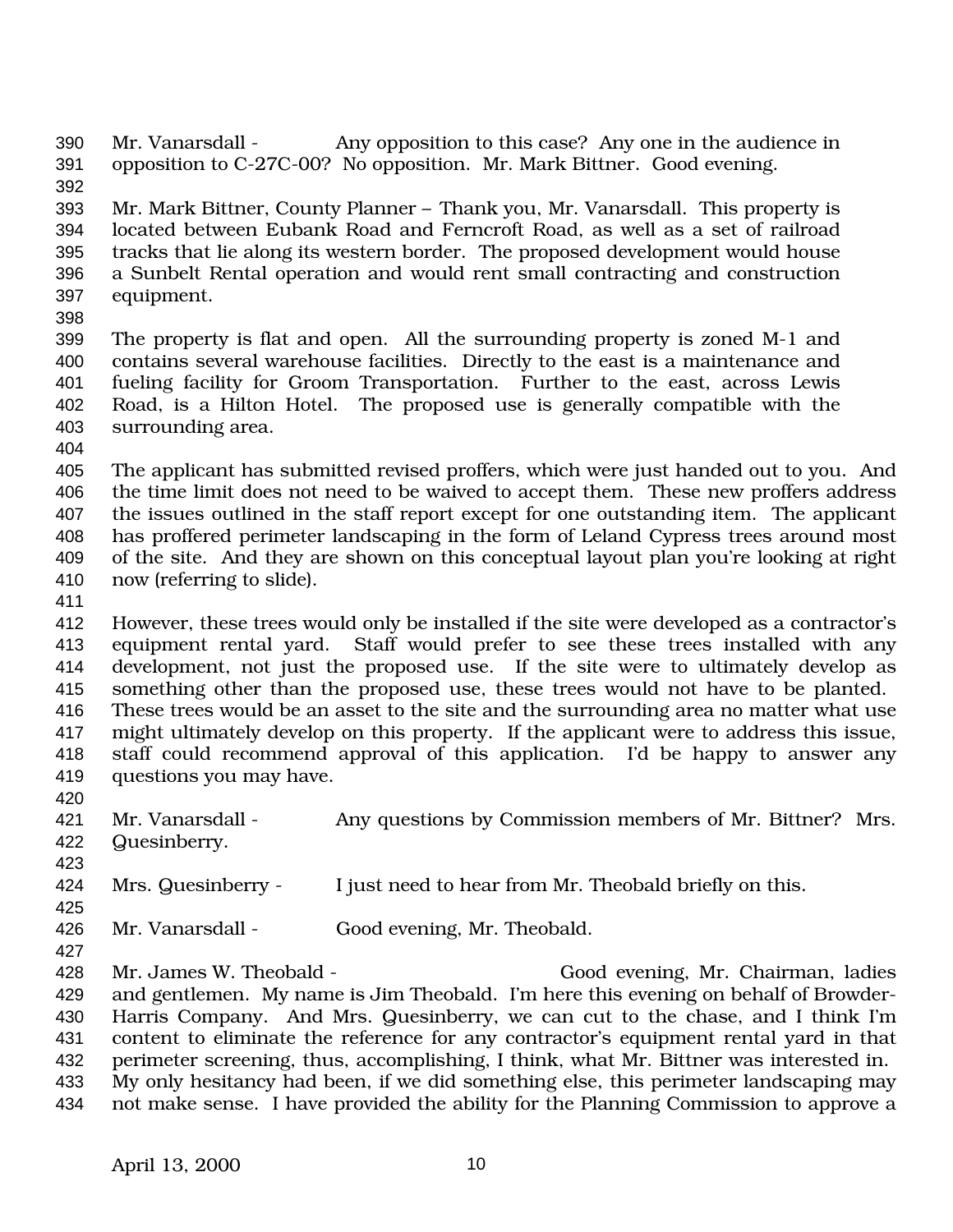it would be within your discretion to approve another perimeter plan. And I'm certainly content with that. So, I'm happy to amend that this evening and initial it. Mrs. Quesinberry - Okay. So, you're just going to take out, "contractor's equipment rental yard," so it will read, "Perimeter landscaping shall be provided for any…" generally consistent. Mr. Theobald - Correct. It would be any use that would go on that site would have this. Mrs. Quesinberry - I'm happy. Are you happy? 448 Mr. Vanarsdall - Any other questions for Mr. Theobald? Thank you. Mrs. Quesinberry - Okay. I'd like to make a motion to recommend approval of Case C-27C-00 with the additional Proffers 1 and 2 that Mr. Theobald is going to make the change to strike "…the contractor's rental equipment yard…" That's it. Mr. Archer seconded the motion. Mr. Vanarsdall - Motion made by Mrs. Quesinberry, seconded by Mr. Archer. All those in favor say aye— all those opposed by saying nay. The vote is 5-0 (Mrs. O'Bannon abstained). **REASON:** Acting on a motion by Mrs. Quesinberry, seconded by Mr. Archer, the Planning Commission voted 5-0 (one abstention) to recommend that the Board of Supervisors **grant** the request because it conforms to the recommendations of the Land Use Plan; and it is appropriate industrial zoning in this area. Mr. Vanarsdall - Before we take the next case, we have a request for another deferment. It would be on Page 3. It's in the Fairfield District. It's C-29C-00. Mr. Secretary. **C-29C-00 Roy B. Amason for Virginia Center, L. L. C.:** Request to amend proffered conditions accepted with Rezoning Case C-38C-97, on Parcel 44-A-1, containing 8.416 acres, located on the north line of Virginia Center Parkway, approximately 570 feet east of its intersection with Carriage Homes Way and 360 feet west of its intersection with Carriage Point Lane. The amendment would allow the development of 60 townhouse units instead of a 160 unit assisted care facility. The Land Use Plan recommends Office. Mr. Marlles - Yes sir, Mr. Chairman. We received a request for a deferral on Case C-29C-00 for 30 days. This is a request by Roy B. Amason for Virginia Center.

different perimeter plan to the extent that some day a different use were to be utilized,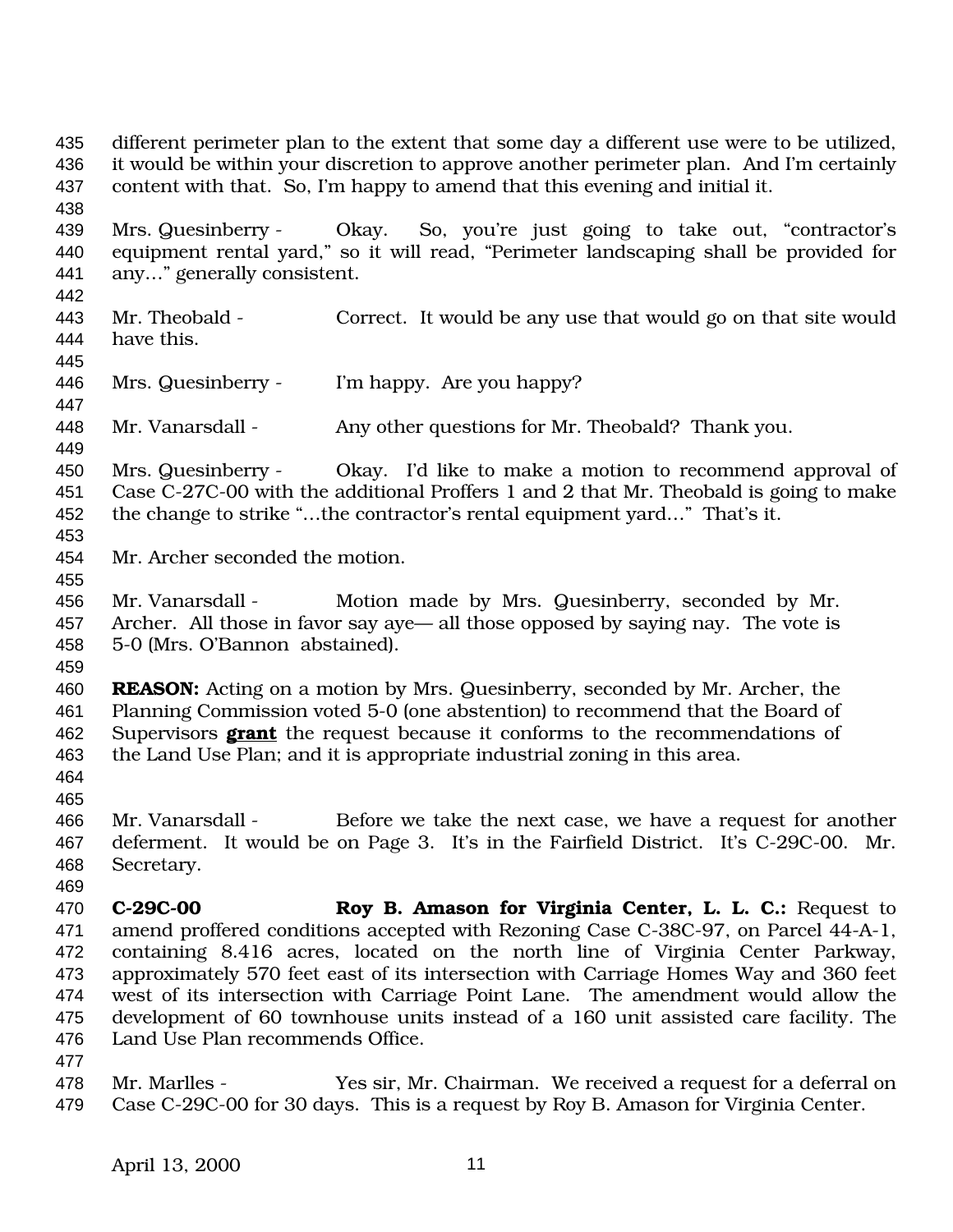Mr. Vanarsdall - Any one in the audience in opposition to the deferment of this case this evening, C-29C-00? No opposition.

 484 Mr. Archer - Mr. Householder, was there opposition here? Did they leave?

Mr. Householder - Yes sir.

Mr. Archer - They are aware of the deferral? Is that correct?

Mr. Householder - Yes.

 Mr. Archer - Okay. Mr. Chairman, I move for deferral of C-29C-00 to the 493 May  $11<sup>th</sup>$  meeting at the request of the applicant.

- Mrs. Quesinberry seconded the motion.
- 

 Mr. Vanarsdall - Motion made by Mr. Archer, seconded by Mrs. Quesinberry. All those in favor say aye— all those opposed by saying nay. The vote is 5-0 (Mrs. O'Bannon abstained). Mr. Secretary, next case.

## **Deferred from the March 9, 2000 Meeting:**

 **C-16-00 Henry L. Wilton for Wilhook LLC:** Request to rezone from R-3 One Family Residence District to C-1 Conservation District, Part of Parcel 61-A-75, described as follows:

 Commencing at a point on the northern right-of-way line of Parham Road, said point being the southeast comer of Henrico County tax parcel number 81-A-76. Thence, In a northeasterly direction along the fight-of-way of said Parham Road on a curve to the left with a radius of 2794.79 ft., a central angle of 5°31' 49" and a length of 270 ft.+/- to a point. Thence continuing along the northern right-of- way line of said Parham Road, N 48'58' 50"E, 167ft.+/-. Thence, leaving said Parham Road N 52°06' 20"W, 394.77ft. to the Point of Beginning, Thence continuing N 52°06' 20" W., 969.92 ft. to a point in the southern line of Hollins Glen Subdivision, Thence, along the southern line of said Hollins Glen Subdivision, N 72°01'10"E, 201.36ft. to a point on the easterly line of Laurel Dell Subdivision, Thence along the said Easterly line through the following courses, S41°14' 08"E, 106.82ft. Thence S36°14' 08"E, 48.47ft. Thence N53°45' 52"E, 46.11ft.,Thence S35°52' 48"E, 135,86ft, Thence N62°53' 02"E, 78.41ft. Thence S48°09' 58"E, 116,39ft,Thence S28°28' 21"E, 40.87ft. Thence S33°51'40"E, 46.50ft,Thence N60 °16' 32"E, 26,63ft.Thence S48°09' 58"E, 171.632ft,Thence S46°42' 03"W, 50.06ft. Thence S57°24' 18"E, 185.90ft.to a point on the Northern Right-of Way Salua Drive Thence along said Northerly line of Salua Drive S32°54' 45"E, 99.39ft. Thence S57°35' 18"E, 5.70ft. Thence S63°43'47"W, 126.08ft to the Point of Beginning and contains approximately 4.3 Ac.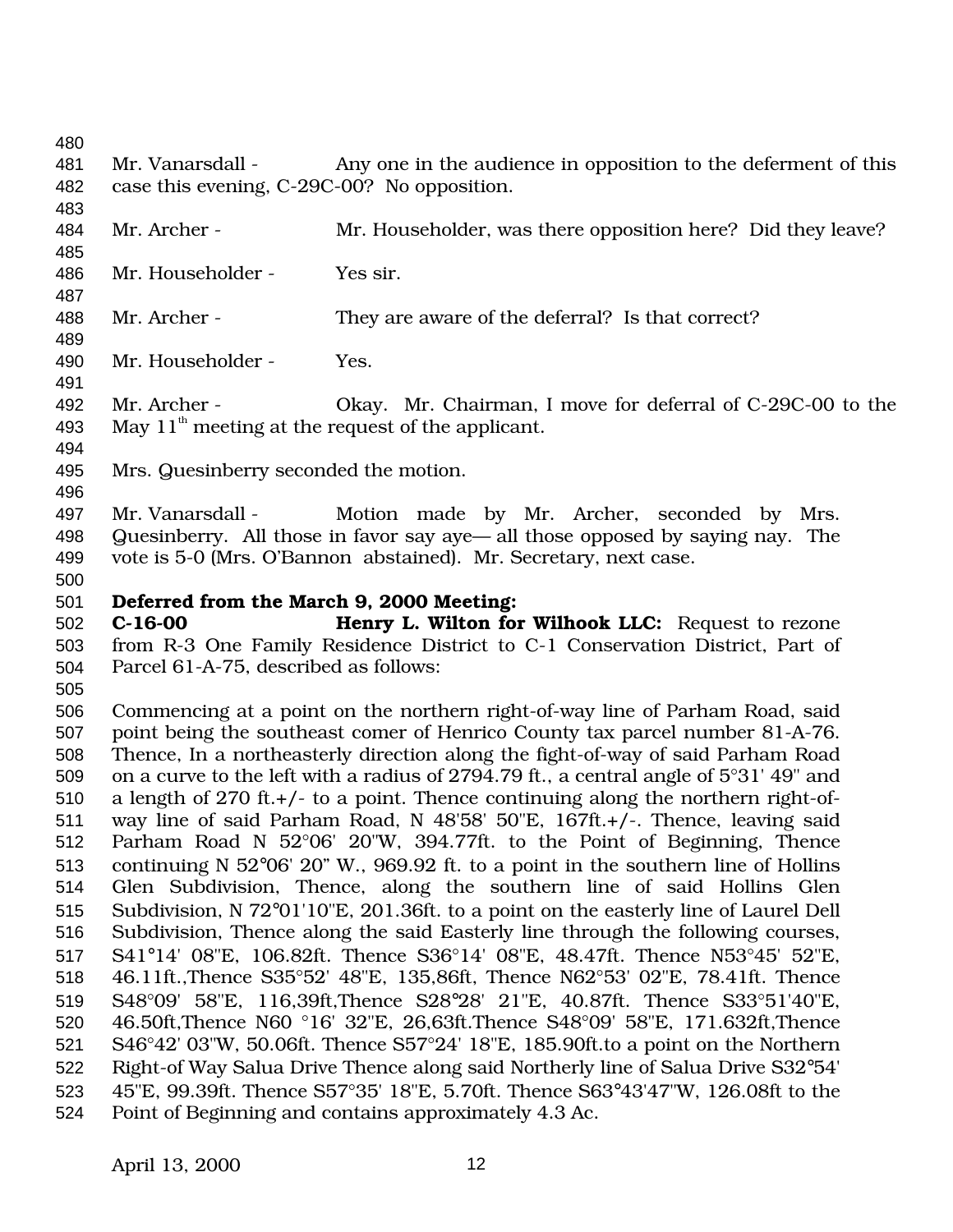Mr. Marlles - Ms. Via is not here tonight, so the report will be given by Mr. Eric Lawrence. Mr. Vanarsdall - Anyone in the audience in opposition to this case? This is C-16-00. No opposition. Do you have anything to add, Mr. Lawrence? I would add that it was deferred because it was advertised wrong, so the applicant didn't defer it for any reason. Any Commission members have any questions on this case? If not, I'll make a motion. Thank you, Mr. Lawrence. I move C-16-00 Henry L. Wilton for Wilhook LLC be approved. Mrs. Quesinberry seconded the motion. Mr. Vanarsdall - Motion made by Mr. Vanarsdall, seconded by Mrs. Quesinberry. All those in favor say aye— all those opposed by saying nay. The vote is 5-0 (Mrs. O'Bannon abstained). **REASON:** Acting on a motion by Mr. Vanarsdall, seconded by Mrs. Quesinberry, the Planning Commission voted 5-0 (one abstention) to recommend that the Board of Supervisors **grant** the request because it conforms with the objectives and intent of the County's Comprehensive Plan. **C-30C-00 Windsor Enterprises, L.L.C. for Faith Landmark Ministries:** Request to amend proffered conditions accepted with Rezoning Case C-84C-96, on part of Parcel 64-A-23N, located on the east line of Chamberlayne Road, approximately 200' north of its intersection with Diane Lane. The amendment is related to the buffer and fence requirements on the southern side of the property. The Land Use Plan recommends Suburban Residential 1, 1.0 to 2.4 units net density per acre. Mr. Marlles - The report will be given by Mr. Eric Lawrence. Mr. Vanarsdall - Any one in the audience in opposition to C-30C-00 Windsor Enterprises? Any opposition? All right. Mr. Bill Timberlake - (Comments unintelligible-microphone not working). We'd like to address it… Mr. Vanarsdall - All right. Just a minute. Mr. Lawrence. Mr. Lawrence - Thank you, Mr. Chairman. The applicant in this case is Faith Landmark Ministries. They're requesting to amend the proffers related with Case C-84C-96 that was approved by the Board of Supervisors in May of 1997. This amendment would decrease a portion of the 100-foot buffer against the future Rolling Hills Subdivision and do away with the previously proffered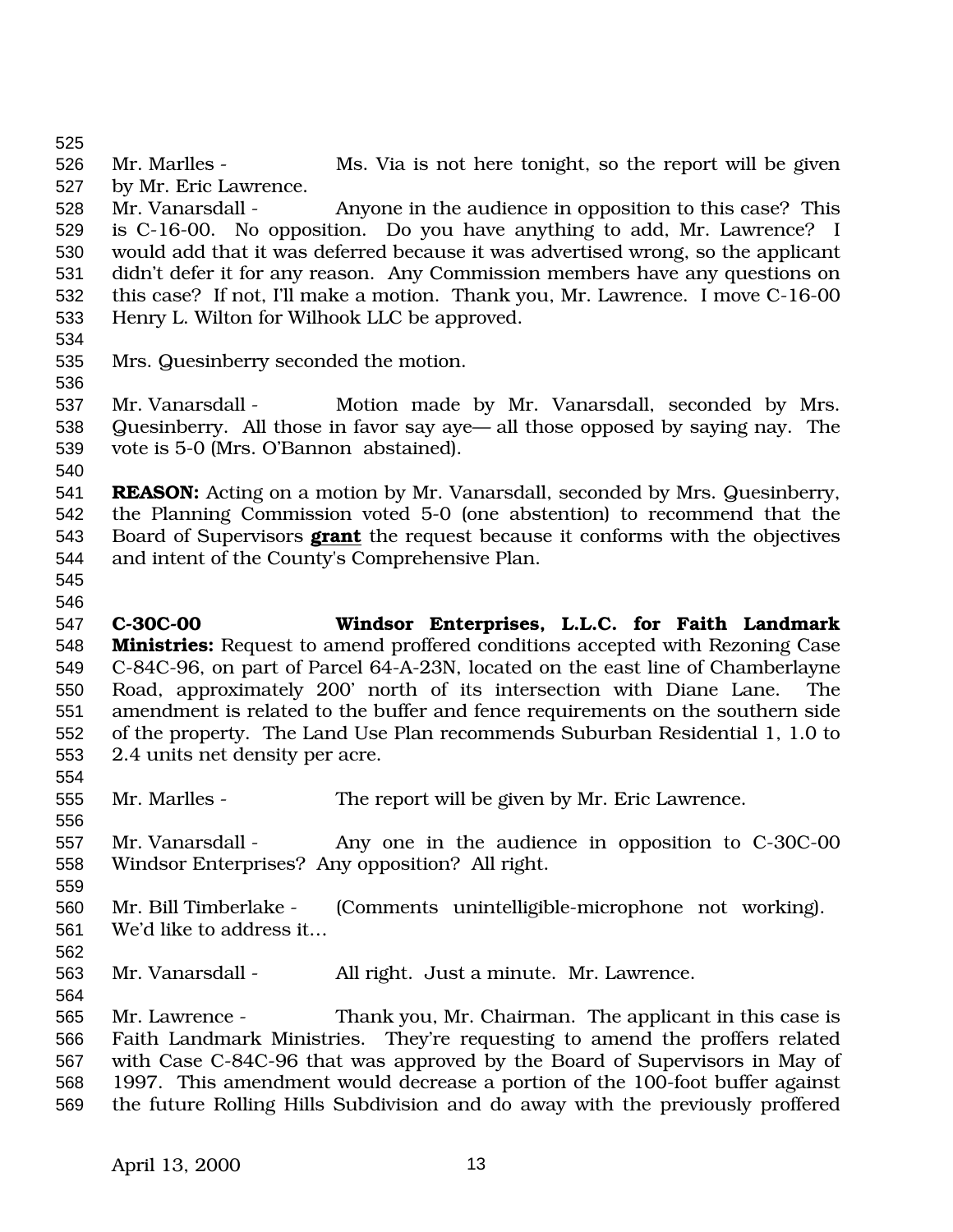fence. This amendment would not affect the buffer or the existing fence along the rear lots of the Shrader Woods development. The fence was never constructed beyond the Shrader Woods development. This amendment is actually at the request of the developer of Rolling Hills who just recently received approval to rezone the adjacent properties through the application C-66C-99 and has a subdivision planned pending with the County. Greg Windsor, the developer for Rolling Hills, is acquiring this portion of the buffer from the church in order to square off and deepen his lots. He is also not in favor of the construction of the fence. Staff supports this application and recommends approval. And I will point out that there are representatives from the Church, and Andy Condlin is here to represent the Rolling Hills development. Mr. Vanarsdall - Thank you. Any questions for Mr. Lawrence by Commission members? Mr. Condlin. Thank you, Mr. Lawrence. Mr. Andrew M. Condlin -Mr. Chairman, members of the Commission, at the risk of bringing in other opposition at 8:00 o'clock, the advertisement was technically for 8:00 o'clock for this evening. I'd like to get a proper approval and I don't believe we could hear the case tonight until 8:00 o'clock, even though its on the agenda. The notice went out at 8:00 o'clock. Mr. Vanarsdall - What do you mean, it was technically advertised? Mr. Condlin - I don't know what it said in the paper, but I know the neighbors received and our client received and said 8:00 o'clock for tonight. I just wanted to make you aware of that. Mr. Vanarsdall - Do you want us to pass it by then? Mr. Condlin - I'd like to wait until 8:00 o'clock to make sure there's no snafus on this one. Mr. Vanarsdall - Mr. Archer. Mr. Archer - I have no problem with that. I would like to ask the gentleman who would like to speak, do you know if anybody else is coming? Nobody else is? Mr. Timberlake - Officially, from our Association, no. Mr. Archer - Are you from Chickahominy Bluffs or Shrader Woods?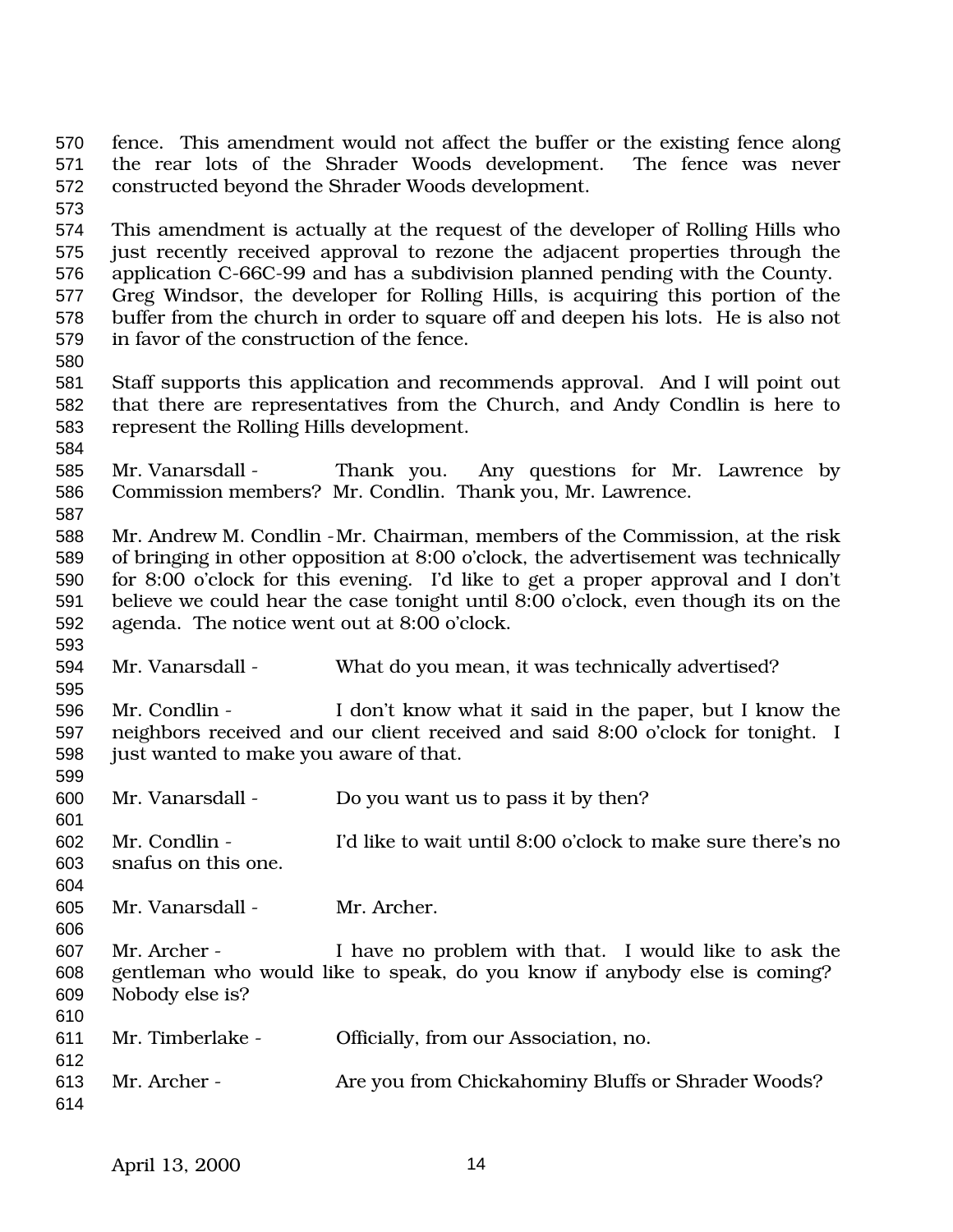Mr. Timberlake - No. I'm from the Chamberlayne Recreation and Civic Association. Mr. Vanarsdall - Why don't you come up to the mike, and you're going to be the committee of one, tonight. Ms. Dwyer - Mr. Chairman, are we going to hear the case then? Are we going to hear the case anyway? Mr. Timberlake - We don't object to hearing it now. Mr. Archer - I just wanted to know what your thoughts were. Mr. Vanarsdall - We don't mind waiting. Mr. Archer - We've only got a few minutes until 8:00 o'clock. I just wanted to know if anybody else was coming, Mr. Chairman. Mr. Timberlake - I don't see anybody from the neighborhood here. Mr. O'Bannon - There appears to be quite a few people out in the waiting out there; the lobby. I don't know who they're for; what case they're for. Mr. Vanarsdall - Mr. Secretary, we will begin then at 8:00 o'clock with this case. Mr. Archer - That works for me. Mr. Marlles - Mr. Chairman, would you care to take up any of the items toward the end of the agenda that we may be able to cover during this time period? Mr. Vanarsdall - We can take anything you want to. We can take the Rules and Regulations. Why don't we take the minutes and get those out of the way? Mr. Marlles - Okay. Mr. Bittner - Also, Mr. Marlles, I was going to suggest that we may set the work session for the West Broad Street Study. Mr. Vanarsdall - All right. Anyone want to approve the minutes. Has any one read them? Acting on a motion by Ms. Dwyer, seconded by Mrs. Quesinberry, the Zoning Minutes of March 9, 2000 were approved as corrected: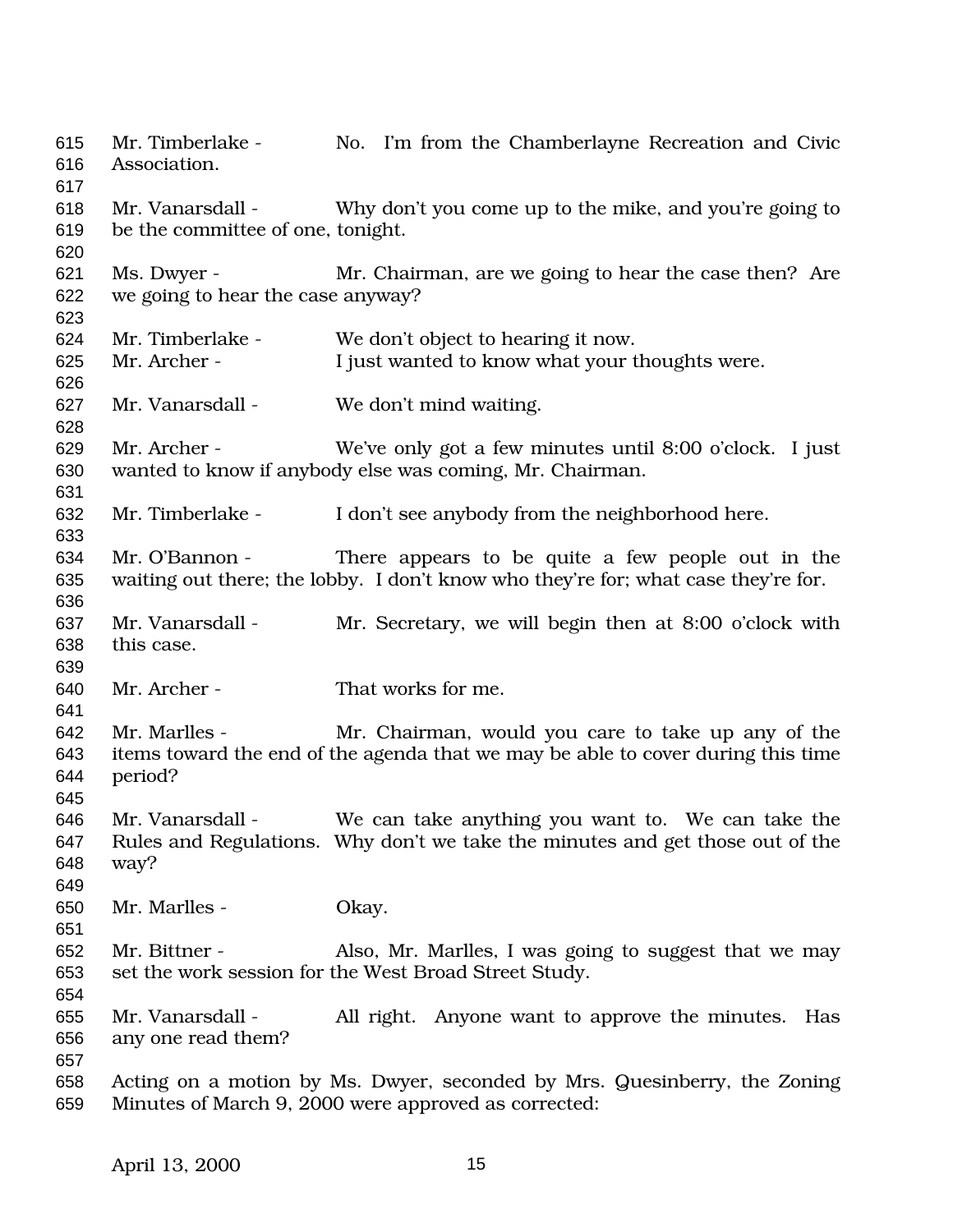661 Page 1, Date of the Minutes is March  $9<sup>th</sup>$ . Page 28, Line 1210 There's not a lot we can do. Mr. Marlles - Mr. Chairman, I think the other item we can take care of is setting of the work session on the W. Broad Street/I-64 Land Use Study. Mr. Bittner, do you want to comment on that? Mr. Bittner - Only briefly. As you're aware, we had a work session on 670 this on December  $9<sup>th</sup>$  last year recommending certain land uses for the study area. But, since that time, the County has acquired property at the corner of Pump, Three Chopt, and Broad Street which is intended to be a park. Because of that, we felt we should delay the study until that closing took place, and we were going to amend the study to incorporate the potential new park, which we have done. I can answer any questions. I can show it to you tonight if you wish, but the work session in May would be the time where we could go into depth on it and answer any Commissioner's questions. If you have any questions at this point, I'd be happy to try to answer them. Mr. Vanarsdall - What do we do? Mr. Marlles - You need to go ahead and set the work session. Mr. Vanarsdall - Do you have any suggestions on a date? 686 Ms. Dwyer - I move we set the work session for May  $11<sup>th</sup>$  at 6:00 o'clock. 689 Mr. Vanarsdall - Is that the only one you have is May  $11<sup>th</sup>$ ? Mr. Bittner - That's the only one we had in mind. Right. Mr. Vanarsdall - Okay. If that suits everybody, we don't need but one. 694 May  $11<sup>th</sup>$  at what time, Mr. Marlles? Ms. Dwyer - 6:00 o'clock as suggested by staff. Mr. Vanarsdall - Do I have a second? Mrs. Quesinberry - Second. Mr. Vanarsdall - Motion made by Ms. Dwyer, seconded by Mrs. Quesinberry. All those in favor say aye— all those opposed by saying nay. The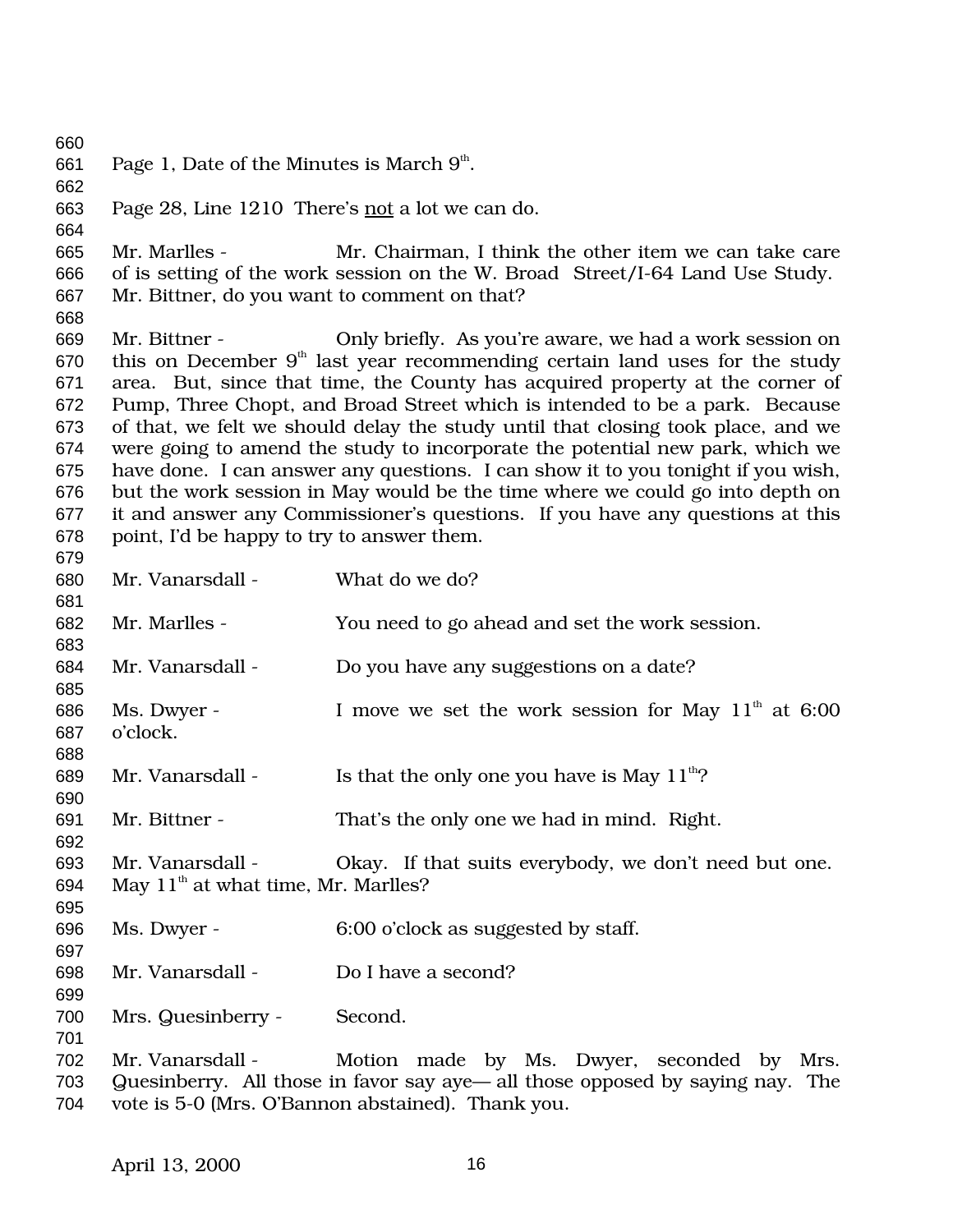Mr. Marlles - Mr. Chairman, I think we do have enough time for staff to present the proposed amendment to the Planning Commission's Rules and Regulations. Mr. Silber has assured me that he can cover that in the remaining time. 711 Mr. Vanarsdall - All right, Mr. Silber. Mr. Randall R. Silber, Assistant Director of Planning – It depends on how many questions I'm asked. Before we move on to that, can I back up on that last work session. Since we're setting it at 6:00 o'clock, does the Planning Commission have adequate time to get here, eat prior to getting here, or do you prefer that a light dinner be provided for you say at 5:15 p.m. and you come and eat first? Which is easier for you? You want to think about it and let us know? Mrs. Quesinberry - No. We don't want to think about it. Mr. Archer - It's extremely difficult to turn down an offer for a free dinner. Mr. Silber - I know, for some people, its hard to get here by 5:15 p.m. Okay, we'll provide a meal? Mr. Archer - I was being a little bit facetious, but I'll go along with whatever my colleagues want to do. 731 Ms. Dwyer - It doesn't matter. Mrs. O'Bannon - Me either. It doesn't matter. Mr. Silber - Okay. We'll provide a meal. 737 Mr. Taylor - And the starting time on that is 6:00 p.m.? Mr. Silber - Why don't we make arrangements for a meal at 5:15 p.m., and the work session at 6:00 p.m. We'll find a location and we'll let you know the location for the meal. Mr. Vanarsdall - 5:15 p.m. meal, 6:00 o'clock work session. Mr. Silber - Okay. In regards to the Planning Commission's Rules and Regulations, you may recall that, sometime ago, the Planning Commission asked that staff take a look at and prepare a draft on the Rules & Regulations relative to two items: one being the expedited agenda for rezoning cases, and the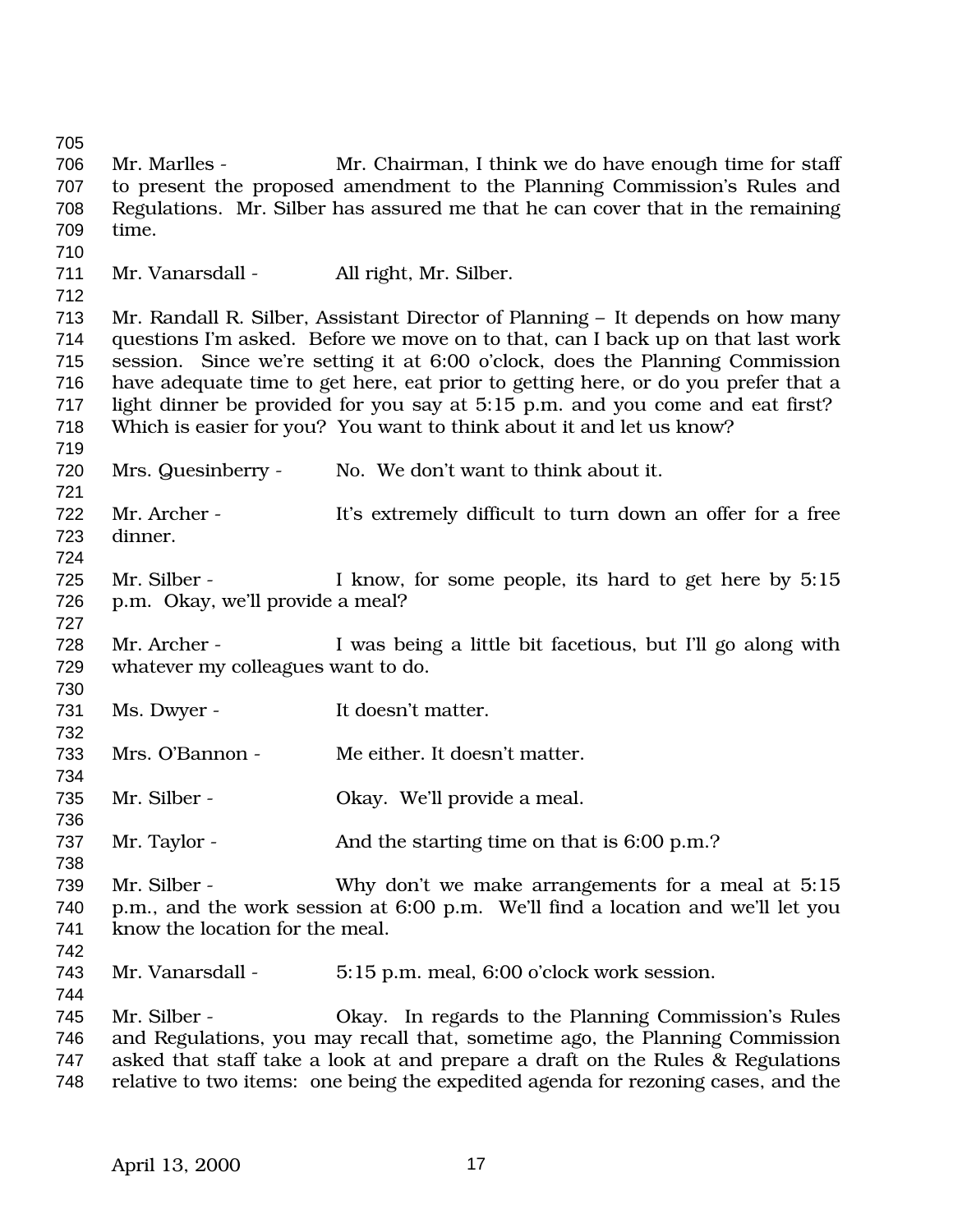- second being, providing some language in your rules and regulations dealing with the restricting of time for presentations by the applicant or the opponents.
- So, we have provided you with a draft of those changes, as well as, we've also gone in and make a few other tweaks to the Rules and Regulations. I would just like to run through these quickly. Does everyone have a copy of the Rules and Regs that we sent you?
- 
- If you turn to Page 2 on Draft April 5, 2000; April 5, 2000 is at the bottom of the page, the first change is about midway down, about the third or fourth paragraph. This is simply a clarification that doesn't address either the major issues that we're trying to tackle here. But what this does, it clarifies who would preside over a meeting if the Chair or the Vice-Chair is absent.
- 
- This was discussed with our current Chairman, and it was felt that this may be something that could occur on occasion. So this clarifies for the Planning Commission's Rules and Regulations what would happen if that takes place.
- And, basically, what this says is, that the remaining members of the Planning Commission would decide who would chair at the meeting in the absence of the Chairman and the Vice-Chairman. It is simply a clarification.
- 
- The other change on that page is down at the bottom, the second to last paragraph. And this is simply a small change that reflects State Code. The State Code now refers to Executive Sessions as "closed sessions". So, we've made that change.
- 
- Mrs. Quesinberry Just a grammatical error. If you make that "closed," just make it "a closed session," not "an closed session."
- 
- Mr. Silber Thank you. That's correct. Thank you. On Page 3, this is where we begin to get into the language that addresses the expedited agenda. And you'll see in the third paragraph, we've added now, in addition to, the expedited agenda for the POD's and subdivisions, we've also added applications
- for rezonings and provisional uses.
- 
- At the bottom of that page, we then bring in the language that, basically, mirrors the language that we have for POD's and subdivisions and related plans. So, the same process that you have been following as a Commission on expedited agendas for the POD meetings would now be instituted for rezoning cases.
- 
- There are some technical differences, in that the applicant needs to let staff know by, perhaps, a different day than the case with PODs. But, basically, it is the same language that's found in the preceding paragraphs.
-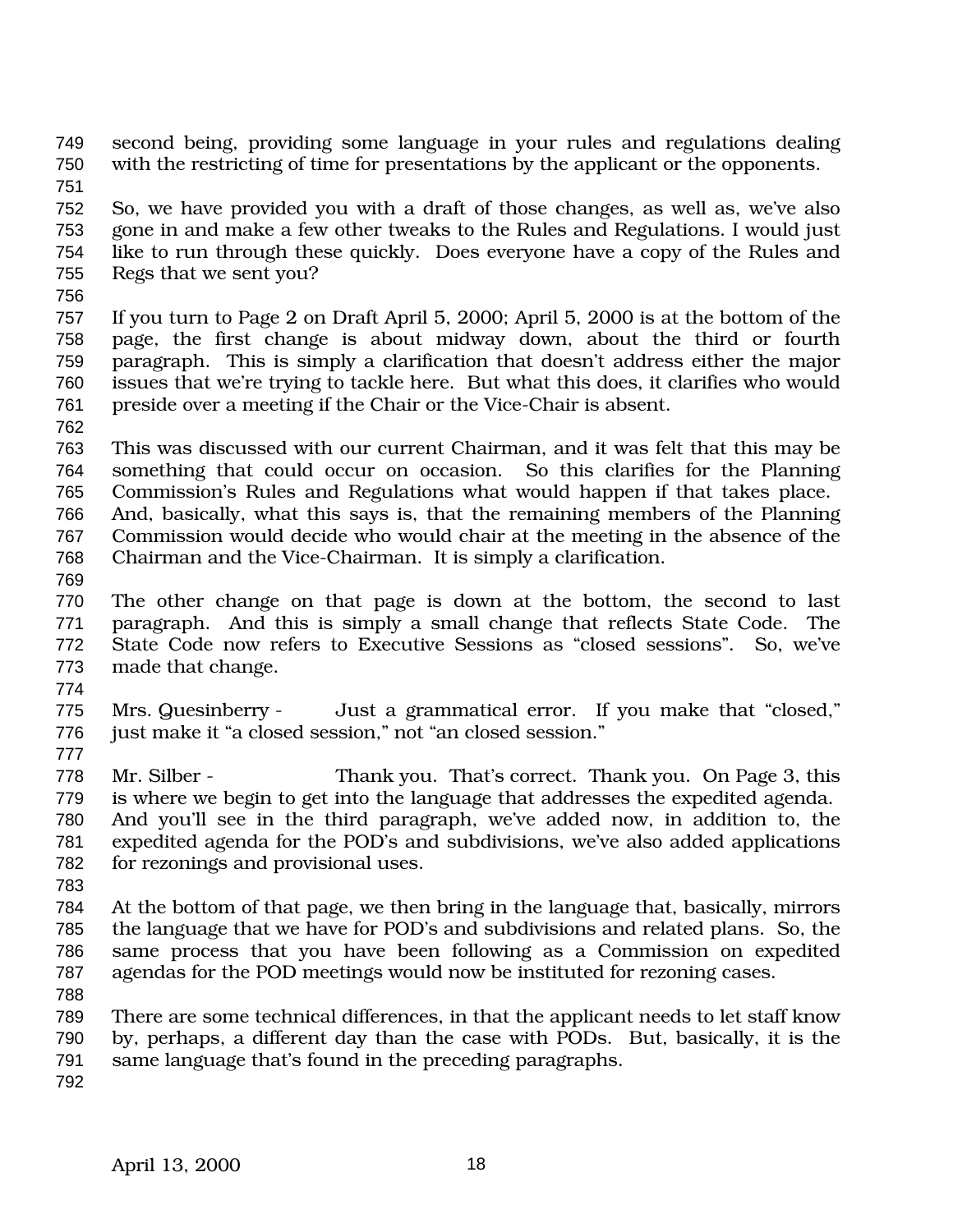So, what we would begin to do, if you approve this, is next month, there would be a process set up whereby, if there are no issues on a zoning case, the staff is recommending approval; the applicant submits a letter saying he'd like to be put onto the expedited agenda. That would be done. If there is no opposition at the meeting, then it could be handled very quickly. It would be placed on the expedited agenda. It would be heard without any discussion.

 If there is opposition at the meeting, then it would be appropriate for this to be pulled off the expedited agenda and heard. If you turn over to Page 4, the paragraph following the two bullets, it speaks to, it says, "Any member of the Planning Commission may ask that any item be removed from the expedited review agenda without a motion and with the consent of the Commission in which case it would be heard on the regular agenda." So with the consensus of the Commission, an item could be removed from the expedited agenda.

- 808 Ms. Dwyer Randy, may I ask you a point here? That's not the way we've been doing it in the past with PODs. I thought if anybody had a question or concern, we would just take it off. It provides a mechanism for removing cases from the expedited agenda if there was any question?
- 

 Mr. Silber - I think that is true. I don't know if that's found somewhere else in here. But, I think, the thought here was that, if there was a case that had been discussed and worked by a particular Commission member, and another member maybe was less familiar with and wanted to pull it off, it was felt it really should be the consensus of the entire Commission to pull something off instead of someone taking it off, perhaps, without the consensus of the other members.

- Ms. Dwyer I can't imagine that this would be a problem. But, you know, the idea with PODs is that everybody's happy with it, and we, basically, don't discuss it. We just vote on it and approve it. But, if, you know, someone has a question or concern, then it would just be taken off, because that would mean that there's a need to be some discussion on it. It seems to me that's the way we've handled the PODs.
- 

 Mr. Silber - If a Commission member had a concern with a request, is there anything wrong with it being a consensus of the rest of the Commission to take it off? At the same time , I don't see where that would necessarily be a problem?

832 Ms. Dwyer - I mean, I don't know, I'm just raising it because...

 Mr. Silber - These are your rules and regulations and however you want it phrased. Whatever rights you want to have or give other Commission members is entirely up to you.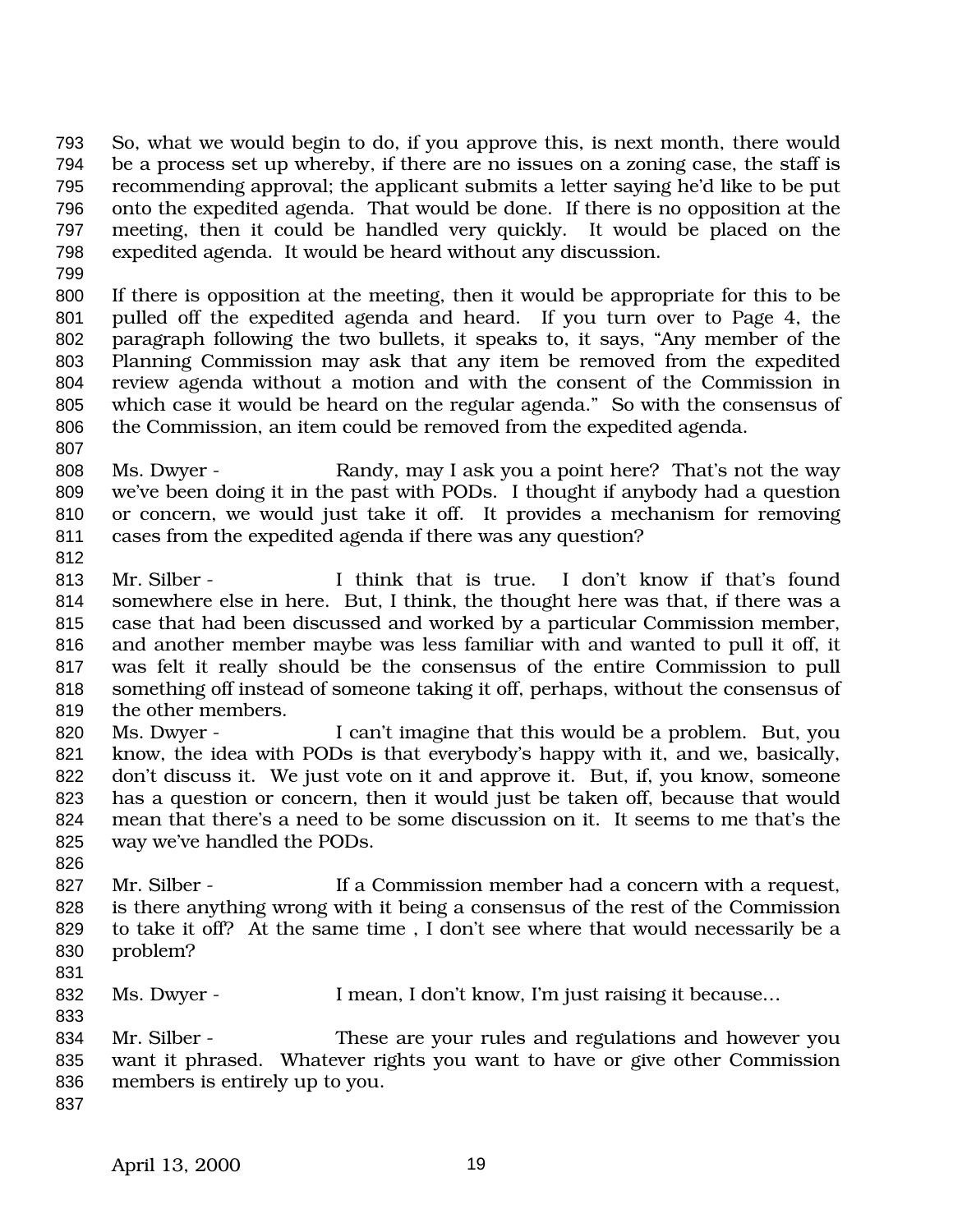Mr. Vanarsdall - First of all, if you have a problem with the case, you can call the Commissioner and talk to him about it, or call Planning and talk to them about it, do your homework on it, and you won't have to pull it off at the public hearing at the last minute when the Commissioner of the District has worked his can off to get it right. 

 Ms. Dwyer - Of course, you may never know when an issue might arise, or you know, it just seems to me that you are limiting discussion on something that should have no outstanding issues or discussion on the case. But, as I said, I can't imagine that it would be a problem. You know, if someone wants to discuss a case, I can't imagine the Commission saying, "No. We refuse to allow you to discuss a case." That's our purpose for being here.

- Mr. Vanarsdall All you're saying is, whoever is Chairman would just say that anybody else have a problem with pulling it off. That's getting a consensus of the Commission, and that's all you're saying, right? That's all you're saying.
- 856 Ms. Dwyer But that's an additional requirement that we don't have now for the PODs. Is that right?
- 859 Mr. Silber That's correct. But, I think this would apply...
- 861 Ms. Dwyer Would this apply to PODs as well?

863 Mr. Silber - Since it follows both sections, I think it applies to both. Unless I'm missing it, I think that applies to both. This would be a circumstance for which something would be removed from the expedited agenda whether it is a POD, Provisional Use Permit, a zoning case, or a subdivision.

- Mrs. Quesinberry Ms. Dwyer, would you just feel better if we said in that paragraph, just put a period after the word, "motion?" So, that any member of the Planning Commission may ask that any item be removed from the expedited review agenda without a motion, period?
- 

 Ms. Dwyer - Well, yes, I guess that was my understanding of how the expedited agenda would work. That if, there was no opposition, and then all the Commissioners were happy with it, and nobody had any questions or concerns, that's the case that we don't discuss. We vote on. We zip through. But, if there is an outstanding issue, I know we've had on PODs, for instance, when someone raised a question and we felt, "Well, let's just take it off of the expedited agenda, and deal with those questions and that discussion at a later time." I guess what I'm saying is, that was my understanding of how the expedited agenda would work.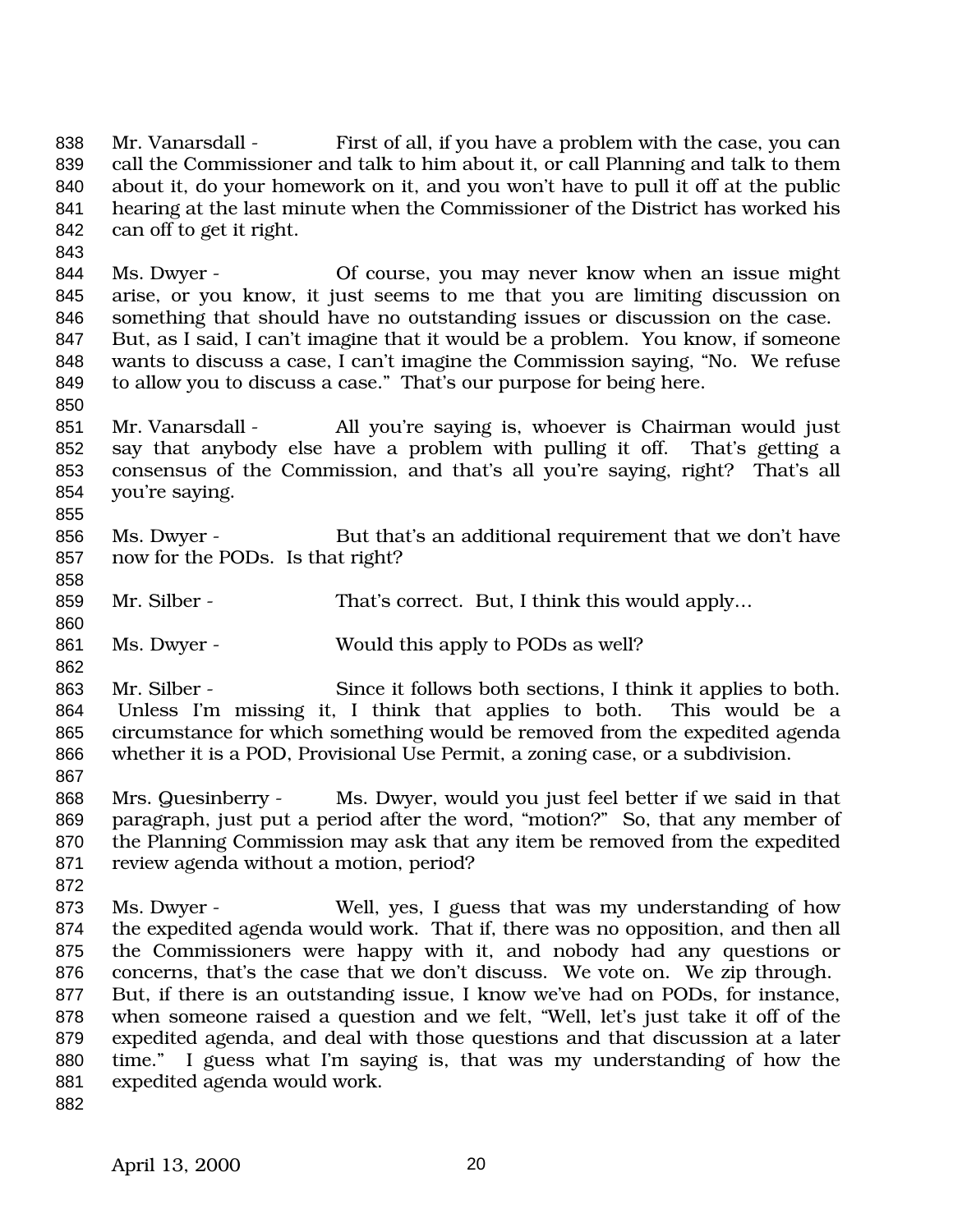Mr. Vanarsdall - Well, let me ask you a question. Do you think it's fair if you have it on the expedited agenda; it's on there for a reason and at the last hour to say, "I would like to pull it off", and its your case and not mine?" 887 Ms. Dwyer - I think that would be fine, Mr. Vanarsdall. If you have a concern about a case, I think you should be entitled to ask your question, and have a discussion about your concern. 891 Mr. Vanarsdall - And how long would you have had the package; two weeks? Ms. Dwyer - Well, you know, what you're doing is cutting off discussion on a case. Mr. Vanarsdall - Well, let me read to you on Page 3 what it says. It says, "The expedited agenda is to be used in order to make the most efficient use of the Planning Commission's time to reduce unnecessary waiting by the public and development community, and to conserve time for discussion of plans and remaining issues or otherwise." Ms. Dwyer - I agree with that wholeheartedly. 905 Mr. Vanarsdall - Okay. 907 Ms. Dwyer - And I was one of the people who really pushed to have the expedited agenda as a part of the Commission's activities. Mr. Vanarsdall - We talked about it in 1993. Ms. Dwyer - I know it had been considered by past Commissions and rejected. And, so, I'm not saying that the expedited agenda is not a good idea. I think it's a wonderful idea and I wholeheartedly support it. I question whether we want to cut off a legitimate question, and legitimate discussion; build that into the process. If no one agrees with me and no one thinks its going to be a problem, then let's move on. Mr. Archer - Well, Ms. Dwyer, if I understand what you're saying, if any discussion at all occurs, we remove it. Ms. Dwyer - The way it happens I think in PODs, the way I've seen it happen, if someone has a question like, "What does this say?" You know, it's a fairly cut and dried question. We might answer that question, and go ahead and keep it on the expedited agenda. Mr. Vanarsdall - You can't see talking to the Commissioner?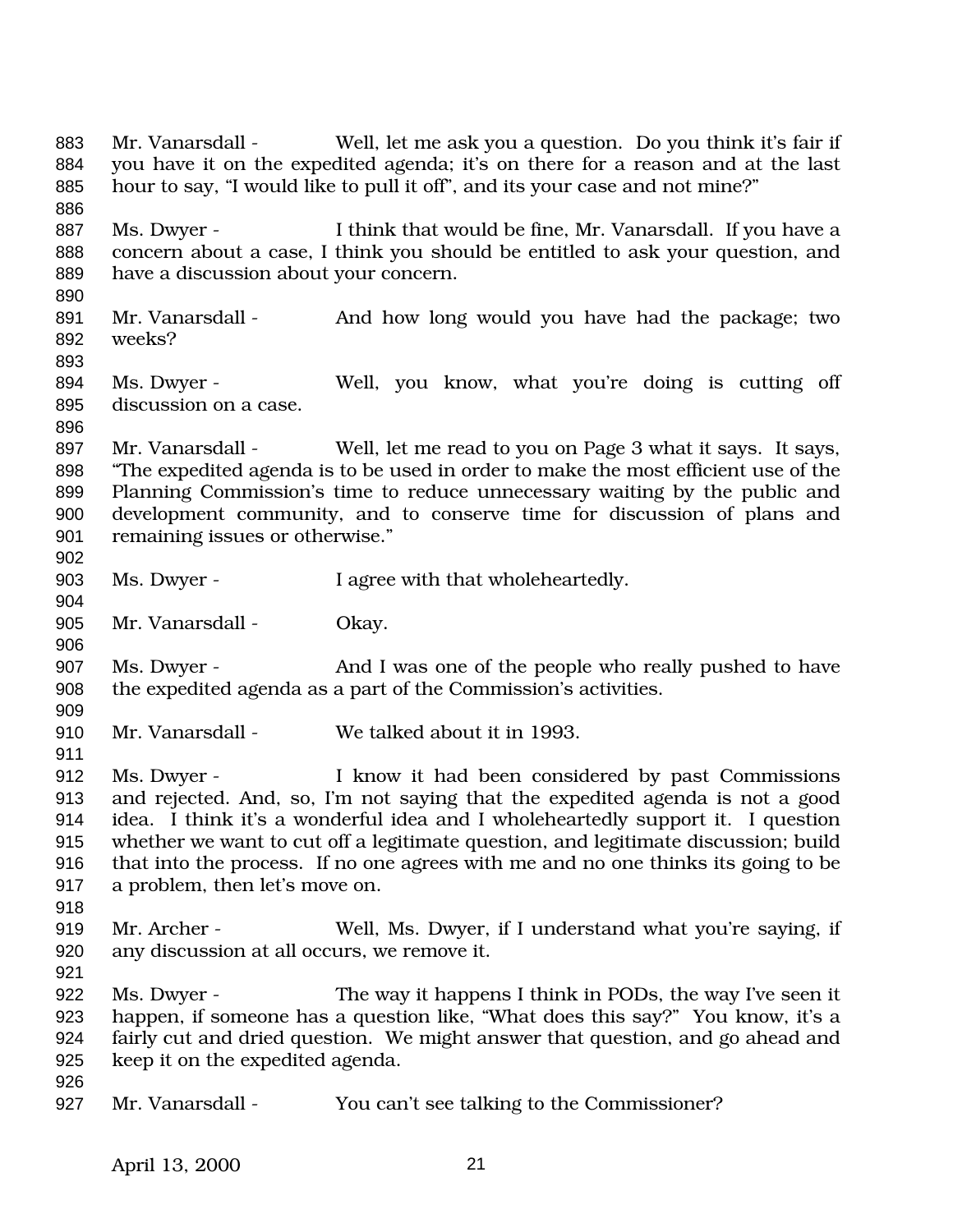Ms. Dwyer - Oh no. I think that's perfectly fine. I think that's a good idea, Mr. Vanarsdall. But you can't always predict every issue and every question in advance. Mr. Vanarsdall - Well, you must know its an issue when it comes up, or you wouldn't say, "I'd like to remove it," because nothing has been presented other than here are the items on the expedited agenda. The Chairman calls out a number, you are bound to know its an issue, or you couldn't object to it. So, if you know its an issue, talk to somebody about it before it comes up. 939 Ms. Dwyer - I stated my concern. 941 Mr. Vanarsdall - Randy, I don't care what you do with it. I mean, whatever you want to do. I would like to ask that, for my cases, that you would show me the courtesy of telling me you have a problem with it in advance. Ms. Dwyer - I guess the point, Mr. Vanarsdall, is not that one person is or is not courteous to another, or does their homework. The question is, if we're going to have an expedited agenda, it seems to me, there should be sort of a hair trigger option to remove that case if there is any concern or discussion. Mr. Vanarsdall - The purpose of the expedited agenda is what I just read on Page 3. It's not for us. It's for the public and, including us, and to take time on items that are more important. 954 Ms. Dwyer - Right. 956 Mr. Vanarsdall - So, anyway. Ms. Dwyer - I don't disagree with that at all. Mr. Silber - Ms. Dwyer, if there was a case that came forward, and there was a particular question or uncertainty that you had, or any of you had about a case, it seems as though, typically, you would say, "Would anyone here have a problem if we discussed this more, and have it removed?" So, I think what staff is saying is, by consensus, just by general poll, looking around, does everybody agree this should be taken off? I'm not so sure that one Commission member, over the objection of the other five, should have the right to say, "I don't want this one heard." Mr. Vanarsdall - I don't either. Mr. Silber - It should be the general consensus of the full body. I think every Commission member should have a right to state that they have a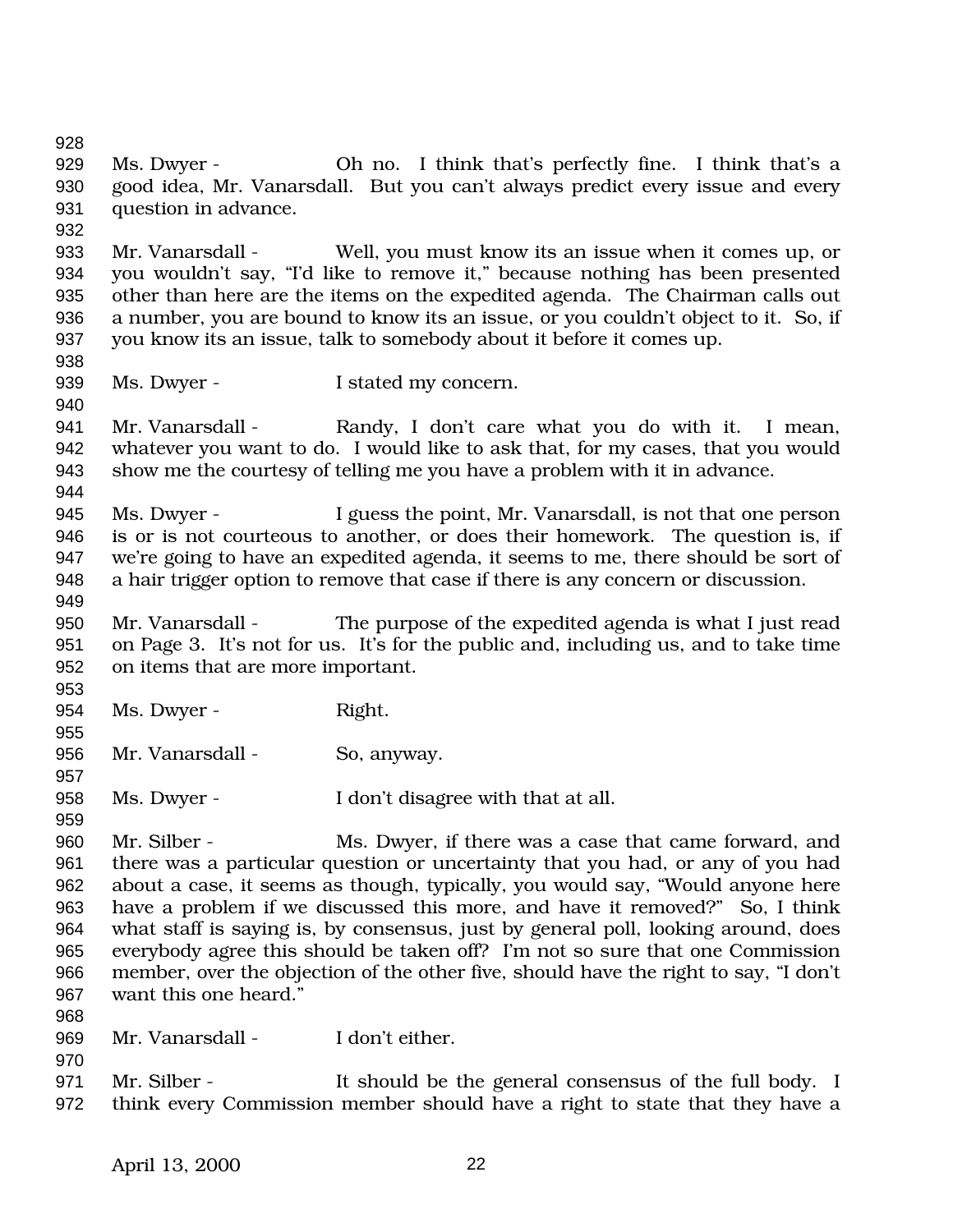question or concern with this case. But I think it should be the full consensus of the group to decide whether it should be taken off or not.

 976 Ms. Dwyer - Thank you. 978 Mr. Silber - But these are your rules and regulations. So... Mr. Vanarsdall - Can we move on? We have four more minutes. Mr. Silber - Okay. On the bottom half of Page 4, this is where we begin to get into the restrictions on the presentation time that's allowed to speakers. Currently, the Planning Commission's Rules and Regulations do not limit the time in which people are allowed to speak. It has been a policy that has been used, traditionally, for many years, but never appeared in your Rules and Regulations. So, just to formalize that process to put it in here. So, this states the process, basically, the Commission has been following for many years. So, it formalizes that process. Moving over to Page 6, this is a small change. But on No. 7, on Page 6, Item No. 7, this relates to cases that may be moved up on the agenda. Let me read this. It says, "Cases shall be heard in the order in which they appear on the agenda, except a case may be advanced for hearing by order of the Commission, under good cause, shown with the concurrence…" and the underlined portions we're 996 adding, "...with the concurrence of the Chairman..." So, that has been added if someone wants to move a case up on the agenda. That's the last change. That's all the changes that we're recommending at this point. I'd be happy to answer any questions. 1001 Mr. Vanarsdall - Any questions of Mr. Silber? All right, I need a motion and a second. This is the latest we've ever approved one, isn't it? Mr. Silber - Yes sir. We, typically, approve them at the beginning of the year. Mr. Vanarsdall - No, wait a minute. April 15, 1999, so it's not too late. All right, can I have a motion? Mrs. Quesinberry - I make a motion that we approve the Commission's Rules and Regulations, as amended. Mr. Vanarsdall - Do I have a second? Mr. Taylor seconded the motion.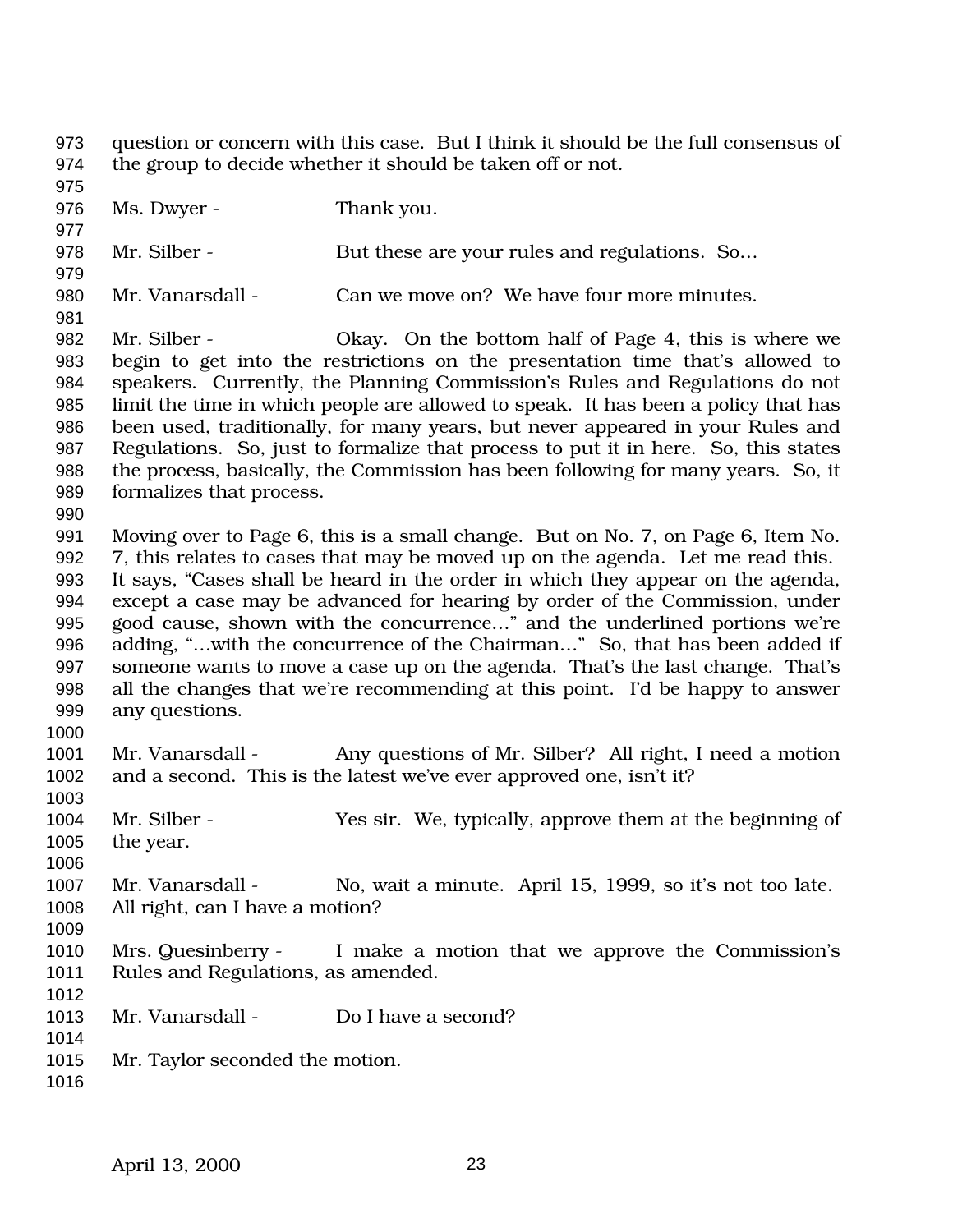1017 Mr. Vanarsdall - Motion made by Mrs. Quesinberry, seconded by Mr. Taylor. All those in favor say aye— all those opposed by saying nay. The vote is 4-1. Ms. Dwyer voted no and Mrs. O'Bannon abstained. All right, thank you, Mr. Silber. Mr. Silber - Yes sir. Mr. Vanarsdall - We made it two minutes before 8:00 p.m. So, we'll wait two more minutes, and then we'll start back. I introduced a celebrity when we first began, and now we have another one. We have a former Commissioner from Henrico County. And that is Mrs. Mary Wade back in the back, smiling, and glad she's not up here. 1031 Mr. Archer - Hi, Mrs. Wade. Mr. Marlles - Mr. Lawrence will present the requests for deferrals and withdrawals for our 8:00 o'clock agenda. **C-33C-00 Henry L. Wilton for Wilton Development Corp.:** Request to conditionally rezone from RTH Residential Townhouse District to O- 1C Office District (Conditional), part of Parcel 56-A-1B, containing approximately 1.4 acres, located at the northwest intersection of Gayton Road and Lauderdale Drive. An office district is proposed. The use will be controlled by proffered conditions and zoning ordinance regulations. The Land Use Plan recommends Environmental Protection Area. Mr. Lawrence - Thank you. On the 8:00 o'clock agenda, we only have one deferral. It's in Three Chopt District. C-33C-00 Henry Wilton for Wilton Development Corp. They have a requested a deferral to May 11, 2000 meeting. Mr. Vanarsdall - Any one in the audience in opposition to the deferment of this case? This is C-33C-00 in the Three Chopt District, Henry Wilton? No opposition. Mr. Taylor. Mr. Taylor - Mr. Chairman, I move that we defer Case C-33C-00 at the request of the applicant. Mrs. Quesinberry seconded the motion. 1057 Mr. Vanarsdall - Motion made by Mr. Taylor, seconded by Mrs. Quesinberry. All those in favor say aye— all those opposed by saying nay. The vote is 5-0 (Mrs. O'Bannon abstained). Thank you. Now, we'll go back to where we left off, Mr. Secretary.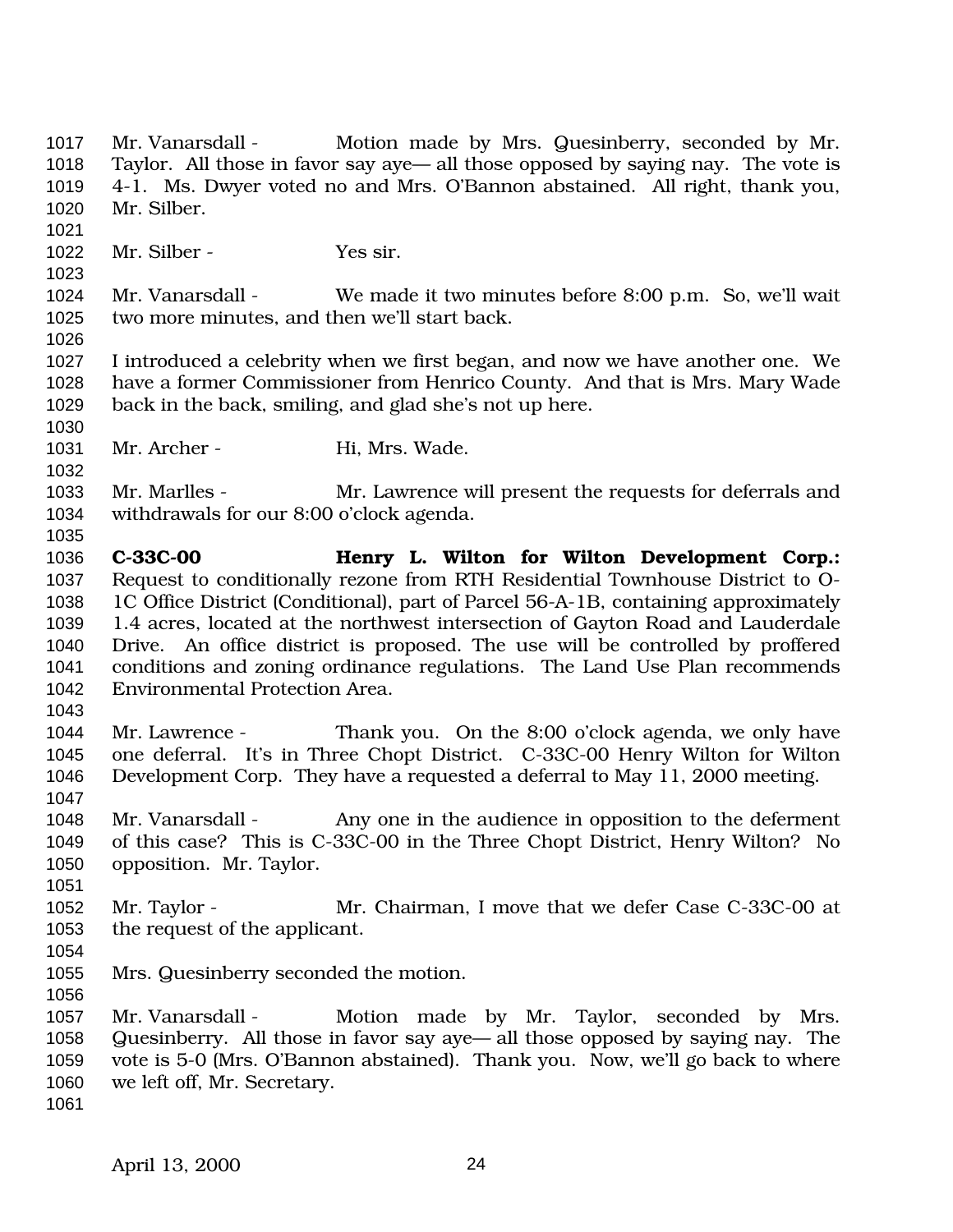**C-30C-00 Windsor Enterprises, L.L.C. for Faith Landmark Ministries:** Request to amend proffered conditions accepted with Rezoning Case C-84C-96, on part of Parcel 64-A-23N, located on the east line of Chamberlayne Road, approximately 200' north of its intersection with Diane Lane. The amendment is related to the buffer and fence requirements on the southern side of the property. The Land Use Plan recommends Suburban Residential 1, 1.0 to 2.4 units net density per acre. Mr. Marlles - The staff report will be given by Mr. Eric Lawrence. Mr. Vanarsdall - The first time this was called, they didn't have the opposition we thought were coming. So, we delayed it. I don't believe you have any more company now, do you? Any opposition to this Case, C-30C-00? Mr. Marlles - One gentleman, yes. Mr. Vanarsdall - Your company didn't come, did they? Mr. Bill Timberlake - No. Mr. Vanarsdall - That's all right. Mr. Lawrence. Mr. Lawrence - Thank you, Mr. Chairman. As we discussed, the applicant in this case, Faith Landmark Ministries is requesting to amend the proffers related to Case C-84C-96, which was approved by the Board of Supervisors in May of 1997. This amendment tonight would increase the portion of the 100-foot buffer against the future Rolling Hills Subdivision, and do away with the previously proffered fence. This amendment would not affect the buffer or existing fence along the rear lots of the Shrader Woods development. The fence was never constructed beyond the Shrader Woods development. This amendment is actually a request of the developer of Rolling Hills, who just recently received approval to rezone the property, and has a subdivision plan pending with the County. Craig Windsor, the developer of Rolling Hills, is acquiring this portion of the property from the Church in order to square it off, and deepen his lots. He is also not in favor of the construction of the fence. Staff supports this application and recommends approval. I'd be happy to answer any questions and Mr. Condlin is here. Mr. Vanarsdall - Any questions of Mr. Lawrence by Commission members? Mr. Archer - I don't have any now, Mr. Chairman. I may later.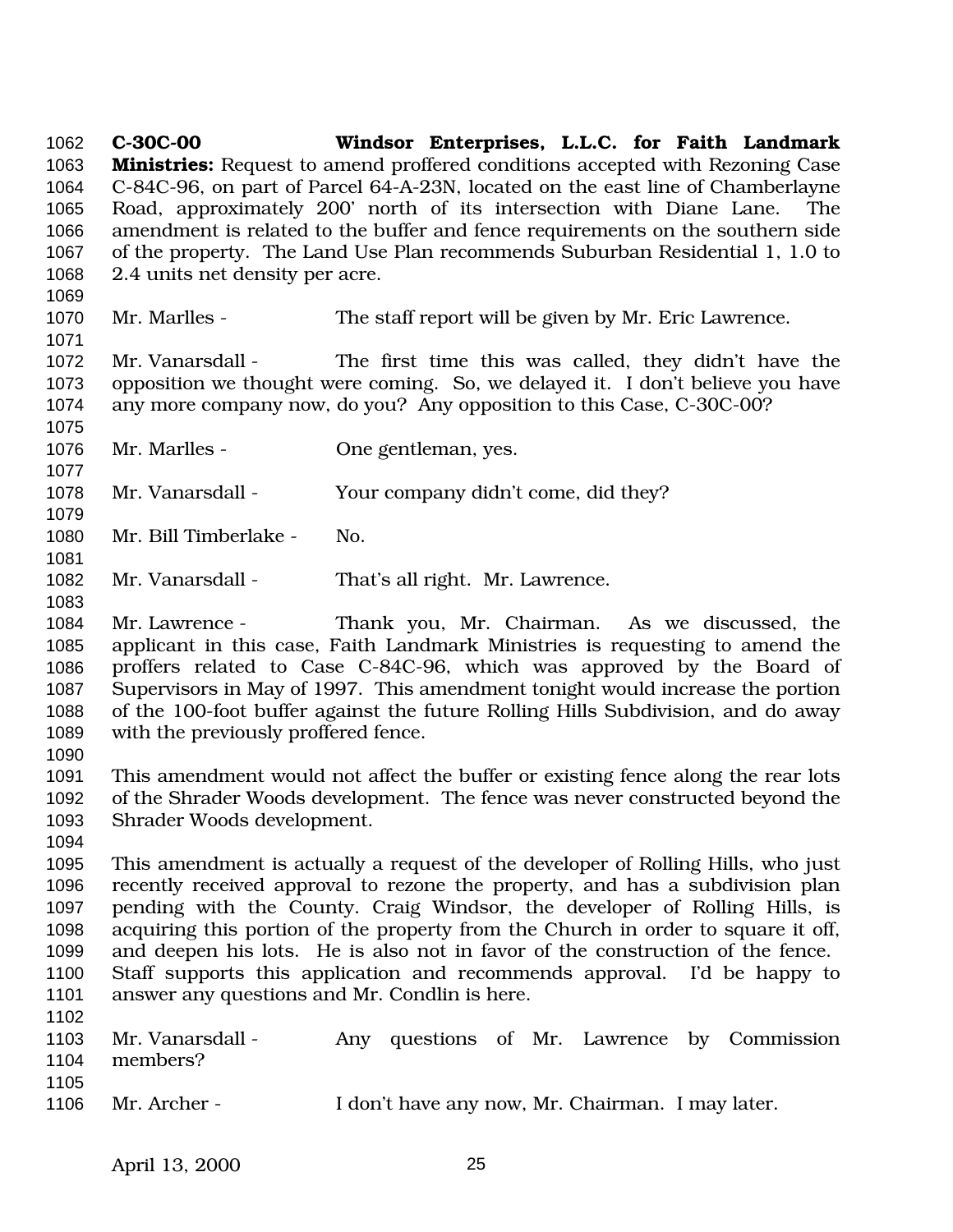1108 Mr. Vanarsdall - All right, thank you. 1110 Mr. Lawrence - Thank you. Mr. Vanarsdall - We'll hear from the opposition or whoever would like to speak. We'd like to hear from you, sir. You've waited a long time. Mr. Timberlake - Mr. Chairman, I'm Bill Timberlake, representing the Chamberlayne Civic Association. In general, the Association does not oppose this proffer. We think along the same lines that Mr. Windsor does. The increased depth of the lots will be advantageous to us. But, the Association has voted, we ask you not to remove the proffer pertaining to the fence, and also that the 25 feet that's being deeded down to zero be required to remain as a buffer. Our biggest opposition is, we want to go on record as not letting this be a precedent setting event for the Church to change their proffers because they came to the community in good faith, and we accepted them in good faith. Now, they want to change their proffers which does bother us considerably. In general, that's our position on it. That information was given to Mr. Windsor's developer, and also to Ms. Dwyer. Thank you. 1127 Mr. Vanarsdall - Any questions by Commission members? 1129 Mr. Archer - Mr. Timberlake. 1131 Mr. Timberlake - Yes sir. 1133 Mr. Archer - Are you aware that, when the original proffer was made with the Church, I don't think it was done with the assumption that there would be a subdivision there at that time. 1137 Mr. Timberlake - That's correct. Mr. Archer - And, since this fence is on the back side of the proposed subdivision, how would that aid your community in anyway? 1142 Mr. Timberlake - How would it aid the community? Mr. Archer - I mean, of what bearing would it have on Chickahominy Bluffs? 1147 Mr. Timberlake - I can only tell you what the Association voted on. My personal opinion I don't want to express to you. 1150 Mr. Archer - Okay.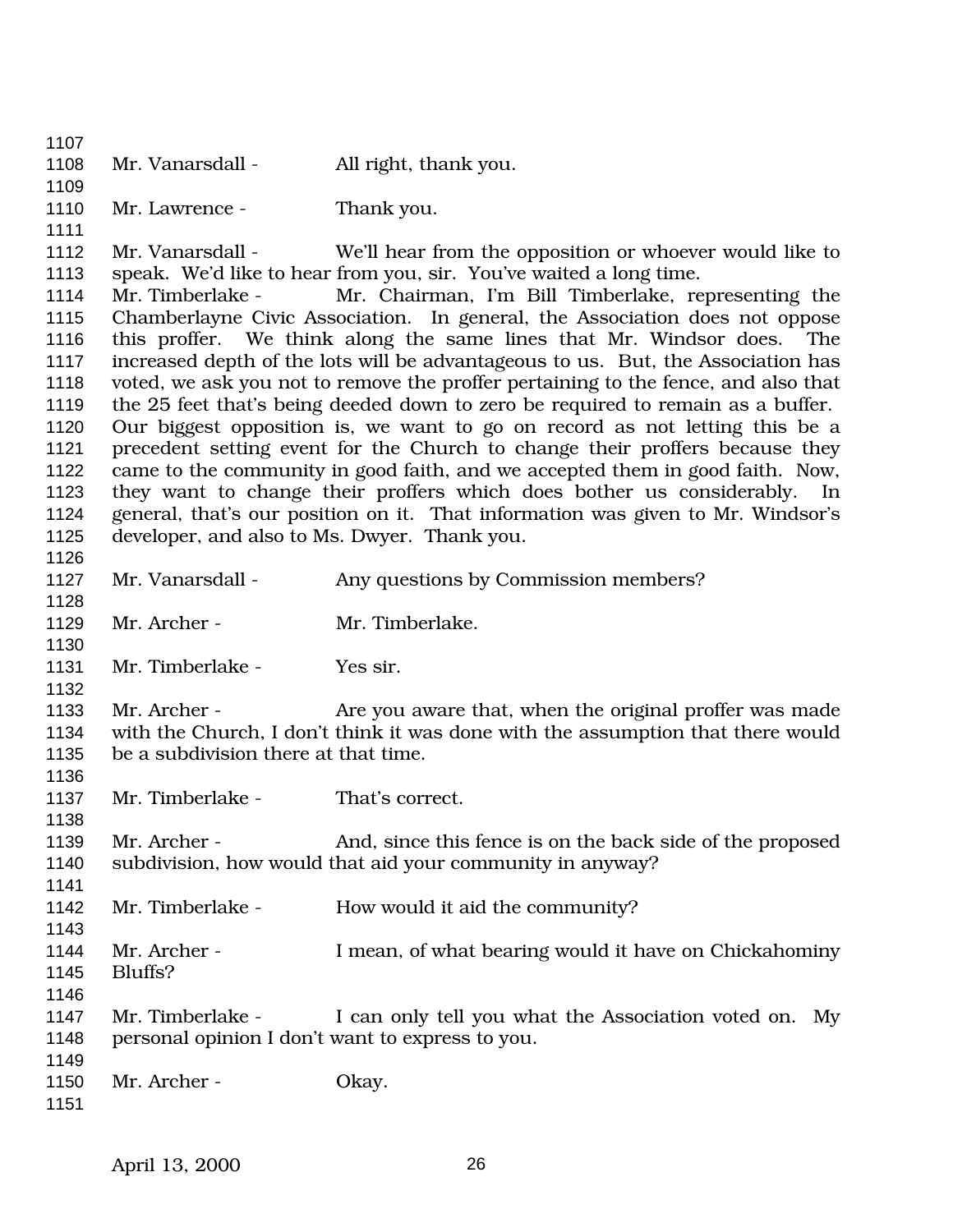Mr. Timberlake - The community, as a whole, met and the Association did feel like the fence was necessary. That's all I can tell you. Mr. Archer - Okay. You know, I can understand it having some bearing on maybe Shrader Woods, but I don't see where it has any effect at all on the other communities. There will be a subdivision between you and the fence. Mr. Timberlake - That's correct, sir. 1161 Mr. Archer - I won't ask you any more. Thank you, sir. Mr. Timberlake - Yes sir. Mr. Archer - Mr. Condlin, I know you're itching to say something. Mr. Vanarsdall - Do you have anything to say? Mr. Andrew N. Condlin - Mr. Chairman, members of the Commission, my name is Andy Condlin. I have Angela Galunt here from Faith Landmark Ministries. The only thing I can say is that, my understanding of it, and I was not involved in the previous zoning case, but Mr. & Mrs. Wallace Coleman, who were the property owners of that where Rolling Hills Subdivision currently is, or will be, hopefully, upon tentative subdivision approval, wanted to retain the value for any developer that comes in. Quite honestly, Craig Windsor, who has done quite a bit of work in Henrico County, has stated that he doesn't want to have an alley condition created when lot owners will usually put a fence at the clearing point of their lots. Then you have a 100-foot buffer, and then their fence. That creates an alley. There is some dumping problems. I haven't seen those, personally, but there has been some reports given to me of dumping behind Shrader Woods and between the two fences between the lots and where the 100 feet is. That's a problem that he doesn't want to have to deal with. It is an adjacent property owner. There will be a subdivision between i.e. Rolling Hills between where the community will be. Shrader Woods already has a fence. This does nothing against Shrader Woods. It's only against Rolling Hills, reducing it by 28 feet at the most, the buffer, and then, otherwise, doing away with the fence. 1187 Mr. Vanarsdall - Any questions of Mr. Condlin? 1189 Mr. Condlin - Thank you. 1191 Mr. Vanarsdall - Thank you. Mr. Archer. Mr. Archer - Mr. Chairman, I am making note of Mr. Timberlake's concern as expressed by North Chamberlayne. And I will make sure that Mr. Thornton is aware of that prior to the time that the Board meets on this. But, based on the things that we talked about in terms of what little effect this fence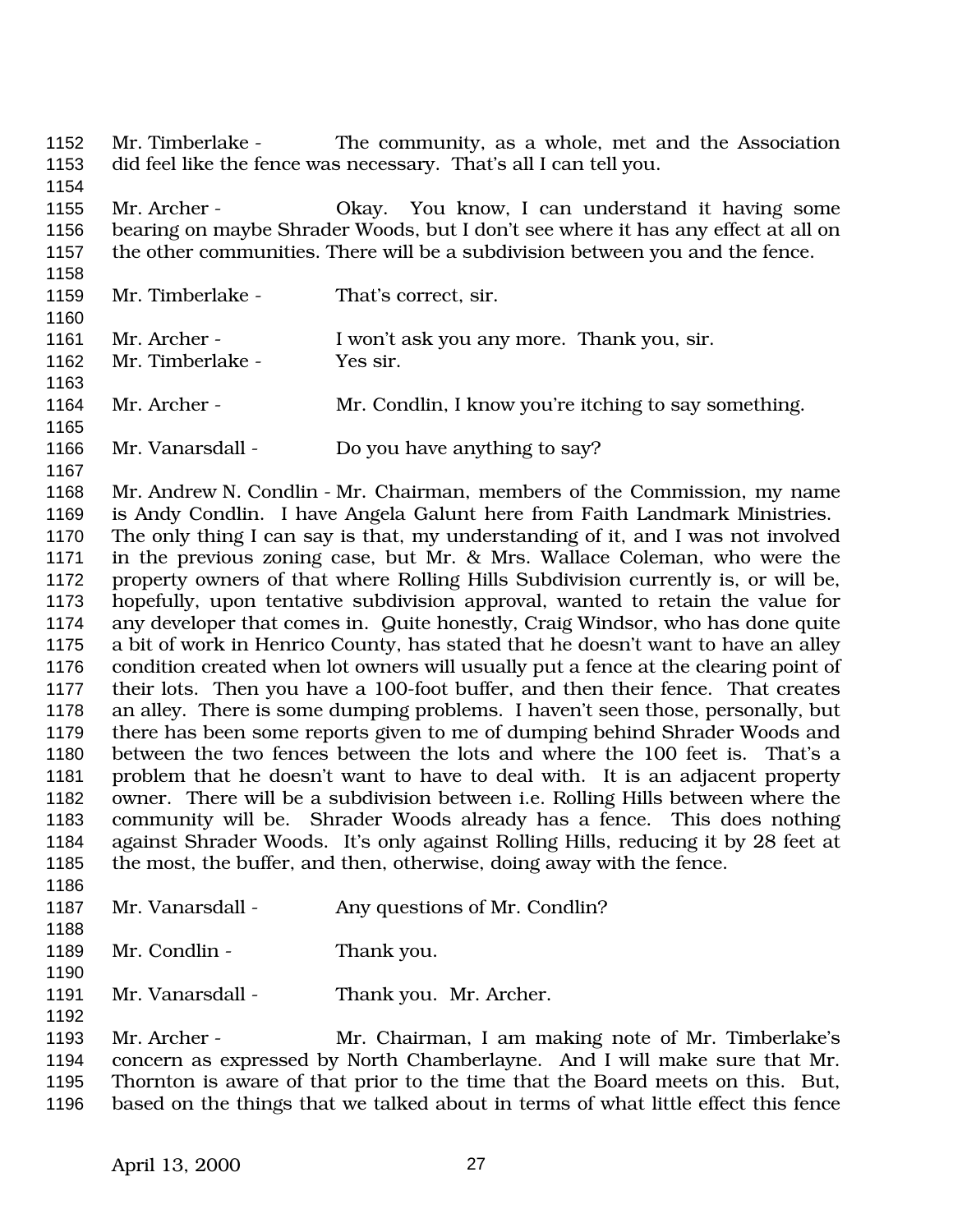- would have at all on North Chamberlayne or Chickahominy Bluffs, I'm inclined, Mr. Chairman, to move for recommendation of approval of C-30C-00 to the Board.
- 

- Mrs. Quesinberry seconded the motion.
- 1203 Mr. Vanarsdall Motion made by Mr. Archer, seconded by Mrs. Quesinberry. All those in favor say aye— all those opposed by saying nay. The vote is 5-0 (Mrs. O'Bannon abstained).
- 

 **REASON:** Acting on a motion by Mr. Archer, seconded by Mrs. Quesinberry, the Planning Commission voted 5-0 (one abstention) to recommend that the Board of Supervisors **grant** the request because the proffers continue to assure a quality 1210 form of development with maximum protection afforded the adjacent properties. 1211 Mr. Vanarsdall - Next case, Mr. Secretary.

## **Deferred from the March 9, 2000 Meeting:**

 **C-20C-00 Draper Aden Associates for Manorhouse Retirement Centers, Inc.:** Request to amend proffered conditions accepted with rezoning Case C-4C-98, on Parcel 69-A-92 and part of Parcel 59-A-97, containing 5.07 acres, located on the west line of Skipwith Road approximately 90 feet north of its intersection with Larkwood Road. The amendment is related to the fencing material to be used on the property. The Land Use Plan recommends Suburban Residential 1, 1.0 to 2.4 units net density per acre and Multi-Family, 6.8 to 19.8 units net density per acre.

- Mr. Marlles The staff report will be given by Mr. Mark Bittner.
- 1225 Mr. Vanarsdall Any one in the audience in opposition to this case? C- 20C-00 Manorhouse Retirement Center, any opposition? No opposition. Mr. Bittner.
- Mr. Bittner Thank you, Mr. Vanarsdall. This application would amend Proffer #9 of C-4C-98 for the new Manorhouse Retirement Center located at 3000 Skipwith Road. The proffers currently require the installation of a 5-foot high wooden fence along the border of Parcel 69-A-93. This parcel is adjacent to the southern boundary of the Manorhouse site. I can point to it with the pen here (referring to slide). It's right there.
- 

 There's a combination of new and existing landscape material along this parcel's border. This area is also visible from the Skipwith Road right of way. The applicant does not want to install the required fence material because he feels it will be detrimental to the existing landscaping. The applicant is proposing installation of additional landscaping in place of the fence. Staff prefers that no fence be installed along this parcel and supports this request. This area is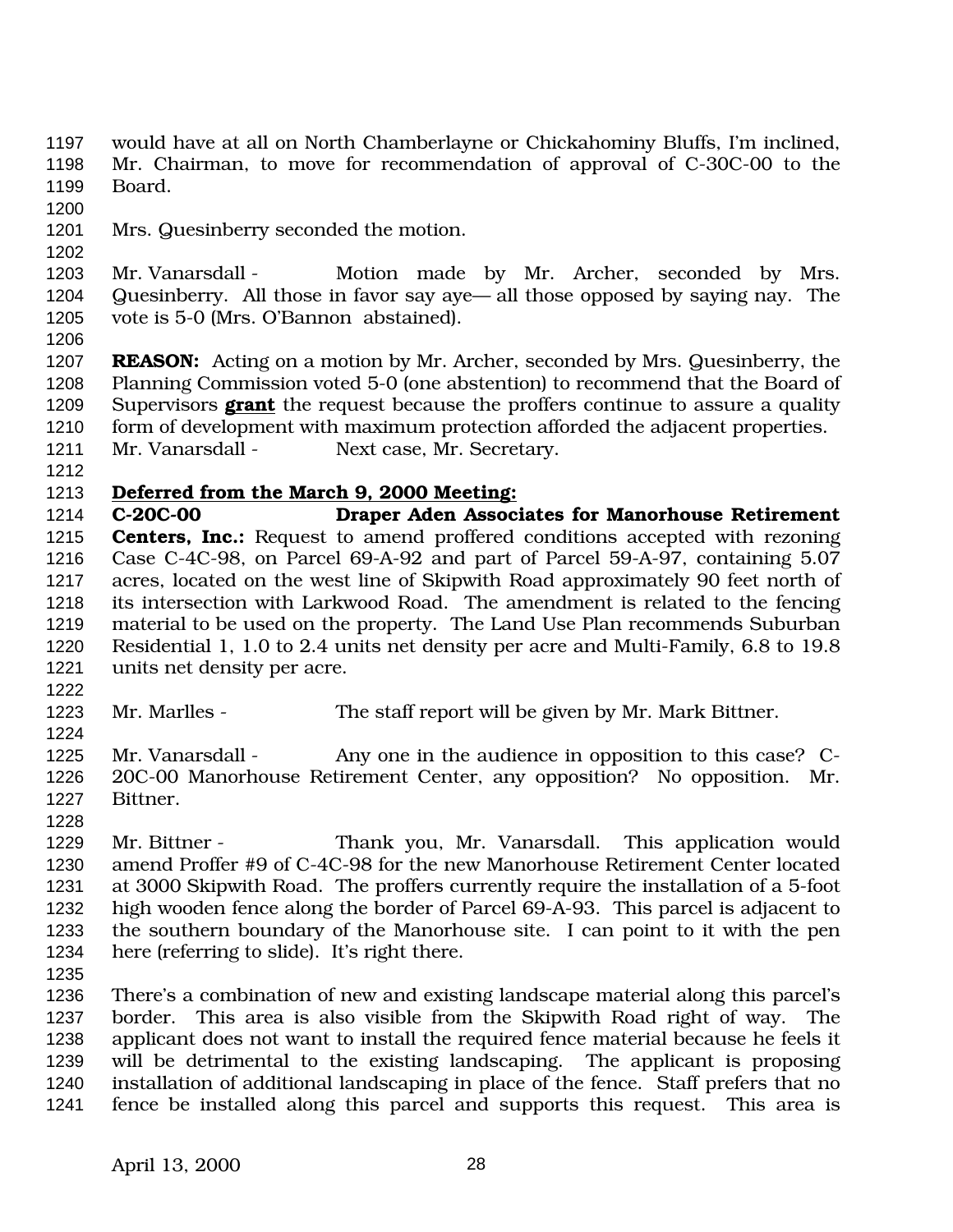attractively landscaped, and installation of a fence or other material could potentially detract from its aesthetics.

 The applicant has amended the proffers in accordance with the suggestions in the staff report, with the exception that the landscaping must be installed within 120 days of approval of this amendment, instead of the 90-day limit suggested by staff. Staff feels that this is a minor point and has no objection to it.

 Because this proposal would enhance the aesthetics along Parcel 69-A-93, and also along the Skipwith Road frontage, staff recommends approval. I'd be happy to answer any questions you may have.

1254 Mr. Vanarsdall - Any questions for Mr. Bittner by Commission members? Thank you, Mr. Bittner. Mr. Taylor, do you want to hear from the applicant?

1257 Mr. Taylor - Jeff, are you here?

1259 Mr. Vanarsdall - Good evening.

 Mr. Mark Herth - Mr. Chairman, members of the Commission, my name is Mark Herth. I am Director of Development with Manorhouse Retirement Centers. I'll try to be as brief as possible. We're here this evening to present a proposed proffer amendment, as you've heard, regarding our existing assisted living facility at 3000 Skipwith Road.

 On March 11,1998, the Board of Supervisors approved our Plan of Development for our facility. We began construction soon thereafter, and opened our facility on October 1, 1999. One of the proffers in our approved Plan of Development, as staff has indicated, called for us to construct a wooden fence at least 5-feet in height along the boundary line between our property, and Parcel 69-A-93 immediately to the south; the house and land owned by Mrs. Michelle Ajamy who is here this evening.

 At the time our contractor was, actually, getting ready to construct the fence, it became apparent to build it would involve a tremendous amount of disruption to existing and mature vegetation. And, after consultation with County staff, Mrs. Ajamy and our consultants, we decided to propose, in lieu of the fence, to add to the mature landscaping already there, and the landscaping we had installed as part of the original project.

 The final landscape plan was approved by the Planning Commission May 26, 1999. It included the fence along our property boundary with Mrs. Ajamy. What we'd like to propose this evening would be to delete the requirement for that fence, and augment the existing landscaping with further additional landscaping material, particularly evergreens, four to five feet in height. And we would also propose going beyond the proffer amendment to extend that evergreen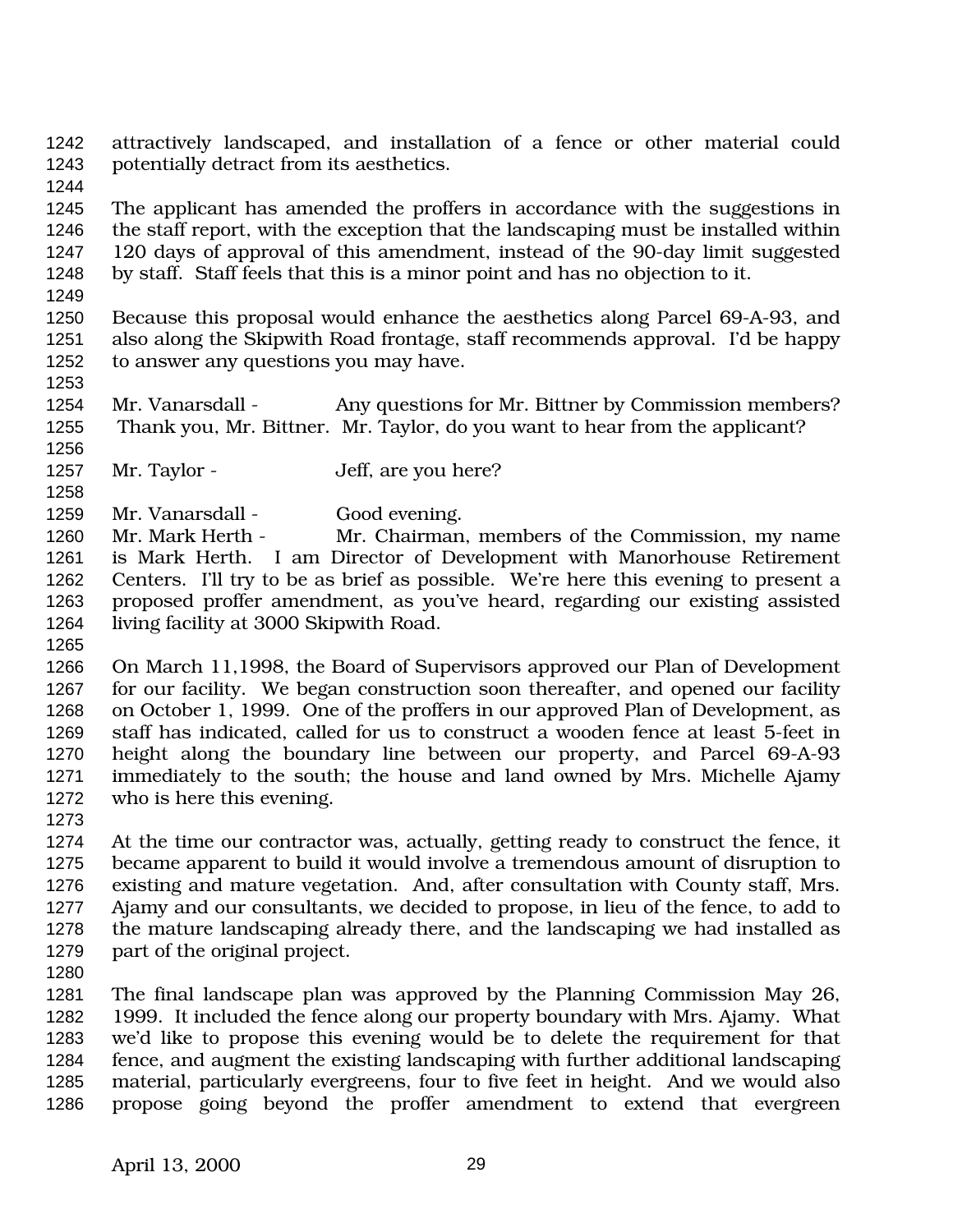landscape; in essence, a living fence, on another 100 feet of our boundary further to the west along another adjacent property owner. All and all, again, here, is an attempt, I think, to work with the existing plant material and the character of the neighborhood I'd be happy to answer any questions you might have. I have a graphic representation, if that's needed by the Commission. And that's the conclusion of my remarks. Mr. Vanarsdall - All right, any questions by Commission members? 1297 Mr. Taylor - I have a couple of questions to ask of Mr. Herth, if I might. First, Mr. Herth, I have a letter that was addressed to Mr. Kaechele from a Mr. Silver, who I believe is one of your neighbors there, asking him, or recognizing that he had certain requests that he had made of Manorhouse that seemed relatively minor. He asked to trim back a large tree; remove an old chicken wire fence, and third, cut down, or, at least, limb up a couple of small trees on the boundary line. And I thought I might ask you if these were included in your plans. They seem simple enough. 1306 Mr. Herth - They've already been done. 1308 Mr. Taylor - Already been done? Mr. Herth - Yes. 1312 Mr. Taylor - Thank you very much. Then the other question relates to the BMP that you have on that site. I know that's already constructed, but I recognize that the observation deck for many of your patients overlooks that corner of your property. And, I wonder if you might find it within your capability to improve the planting around that area and dress it up a little bit as a part of your… Mr. Herth - Yes. We took a look at that. It's, actually, at the back of our facility which, I don't know if you were aware, actually, the loading dock faces the BMP. There is extensive landscaping around there now; weeping willows, Leyland cypress and whatnot. We are going to be augmenting that by seeding the pond with cattails. We're going to do that for aesthetic reasons, and recognizing that the pond, itself, could use a little dressing up. It's already surrounded very extensively by landscaping, and, given where it is, I think cattails would probably work out well. 1328 Mr. Taylor - Thank you. Mr. Chairman, that's all I have. Mr. Vanarsdall - All right. We need a motion, then.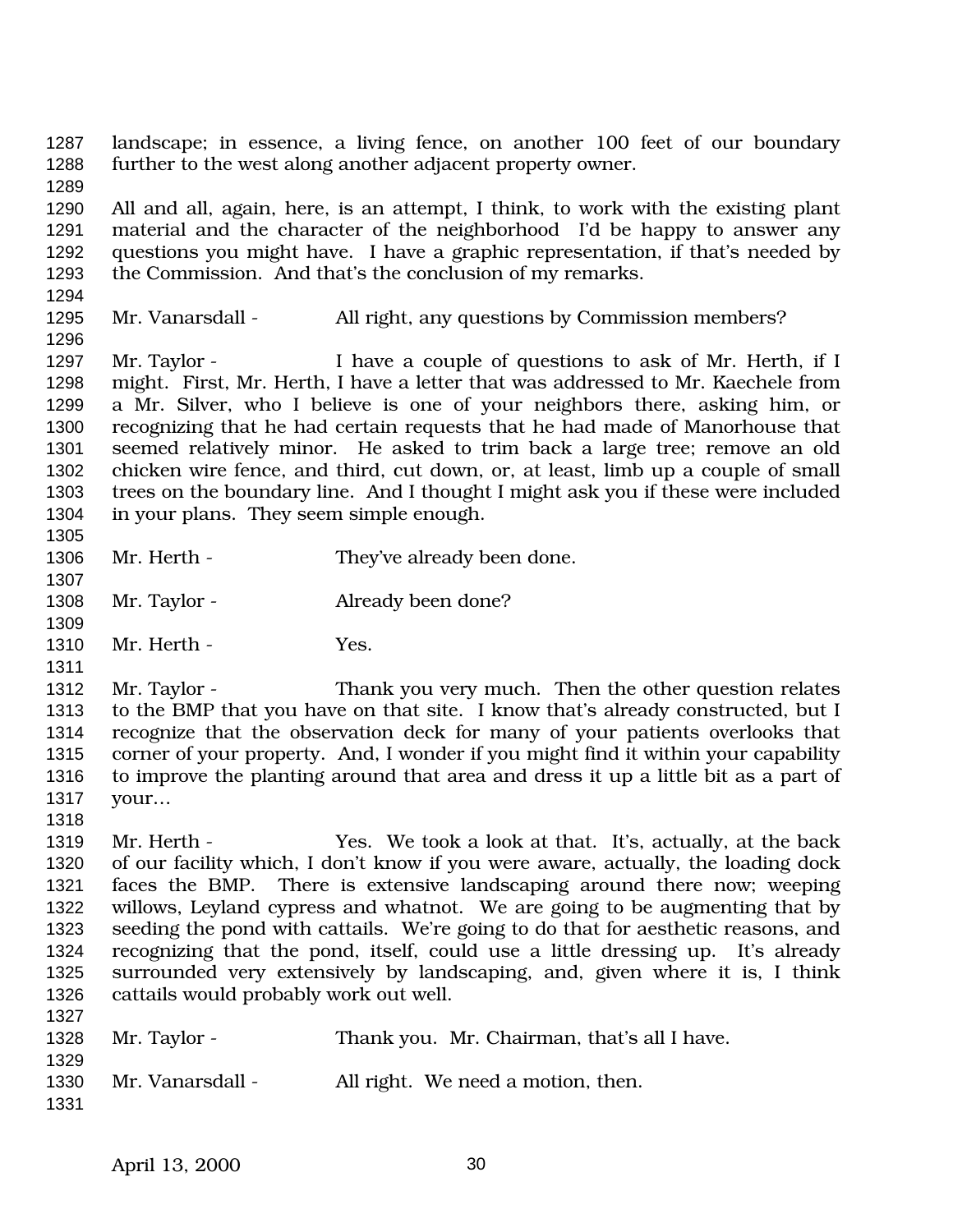- Mr. Taylor Mr. Chairman, I would move that Case C-20C-00 request for amended proffers be approved as presented.
- 

- Mr. Archer Is that it, Mr. Taylor. Second, Mr. Taylor.
- Mr. Vanarsdall Motion made by Mr. Taylor, seconded by Mr. Archer. All those in favor say aye— all those opposed by saying nay. The vote is 5-0 (Mrs. O'Bannon abstained).
- 

 **REASON:** Acting on a motion by Mr. Taylor, seconded by Mr. Archer, the Planning Commission voted 5-0 (one abstention) to recommend that the Board of Supervisors **grant** the request because the proffers continue to assure a quality form of development with maximum protection afforded the adjacent properties. 

- 
- **C-31C-00 Jay M. Weinberg for Med Atlantic, Inc.:** Request to conditionally rezone from O-1 Office District and R-3 One Family Residence District to O-1C Office District (Conditional), Parcels 115-8-A-1, 4, 23 and 24, described as follows:
- 

 Beginning at a point at the northeastern intersection of Monument Avenue and Byrd Street, such point being the True Point of Beginning; thence along the eastern right-of-way line of Byrd Street N 36°53'45'' E 260.00' to a point at the southeastern intersection of Byrd and Grace Streets; thence along a curve to the right having a radius of 15.00' for a length of 23.56' to a point; thence along the southern right-of-way line of Grace Street S 53°06'15'' E 265.00' to a point; thence leaving the right-of-way line of Grace Street S 36°53'45'' W 290.00' to a point on the northern right-of-way line of Monument Avenue; thence N 53°06'15'' W 265.00' to a point; thence along a curve to the right having a radius of 15.00' 1361 for a length of 23.56' to the True Point of Beginning. 

- 1363 Mr. Marlles The staff report will be given by Mr. Lee Householder.
- 1365 Mr. Vanarsdall Any one in the audience in opposition to this case? Any opposition to C-31C-00 Med Atlantic, pertaining to the Urology Center. No opposition. Mr. Householder.
- 
- Mr. Lee Householder, County Planner Thank you, Mr. Chairman. This request would rezone the subject property from O-1 and R-3 to O-1C, enabling the Urology Center of Virginia to develop a medical office building on this 1.78 acre site.
- 

 Located at the northeast intersection of Monument Avenue and Byrd Street and the southeast intersection of Byrd and Grace Streets, this site is adjacent to two established subdivisions, the North Willow Lawn Subdivision and Shenandoah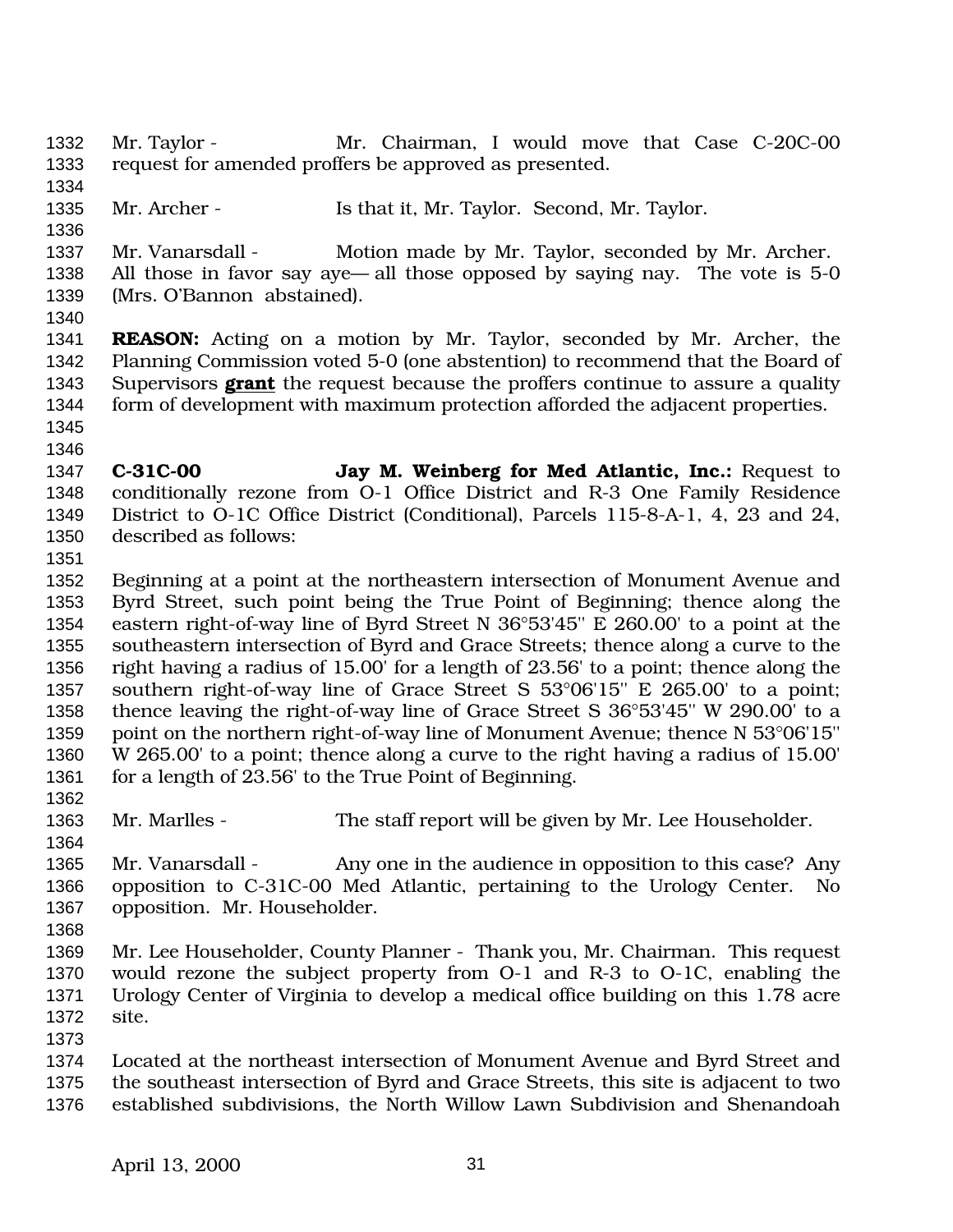- Place Subdivision. This is Shenandoah Place here. This is North Willow Lawn there (referring to slide).
- 

 To the north, east, and west, the subject property is zoned R-3, and to the south, across the street from Monument Avenue, the property is R-6 and the Keswick Garden Apartments. The subject site consists of four individual parcels bounded by Monument, Byrd, and Grace, and it contains an existing office structure pictured here. This is the Urology Center (referring to slide). The remaining two parcels to the east have existing residential structures.

- 
- One of the structures fronts on Monument. The other fronts on Grace. And I also have pictures of the house on Monument. This is the house on Grace Street (referring to slide).
- 
- The applicant plans to demolish the existing office structure and the two residential structures next door. They have also filed a plan of development, POD-86-99 that is currently under review in the Planning Office.
- 

 The 2010 Land Use Plan recommends Office and Suburban Residential on this property. The two existing residences occupy the land that is recommended for Suburban Residential. The existing residences will be torn down, as I said, to make way for parking for the expanded medical office.

 Staff feels this request is reasonable because the residential area provides additional development area for this project, and contributes to the overall quality of the development by providing extra area for landscaping and access and parking. 

 The applicant has been working with members of the adjacent community to come up with ways to let the impact of this expanded office development on the community. They have offered a number of proffered conditions to assist in negating impacts on the surrounding neighborhood.

 Through proffering of buffers, mature tree preservation, and height limitations, lighting limitations, screening of trash receptacles, and HVAC units, the applicant has exhibited interest in minimizing the impact upon its neighbors.

- 
- They have also proffered to limit access to only Monument and Byrd Streets and construct a landscaping screening wall to act as a buffer from the adjacent residential properties to the east.
- 
- I also have pictures of this rear buffer area which they are proffering to remain in place at this time, and a couple different views of it. This is where they proffered a 30-foot buffer, and they've proffered to put additional landscaping in this area,
- and preserve the existing trees.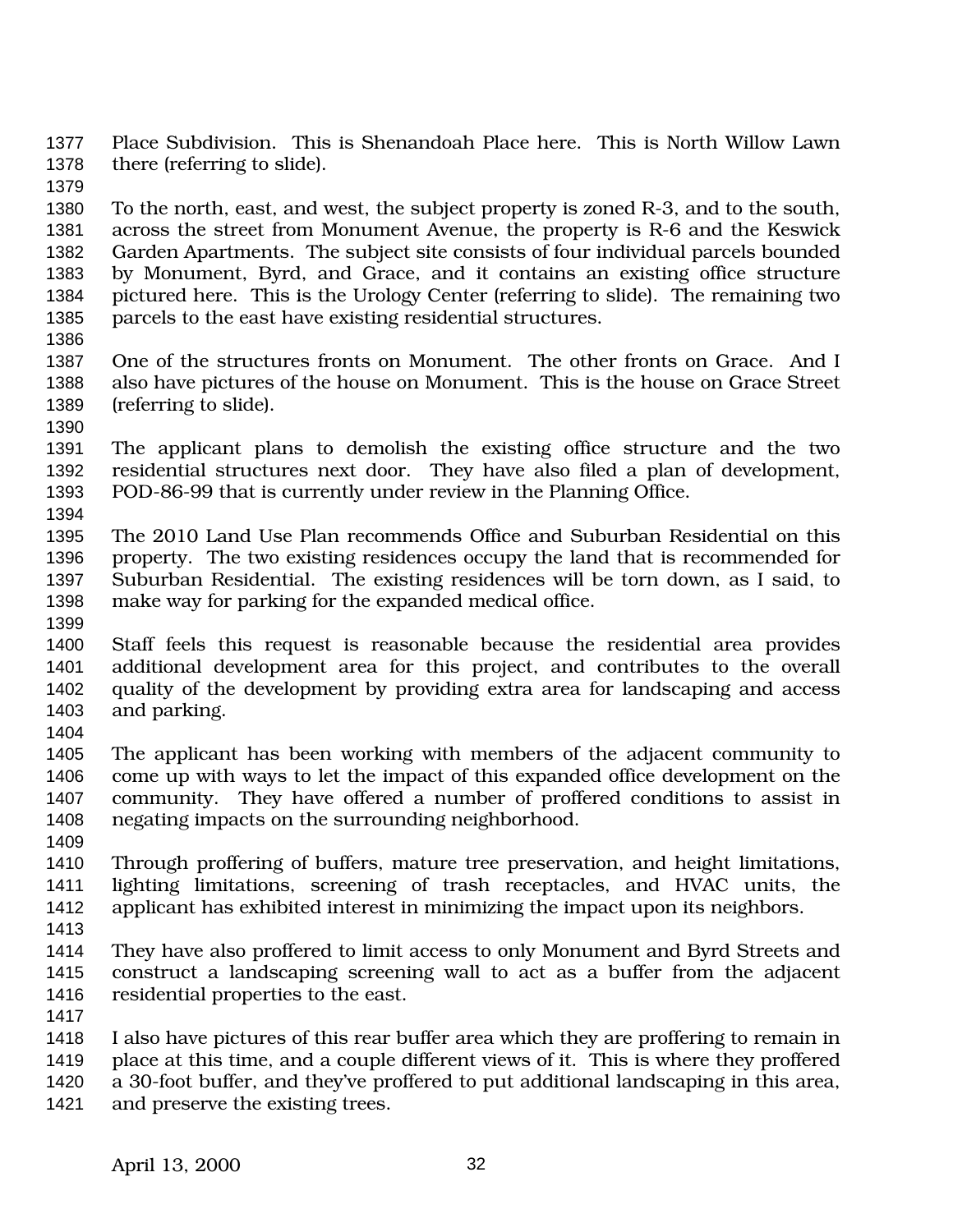This preservation area was a great concern to the members of the community. Staff does have the following concerns about two of the proffers submitted by the applicant. Proffer No. 4 about drainage. We feel, as its written, it would put unnecessary responsibility on the County's Public Works Department. And the surrounding community is concerned about how this development will impact the drainage in the area. Staff recommends revised language that would eliminate focus on the County's Public Works Department. Also, Proffer No. 7, the side yard screening, as it relates to the buffer. It's kind of confusing language. It's difficult to follow for a proffer. We recommend, instead, an exhibit be proffered that showed the approximate location of the wall. Based on the existing and surrounding uses, and the proposed use, this proposal is appropriate for this location. The applicant has addressed the main concerns raised by staff, and surrounding property owners. If they can address the drainage concerns I mentioned in the proffer related to the buffer, we could recommend approval of this request. I will take any questions that you may have. Mr. Vanarsdall - Any questions for Mr. Householder by Commission members? Ms. Dwyer - Mr. Householder, I notice in Proffer 5, there's a mention that healthy and mature trees will be saved. What's the definition of "mature trees?" Mr. Householder - I don't have a definition. I would imagine its open to interpretation, but I think its trying to relate to the trees that I showed in the picture. Without providing an exhibit that exactly showed them, I would say they just tried to word it without showing exactly the ones they… Ms. Dwyer - Sometimes its defined by the tree caliper. Sometimes a specific commitment is made in that regard. Mr. Householder - Possibly. It looks like the applicant is coming forward, so they might be able to provide a better answer to that question. Ms. Dwyer - Were there any discussions with the neighbors about limiting construction entrances or is, in your opinion, the access provision include construction vehicles as well as… Mr. Householder - The way its written, it says, "vehicular access to and 1465 from the property." I think that should apply to all vehicular access.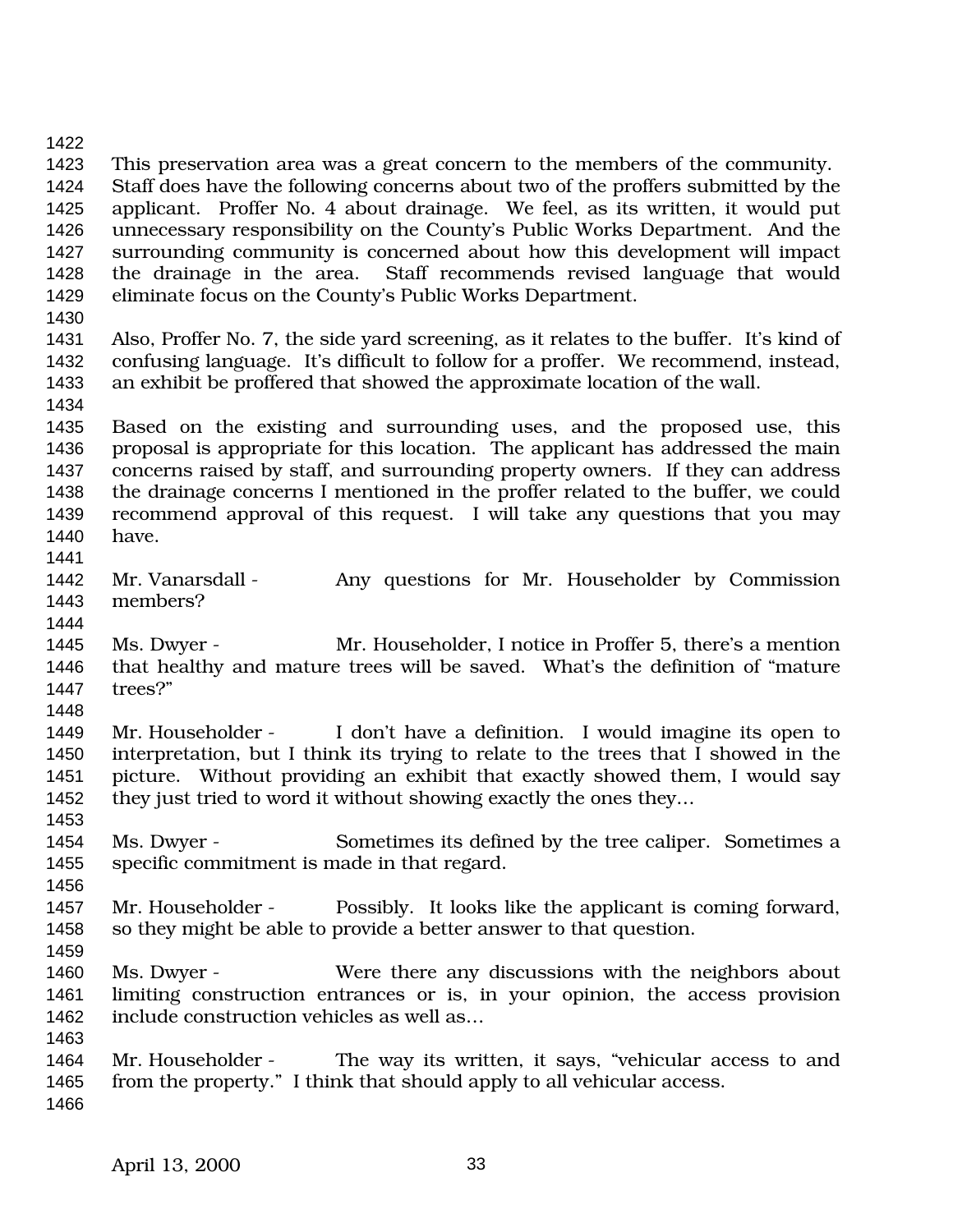| 1467<br>1468                                                 | Ms. Dwyer -                                                                                                                                                                                                                                                                                                                                                                                                                                                                                                                                                   | Thank you.                                            |  |
|--------------------------------------------------------------|---------------------------------------------------------------------------------------------------------------------------------------------------------------------------------------------------------------------------------------------------------------------------------------------------------------------------------------------------------------------------------------------------------------------------------------------------------------------------------------------------------------------------------------------------------------|-------------------------------------------------------|--|
| 1469<br>1470<br>1471                                         | Mr. Vanarsdall -<br>you tonight?                                                                                                                                                                                                                                                                                                                                                                                                                                                                                                                              | All right, any other questions? Mr. Weinberg, how are |  |
| 1472<br>1473<br>1474                                         | Mr. Jay M. Weinberg -<br>Jay Weinberg.                                                                                                                                                                                                                                                                                                                                                                                                                                                                                                                        | Mr. Chairman, and members of the Commission, I am     |  |
| 1475<br>1476<br>1477                                         | Mr. Vanarsdall -<br>Dwyer's?                                                                                                                                                                                                                                                                                                                                                                                                                                                                                                                                  | Do you want to answer that first question of Ms.      |  |
| 1478<br>1479<br>1480                                         | Mr. Weinberg -<br>Yes. Ms. Dwyer, I would think as a bear minimum,<br>anything over 3.5-inch caliper and over six feet in height is a mature tree.                                                                                                                                                                                                                                                                                                                                                                                                            |                                                       |  |
| 1481<br>1482                                                 | Mr. Vanarsdall -                                                                                                                                                                                                                                                                                                                                                                                                                                                                                                                                              | Three and one-half inches in diameter.                |  |
| 1483<br>1484<br>1485<br>1486<br>1487<br>1488                 | It would be really everything you see in the large green<br>Mr. Weinberg -<br>(referring to slide). That is actually a tree. They actually exist. Mr. Chairman,<br>and members of the Commission, I am Jay Weinberg. I am appearing on behalf<br>of the Virginia Urology Center. Dr. James Ratcliff, a principle and Terry Coffee<br>are here, as well as Bruce Tyler from Baskerville, Architect in this case.                                                                                                                                               |                                                       |  |
| 1489<br>1490<br>1491<br>1492<br>1493<br>1494                 | As stated by Mr. Householder, it is 1.78 acres of land. Presently, 75 percent of it<br>is zoned O-1 Office with no proffered conditions, and the remaining 25 percent<br>are the two adjoining lots. It is also occupied by the Urology Center, who would<br>want to replace that facility with a new facility, subject to very significant<br>proffered conditions.                                                                                                                                                                                          |                                                       |  |
| 1495<br>1496<br>1497                                         | We submit that this does represent the highest and best use of this property for<br>the following reasons:                                                                                                                                                                                                                                                                                                                                                                                                                                                    |                                                       |  |
| 1498<br>1499<br>1500<br>1501<br>1502                         | First of all, the site fronts on Monument Avenue, which is a major arterial, and is<br>directly across the street from R-6 zoning, which is occupied by the Keswick<br>Garden Apartments. As I said, 75 percent of the site, for many years, has been<br>used for this very purpose.                                                                                                                                                                                                                                                                          |                                                       |  |
| 1503<br>1504<br>1505<br>1506<br>1507<br>1508<br>1509<br>1510 | Also, I think, as the staff, in its report states to you, that, based on the existing<br>and surrounding and proposed use, this proposal is appropriate in this location,<br>and that the request is reasonable because the two additional lots will contribute<br>to the overall quality of the development by providing additional areas of parking<br>and landscaping and access. For this reason we believe that it would not<br>adversely affect the health, safety, and welfare of the community, and, in fact,<br>represents its highest and best use. |                                                       |  |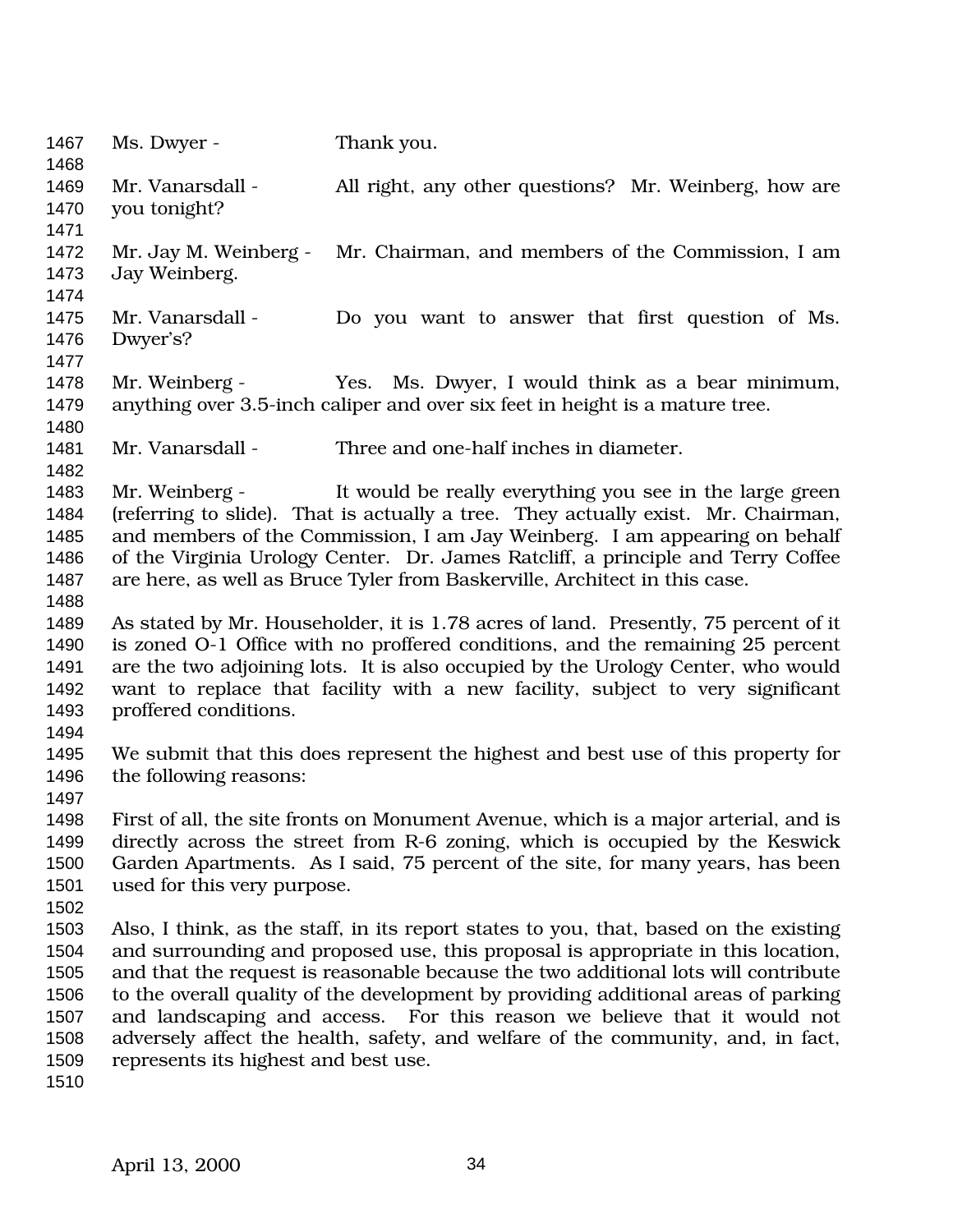- If rezoned as requested, the existing medical facility will be demolished in stages, and the new state of the art facility will be constructed as designed by Baskerville, with off-street parking, landscaping, and buffering, and fencing provided.
- 
- The facility will be built in strict accordance with some 13 proffers which I will summarize as follows:
- 

 No. 1, there is a use restriction that these two lots on the eastern part, when those houses are removed, that can only be used for parking, landscaping, and the wall, and no building or addition to any building can be constructed on that portion of the property.

 Vehicular access to and from the property is restricted to Monument Avenue, and Byrd Street, which is vitally important to the neighbors, and will not be permitted on Grace Street. And, I would agree with Ms. Dwyer's interpretation that means construction traffic also.

 Curb drop inlets shall be located on the corner of Byrd and West Grace Street, and on West Grace Street on the eastern end of the property to collect storm drainage, not only from the subject property, but, also from the properties on the east which drain toward it.

 The owner will cause its civil engineer to work with the County Public Works Department to assess and improve the drainage along the south side of Grace Street, and have agreed to meet Planning Commissioner Taylor and Mr. Tom McGranahan, area residents, and members of the Department of Public Works when our equipment is on the site so that we can coordinate and improve the drainage from the neighborhood properties which comes onto ours.

- We have provided for landscape buffers. And I know staff's position on the wall,
	- but it was decided among the neighbors that they would rather we come back at the time of Plan of Development with more definitive plans so they will have input as to the height, the material, and location. As you can see (referring to slide), that wall is designed to end approximately 10 feet from the property.
	- The building cannot exceed one story. We have provided for substantial side yard screening in accordance with mattes that were worked out with the neighbors. Rooftop heating and air-conditioning equipment must be screened from public view. And lighting fixtures must be reduced to no more than a half- foot candle; no more than 20 feet in height, and must be from a concealed source. Trash receptacles must be screened from public view. Trash pick up from the property is limited to the hours from 7:00 a.m. to 8:00 p.m., Monday through Friday, and 9:00 a.m. to 1:00 p.m. on Saturday, and nothing on Saturday.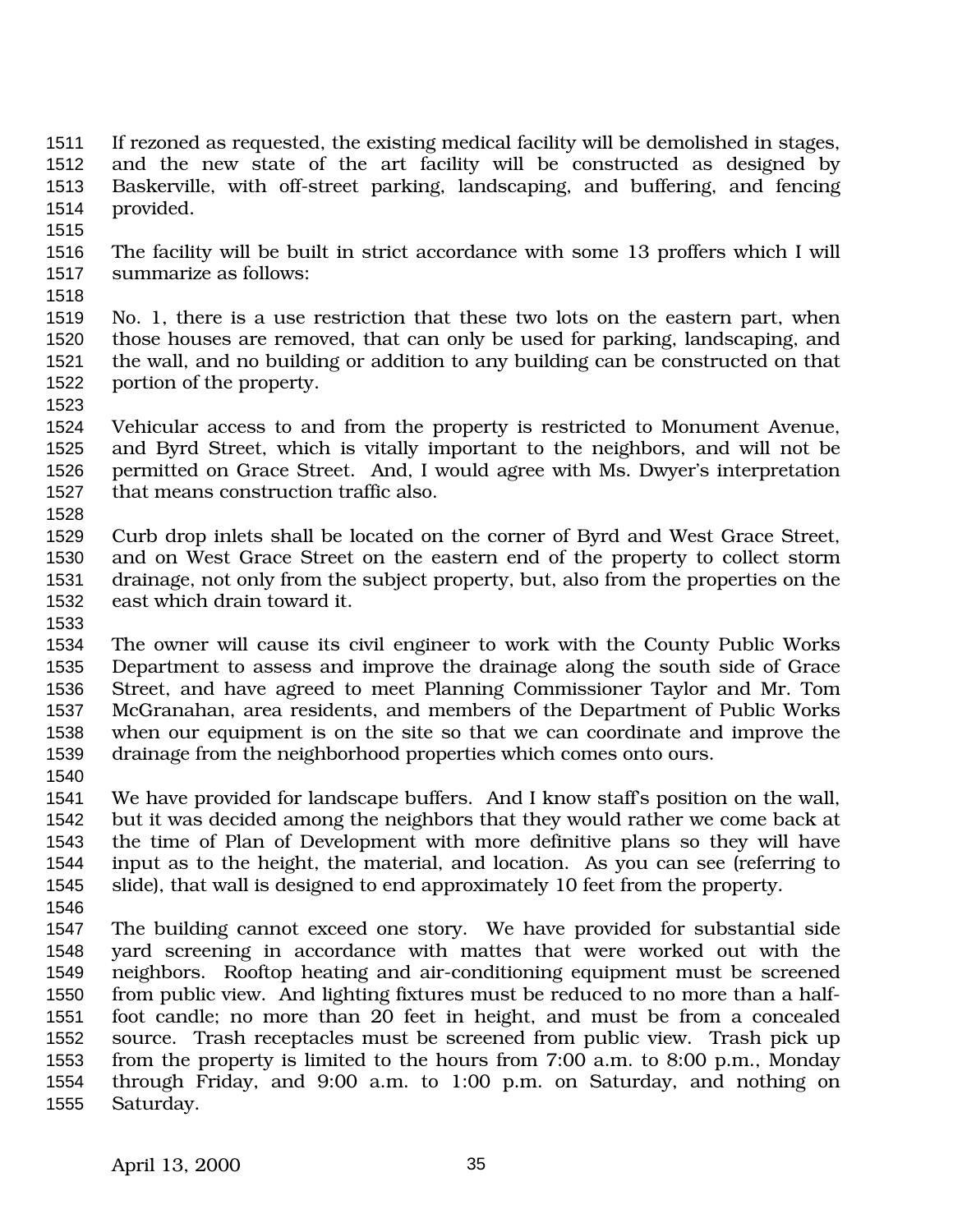We have the customary severance provision, so if any portion of this is unenforceable, then the rest remains in full effect.

 All of the jurisdictional conditions precedent for the Commission to recommend approval of this case, subject to the proffered conditions, are complied with as we believe there is a need for the facility to continue the medical needs to the community. The change is consistent with the orderly development and growth of the community since 75 percent of the site is already zoned and used for this purpose. The change conforms to the County's plan for major street development, and does not adversely affect or impede the normal flow of traffic, as evidenced by the staff's statement that the adjacent roadway network can accommodate the additional traffic volumes to be generated by the rezoning, and Monument Avenue is a major arterial.

 We submit that the changes do not constitute spot zoning, but is an orderly extension of the current Office zoning.

 And for all of these reasons, Mr. Chairman, and members of the Commission, we respectfully request that you recommend approval of the case to the Board, subject to the proffered conditions. I'll be happy to answer any questions.

 Mr. Vanarsdall - Any questions of Mr. Weinberg by Commission members? 

1581 Mr. Weinberg - Thank you.

 Mr. Taylor - Mr. Weinberg, I have one. I know your engineer is here tonight, and, perhaps, Mr. Tyler would enjoy discussing the two issues that you have, particularly with regard to the drainage, because I know that's of some concern to the neighborhood. And then we have one representative from the neighborhood here representing the association.

 Mr. Bruce Tyler - With regards to the drainage, currently, the site drainage goes down West Grace Street, and water comes off this site and runs down into the adjacent property owner's property. What we're going to be doing is, basically, on this property introducing new drop inlets at the corner of Byrd and Grace Street, and at the eastern boundary. And, by doing that, we'll have all the stormwater that is being pushed down the stream, collected at that point, brought onto the site, and then connected to the storm sewer system that carries up on Byrd Street.

 Mr. Taylor - Would you please describe, by bringing it onsite, that that's an underground system?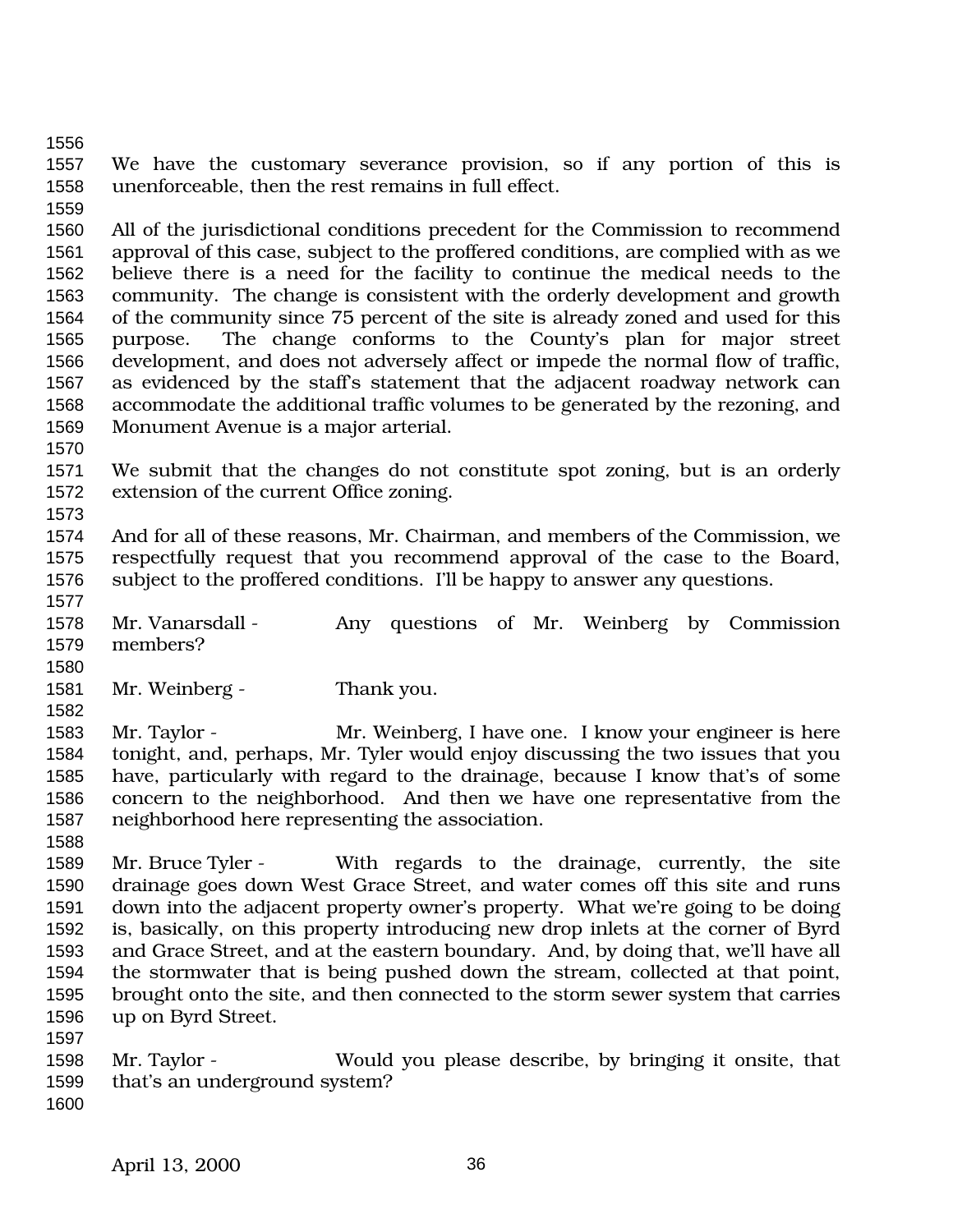Mr. Tyler - That is an underground system, similar to what a BMP pond that you see. Instead of having a pond on this site, we're going to literally enlarge the pipes under the parking area to absorb the drainage and take it off at the reasonable rate required by law now. Mr. Taylor - Would you provide any estimate with regard to the capacity of that underground system? Mr. Tyler - We have not done the final calculations on that at this time. We will do that when we address the Plan of Development. Mr. Taylor - The drainage here is of utmost concern. 1613 Mr. Tyler - Absolutely. Mr. Taylor - …to the neighborhood. And we have had numerous questions and comments, suggestions as to what we might do, and this involves also the County. 1619 Mr. Tyler - That's correct. Mr. Taylor - And I've talked to Mr. Weinberg about this. I'd like for the neighborhood to understand, to the extent possible, Mr. Weinberg and the engineer have agreed to do whatever we can to resolve the drainage. And, it becomes indeterminate exactly what can be done, because we don't know exactly what the problem is. But I am assured, to the degree we can define the problem, we will be able to solve it. I would like to hear from the neighborhood because I know they have concerns. Mr. Marlles - Sir, before you leave the podium, would you mind stating your name? 1632 Mr. Tyler - I'm sorry. My name is Bruce Tyler with Baskerville. Mr. Dan Johnston - My name is Dan Johnston. I live and own the property at 5259 West Grace Street, which is the second house from the house that they're going to tear down. We were originally opposed to this when they first come up with it I think four years ago. But, this time, I think its probably the best compromise that we can make both ways, because those two residences are unoccupied. I would much rather have them torn down and a wall up there, than two empty houses to begin with. There is a bad drainage situation on our street. I had water standing in my ditch for the last two months. And, on Monument Avenue, when the last rain we had, I had 1.4 inches in my rain gauge. The County put up a sign, "Watch out for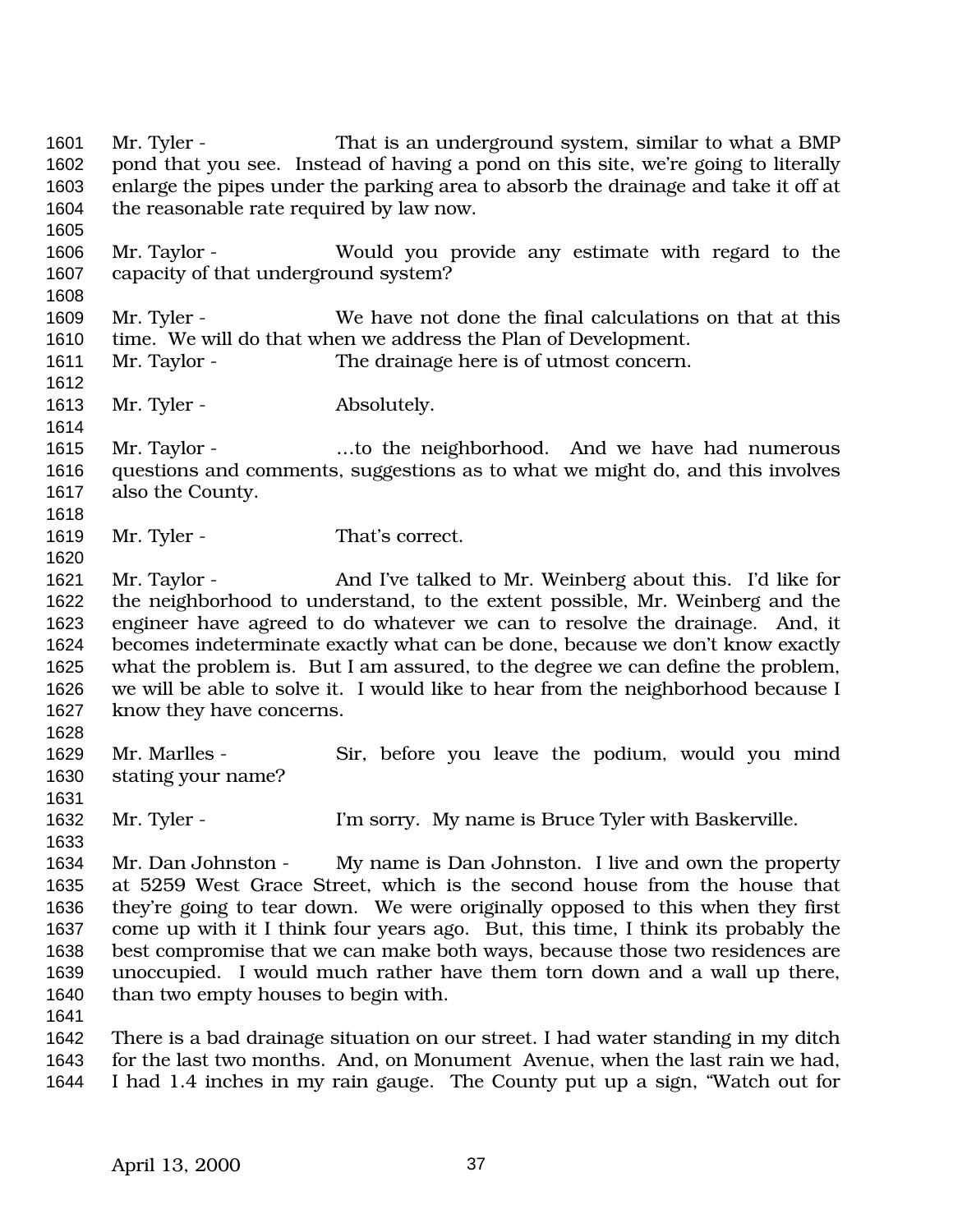high water" on Monument Avenue right across from the house that they're going to tear down.

 I had talked to several people today. I had a name. I didn't bring it with me in the Public Works Department. And, I asked if there was any plans in the development by the County for Monument or Grace? He checked, and he came back and he said that, it is for Monument Avenue, but not for Grace Street.

 I really feel that the only answer is going to ever be is to get curbs and gutter down that street. It will solve the problem. But, until we do, I've got a ditch to clean the mess out of it all the time. I'm always calling the County to unplug the pipes. They'll go underneath the driveways. It's just a bad situation. Thank you. We're not opposed, with the proffers that he has mentioned, we agreed with, and feel very strongly that they should begin.

1660 Mr. Vanarsdall - Any questions by Commission members? Thank you. Mr. Taylor - Thank you, Mr. Johnson.

1663 Mr. Tyler - Other questions?

 Mr. Taylor - I don't really have any additional questions, except to the degree that we can work together, both the developer, the contractor, and the County to invoke whatever solution we have to this complicated problem, because, its obviously, a problem of some longstanding. And, while I recognize that you're taking a lot of the hydraulic load off of this site, by virtue of your underground system. I feel its necessary that we work with the people in the neighborhood to do whatever we can to mitigate their problems. 

1673 Mr. Tyler - And that's why we put this proffer in place.

 Mr. Taylor - We will enjoy working with you in some degree of harmony.

 1678 Mr. Tyler - Okay.

1680 Mr. Taylor - As we have in the past.

 Ms. Dwyer - Mr. Taylor, I'm just making note of the staff report which addresses Proffer No.4, which addresses drainage. And the staff report says that proffer is difficult to enforce and may put unnecessary responsibility on the County's Public Works Department, and recommends that it eliminate references to the County's Public Works Department, and focus on whatever it is the applicant needs to do regarding drainage. I don't think that's been addressed.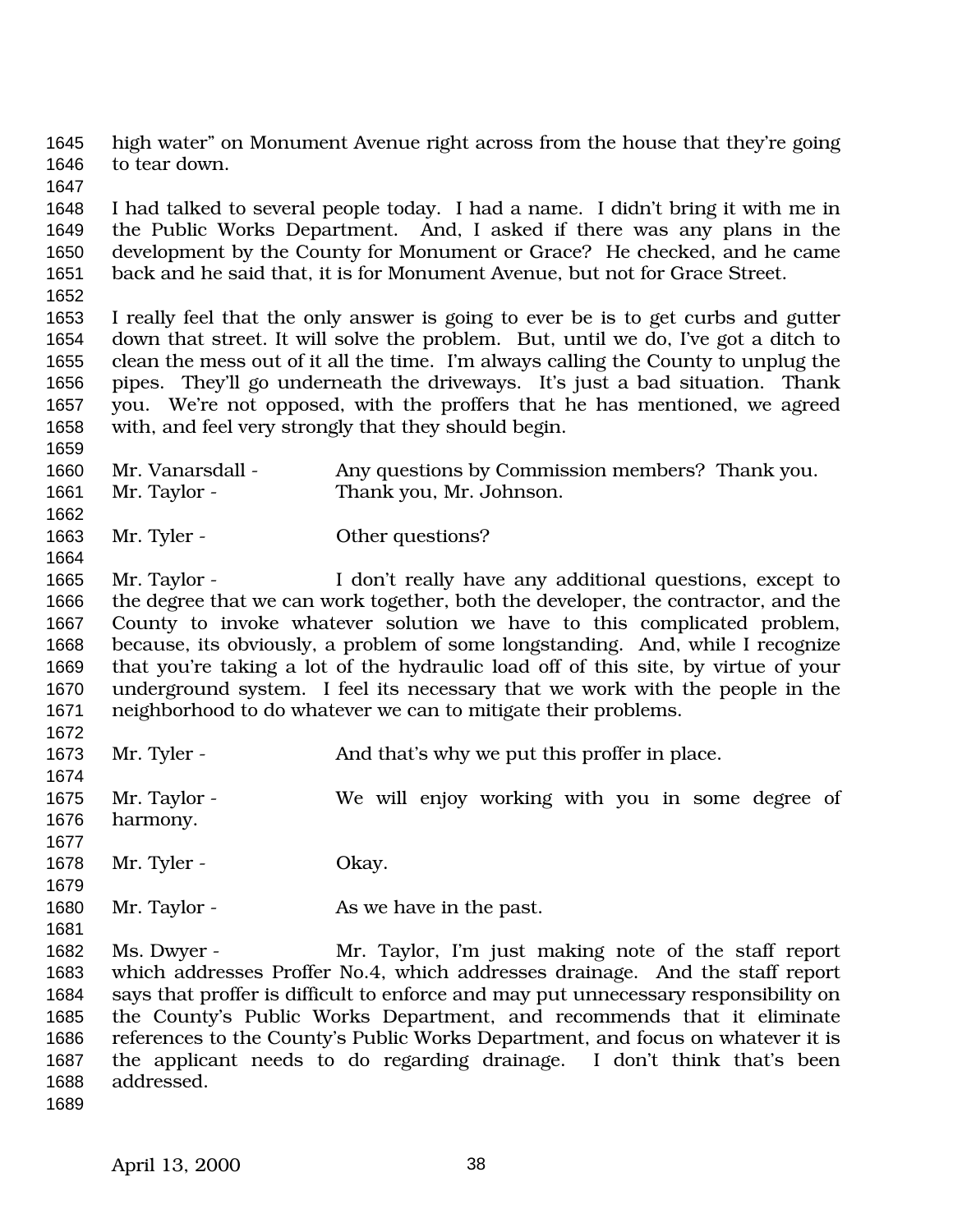Mr. Taylor - The difficulty with that, Ms. Dwyer, is the problem of the drainage involves the road which is a Henrico County asset, and it also involves the individual landowners areas. There is a difficult boundary between what we can do on private property, and what we hope the contractor will do on private property. And we can do whatever is necessary to work with them on County property to address whatever drainage.

 Mr. Weinberg - The County out there has to give us permission to go on the County's right of way, as well as the private people. I can make the absolute representation that the drainage will be improved after full development. It will be significantly better than what it is today. But it requires the cooperation and assistance of the County, permitting us to go on the right of way, and approving what it is we attempt to do.

 But I think the best evidence of our good faith in that is, in order to preserve all of those large trees in that 30 foot buffer across the northern part on Grace Street, the first plan, years ago, had a BMP in the middle of that. At significant expense, we're gong to put that underground to keep that beautification and supplement which will take the water, as you say, it will discharge a tremendous amount of hydraulic load, and, therefore, make room for the water coming from Willow Lawn going west through our property. But everybody needs to be out there at that time with a cooperative spirit, and I commit for the record that cooperative spirit on our part.

 Ms. Dwyer - I understand that, and I'm sure that the County's Public Works Department will be glad to work with you. It's just that, normally, in a proffer, applicants don't commit the County to do anything. And I think that's what the staff was objecting to.

 Mr. Weinberg - I think its language that the neighbors wanted. It's there because the neighbors wanted that comfort level. And we feel we made a commitment.

 Mr. Tyler - I mean, we had several meetings with members of the community. And drainage was one of the No. 1 issues with regards to this discussion. So, we felt it was important, from our perspective, to work with the neighbors and try to resolve this issue. So, that's why we put the proffer there.

 Mrs. O'Bannon - I'd like to ask a question. Since this would be part of a redevelopment of this property, what's the current height of the light fixtures around the property at this time?

1731 Mr. Tyler - I am not sure of the current height of the light fixtures. I can tell you that the light fixtures that we're going to install are going to be similar to the ones that are at St. Mary's Hospital in terms of the low lighting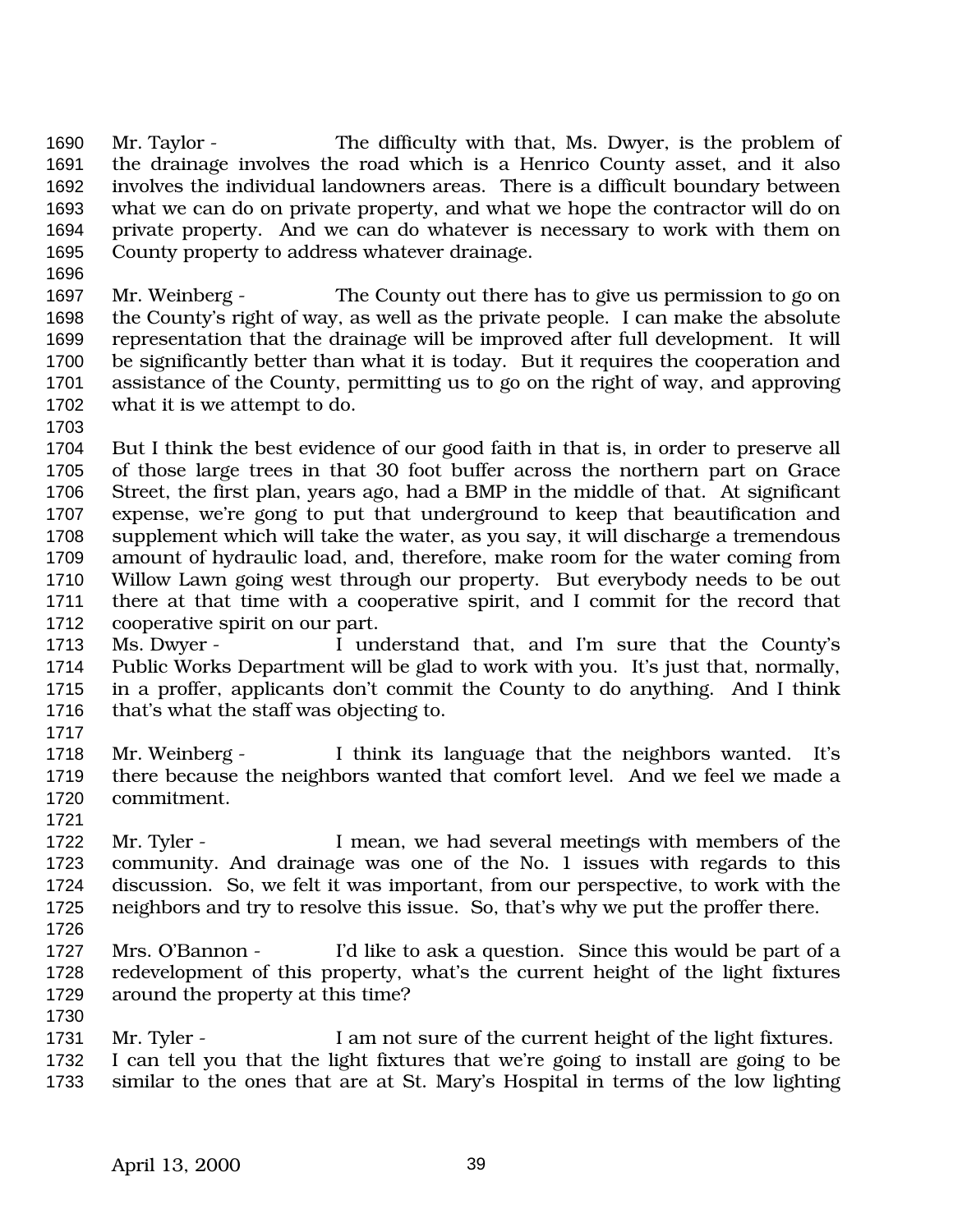which you see around, and in terms of the height which is approximately 15 to 20 feet. Mrs. O'Bannon - Because that's been a concern of neighbors when you're in a neighborhood like that. 1740 Mr. Tyler - Absolutely. Mrs. O'Bannon - That the 20-feet height, often they'll adjust it lower. I notice you have spent some time about the filament and bulb not extending below the frame, and so on and so forth and that they be that type of thing. 1746 Mr. Tyler - …and away from... Mrs. O'Bannon - And directed away. And I know that will come up at the landscape and lighting plans. Mr. Weinberg - It has to be directed away from the neighbors and it can't exceed a half of a foot candle at any of the perimeters of the property. Mrs. O'Bannon - It's just that, in the past with redevelopments, particularly in the residential neighborhoods like this, or in development of any kind that's next to neighborhoods, I have a concern about this 20-foot tall light fixture. Mr. Tyler - We can reduce the height of that light fixture, and we will just add additional polls to make up the difference. Mrs. O'Bannon - And, I guess my first questions was, if the neighbors had ever had a concern over the lighting that's there now? 1765 Mr. Weinberg - It was brought up in discussions. Yes. 1767 Mrs. O'Bannon - He has some concern about the lighting in discussions? Mr. Tyler - There was more concern expressed in the sense that there's a development near this community that everyone pointed to and said, "This is the type of light fixture we would like to have." And I cannot remember the exact location. I think its part of the Richmond Medical Office Park in that area, that light fixture there. Mr. Marlles - Mr. Householder, could I ask you a couple of questions, please? Regarding Proffer No. 4, has either the County Attorney's Office or Public Works expressed any comments or an opinion on this proffer?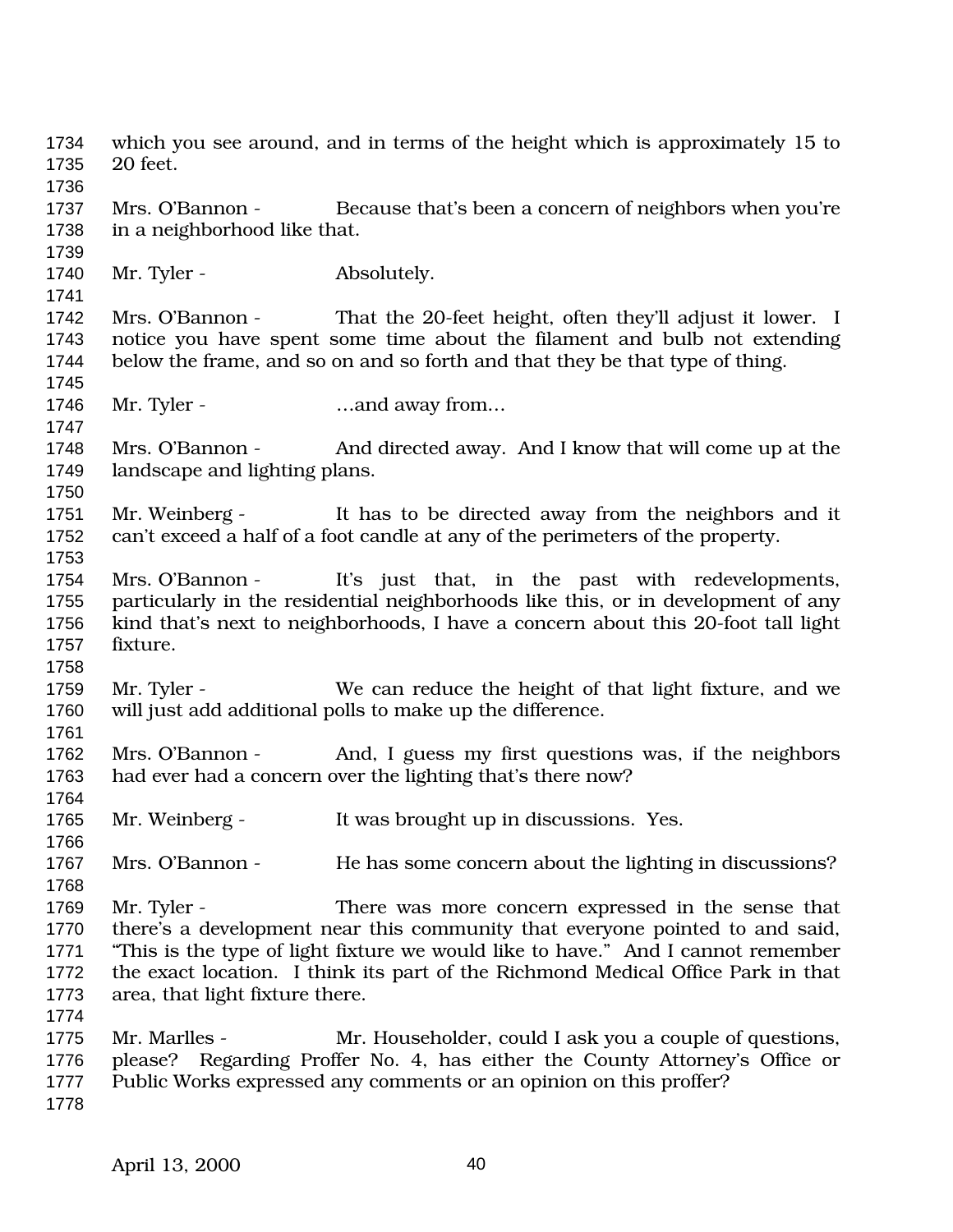Mr. Householder - In their comments, they did not comment on that proffer in particular. 1782 Mr. Marlles - Okay. Mr. Householder - We just used our knowledge to make that comment. 1786 Mr. Marlles - Okay. Mr. Taylor - Mr. Marlles, if I may, I have personally discussed this with Mr. Thompson. And, the difficulty, as I stated before, we are trying to solve a problem we haven't yet been able to define. To the extent that we can define it, the Urology Center has been steadfast in whatever it is. They'll fix it with the help of the County. It's one of these things, "We'll know it when we see it." We'll figure out how to fix it. And the contractors for the Urology Center have agreed that they will fix it at minimal or no cost to the County. And I say that because it may be some parts that the County or pieces that the County may have to assist them with. Is that pretty correct, Mr. Tyler? So, with that, even though we can't define it, I'm confidant we'll know it when we see it and the engineers will be able to solve it when it comes up. 1801 Mr. Vanarsdall - All right, any more questions by Commission members? All right, Mr. Taylor. Mr. Taylor - Mr. Chairman, I would recommend that Case C-31C-00 and Proffers 1 through 13 be approved as presented to conditionally rezone from O-1 Office and R-3 One Family Residence District to O-1 Office District, Parcels 115-8-A-1, 4, 23, and 24 as proffered and as proposed. 1809 Mr. Vanarsdall - Approval to the Board? 1811 Mr. Taylor - For approval to the Board. Mr. Vanarsdall - Thank you. Need a second? Ms. Dwyer - Would these be the 3/31/2000 proffers? The ones dated 3/31? Mr. Taylor - Yes. They would. I'm sorry; the proffers dated 3/31/00. Ms. Dwyer - Wait a minute. It's handwritten 3/31 and at the bottom, its 3/30; typed 3/30.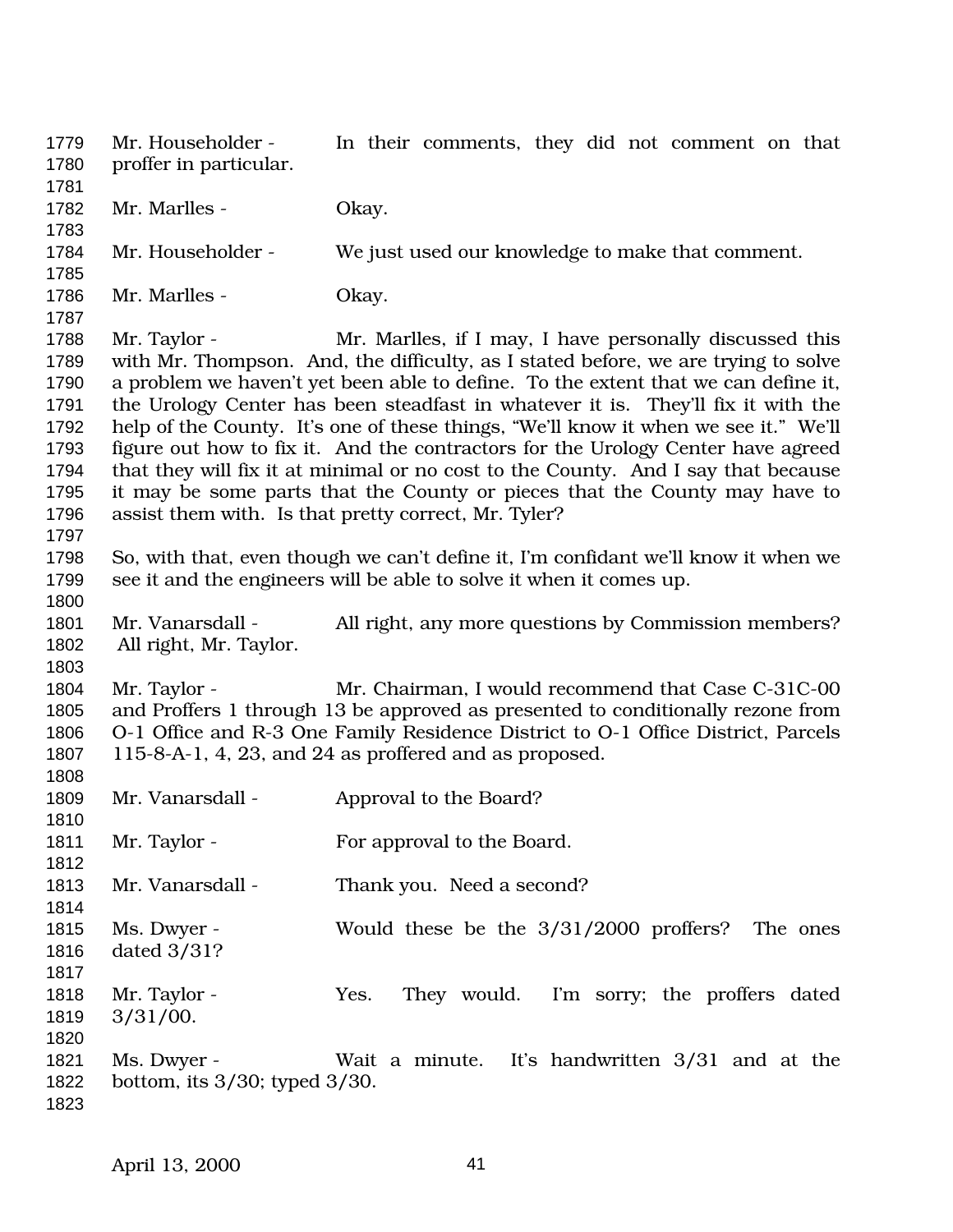Mr. Vanarsdall - Which date should we use, Mr. Weinberg? Mr. Taylor - All right, Mr. Chairman, I'll refine that to be the proffers dated 3/30/2000. Mr. Vanarsdall - I need a second. Mrs. Quesinberry seconded the motion. Mr. Vanarsdall - Motion made by Mr. Taylor, seconded by Mrs. Quesinberry. All those in favor say aye— all those opposed by saying nay. The vote is 5-0 (Mrs. O'Bannon abstained). **REASON:** Acting on a motion by Mr. Taylor, seconded by Mrs. Quesinberry, the Planning Commission voted 5-0 (one abstention) to recommend that the Board of Supervisors **grant** the request because it would not adversely affect the adjoining area if properly developed as proposed. **P-2-00 Denise Kranich for Innsbrook Foundation:** Request for a provisional use permit in accordance with Sections 24-62.2(f) and 24-122.1 of Chapter 24 of the County Code in order to locate the outdoor Innsbrook Pavilion (temporary entertainment pavilion), on Parcel 28-1-B-100, containing 7.402 acres, located on the south line of I-295 and approximately 320 feet north of the northern terminus of Lake Brook Drive. The site is zoned M-1C Light Industrial District (Conditional). Mr. Marlles - The staff report will be given by Mr. Eric Lawrence. Mr. Vanarsdall - Any one in the audience in opposition to P-2-00? No opposition. Mr. Lawrence. Mr. Lawrence - Thank you, Mr. Chairman. This request would enable the Innsbrook Pavilion to temporarily remain on the subject property. The pavilion and concert series were temporarily located to the site in the spring of last year, while a permanent site was being selected. To date, a permanent location has yet to be selected. The County issued a festival permit last year, which enabled the concert series to operate through last year's season. A provision of that festival permit stated that a Provisional Use Permit must be obtained prior to further consideration for a festival permit at this location. Just looking at the map here, this is the North Innsbrook area. Currently, the festival pavilion is down in this area (referring to slide), if you can imagine the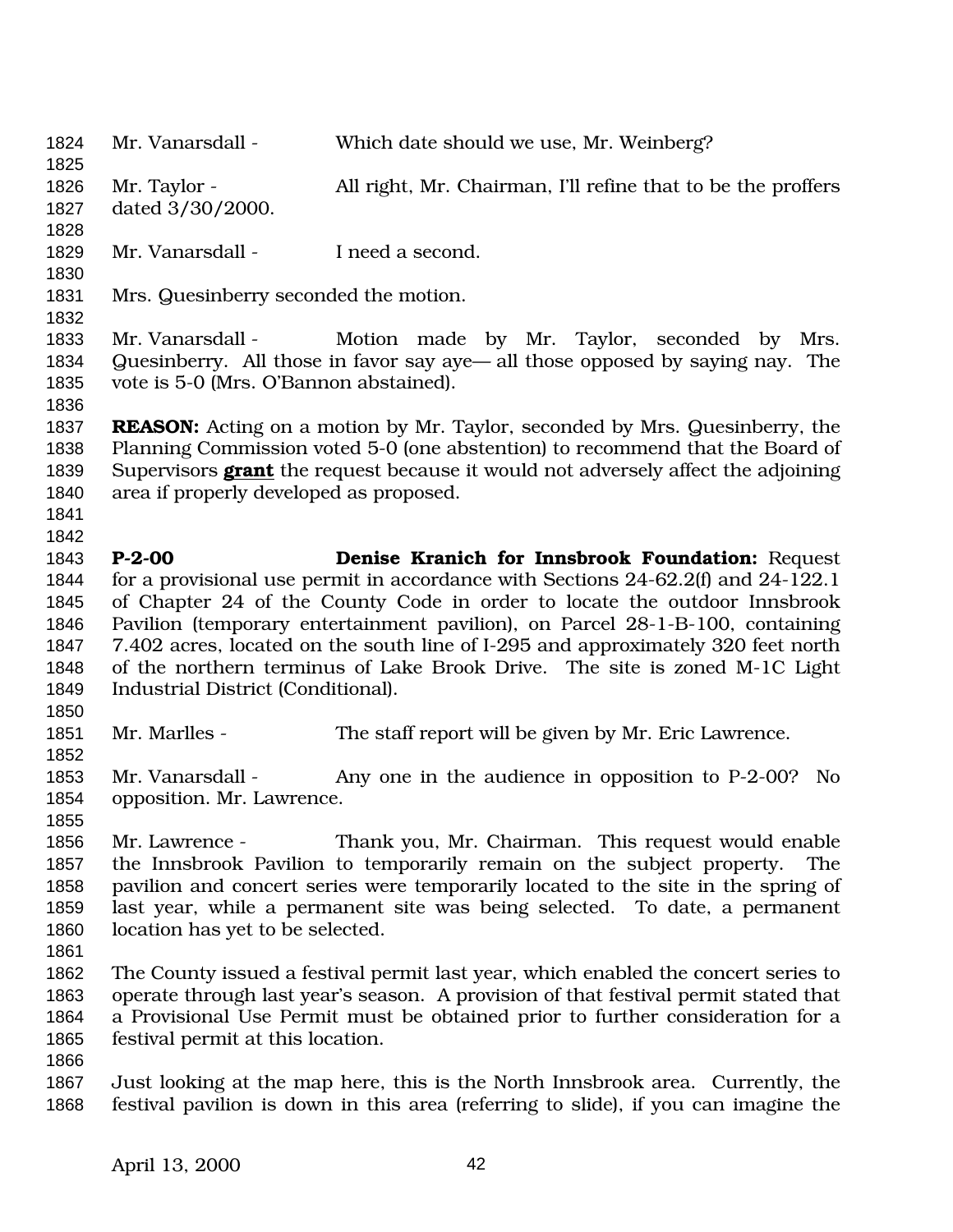- southeastern corner of the property. They're proposing to move it over where the label is (referring to slide) which is the western quadrant of the property.
- The request to temporarily operate the Innsbrook Pavilion concert series from the property appears to be reasonable. If the Planning Commission determines the request is acceptable, staff recommends that the approval be made subject to the following conditions:
- 

- Condition No. 1. The Provisional Use Permit will expire on December 31, 2002 whereas at such time that the construction of the parking area, as depicted on POD-84-97 is necessary to obtain a Certificate of Occupancy, whichever comes first.
- 
- What that condition does is currently there's a POD that's been approved for this property; actually three office buildings. So, what this provision would do is allow the Innsbrook Pavilion to operate on the site until the office buildings were completed, in which case the occupancy would be a trigger. And, if the office buildings are not built, there's a "drop-dead date," if you will, December 31, 2002. That keeps it as a temporary use.
- 
- Condition No. 2. Security measures including, but not limited to fencing and security personnel will be provided to restrict unauthorized access to portions of the property for site improvements associated with POD-84-97 under construction.
- 
- Essentially, just keep the participants away from the construction site.
- 
- Condition No. 3. All musical and/or festival events shall obtain a festival permit as required by Article 4, Chapter 4, of the Henrico County Code.
- Condition No. 4. The pavilion location and associated zoning ordinance requirements shall be illustrated on construction plans to be submitted to, and administratively approved by the Henrico County Planning Office. The pavilion shall be located in an area of the subject property's western boundary at a location furthermost from the office building construction area. An addendum to POD-84-97 shall be submitted to, and administratively approved by the County addressing the parking area affected by the temporary location of the pavilion.
- Staff believes the nature of this pavilion, a temporary use, is appropriate and suitable at this location. And with these four conditions, staff feels the application would be appropriate. I know there are representatives from the Innsbrook Foundations here this evening to address any of your concerns, and I would be happy to do the same.
-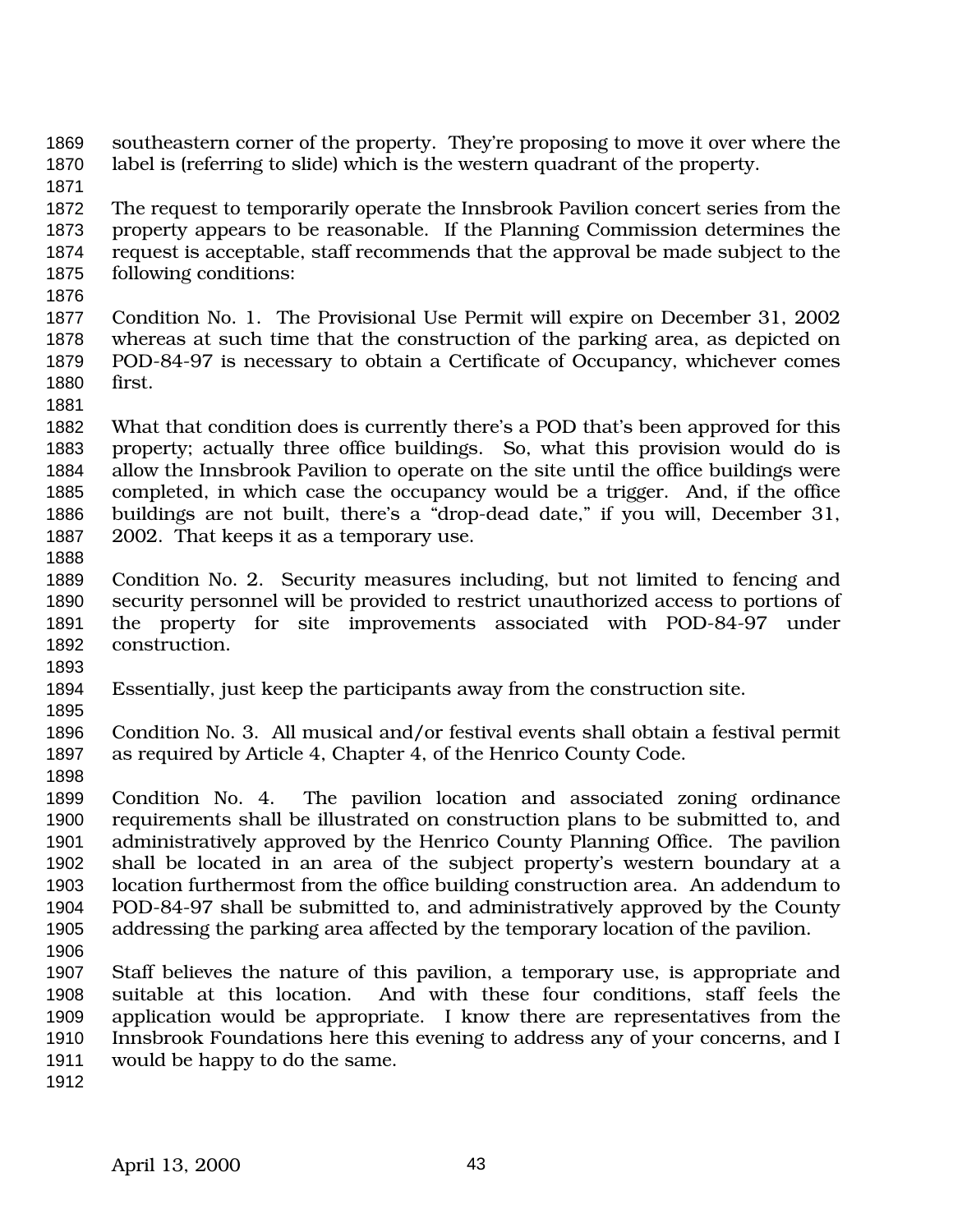Mr. Vanarsdall - Any questions for Mr. Lawrence by Commission members? Mr. Marlles - Mr. Lawrence, the effect of this is just to give Innsbrook a little bit of time in order to find a permanent location for the pavilion? Mr. Lawrence - That's correct. When they came to the site last year, they viewed it as a temporary site until they found a permanent location. They're still seeking a permanent location. So, with approval of this, they would have about three years, or when the office building is constructed to relocate from the site. 1925 Mr. Vanarsdall - Mr. Taylor. Mr. Taylor - Anybody else want to talk? We're ready for a motion, sir? Mr. Vanarsdall - Yes sir. 1932 Mr. Taylor - Mr. Chairman, then I recommend that Provisional Use Permit P-2-00, in accordance with Section 24-62.2(f) and 24-122.1 of Chapter 24 of the County Code be approved as requested. Mrs. Quesinberry - With the conditions? 1938 Mr. Taylor - With the conditions... 1940 Mr. Vanarsdall - One through four. 1942 Mr. Taylor - With the Conditions 1 through 4. Mrs. Quesinberry seconded the motion. 1946 Mr. Vanarsdall - Motion made by Mr. Taylor, seconded by Mrs. Quesinberry. All those in favor say aye— all those opposed by saying nay. The vote is 5-0 (Mrs. O'Bannon abstained). **REASON:** Acting on a motion by Mr. Taylor, seconded by Mrs. Quesinberry, the Planning Commission voted 5-0 (one abstention) to recommend that the Board of Supervisors **grant the requested revocable provisional use permit**, subject to the following conditions: 1. The Provisional Use Permit will expire on December 31, 2002, or at such time that construction of the parking area, as depicted on POD-84-97, is necessary to obtain a Certificate of Occupancy, whichever occurs first.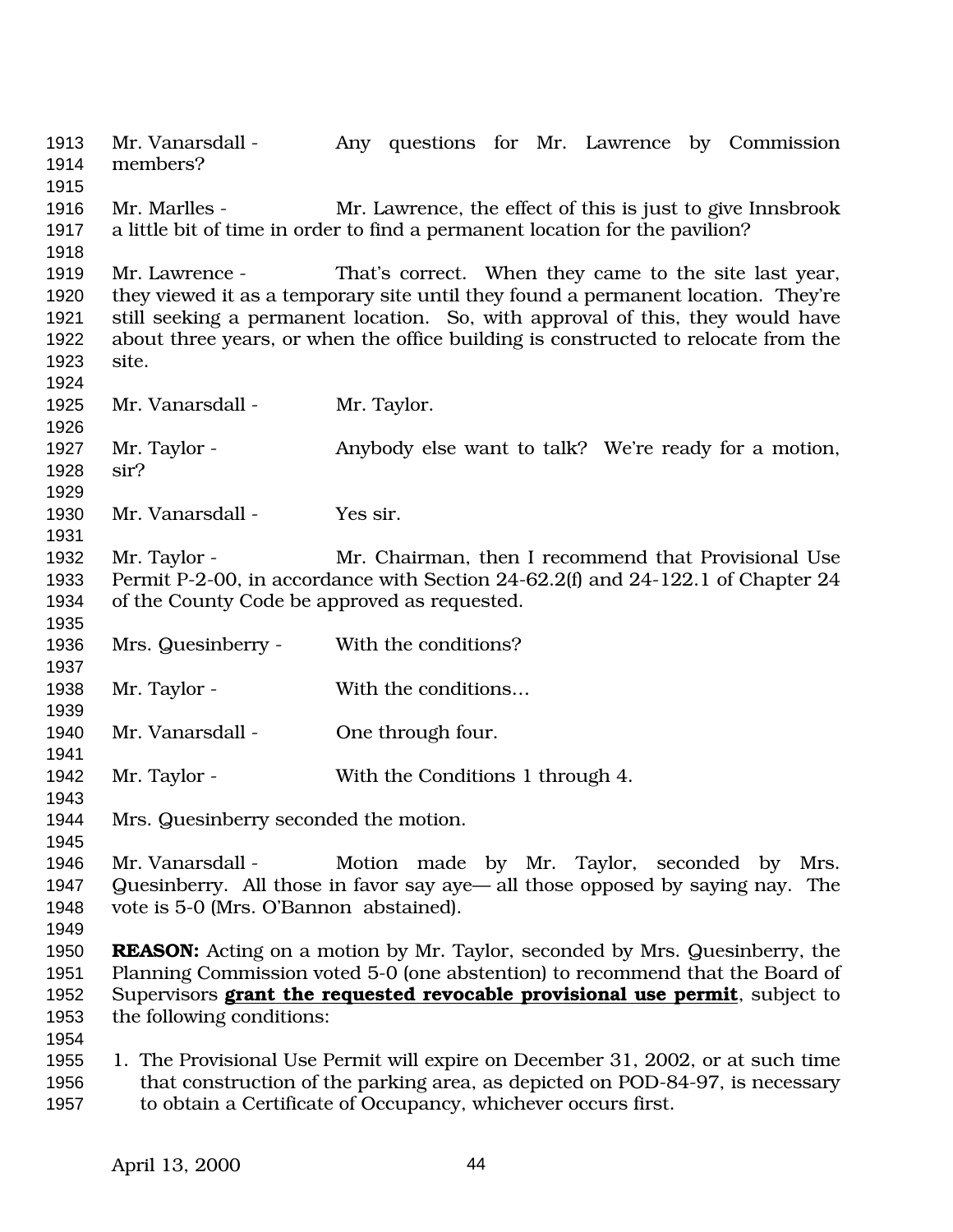- 2. Security measures, including but not limited to fencing and security personnel, will be provided to restrict unauthorized access to portions of the property where site improvements associated with POD-84-97 are under construction.
- 3. All musical and/or festival events shall obtain a festival permit as required by Article IV, Chapter 4 of the Henrico County Code.
- 

- 4. The pavilion location and associated Zoning Ordinance requirements shall be illustrated on construction plans to be submitted to, and be administratively approved by, the Henrico County Planning Office. The pavilion shall be located in an area at the subject property's western boundary, at a location furthermost from the office building construction area. An addendum to POD-84-97 shall be submitted to and approved by the County addressing the parking area affected by the temporary location of the pavilion.
- 

 The Planning Commission's recommendation was based on the fact that the Provisional Use Permit is reasonable in light of the surrounding uses and existing zoning on the property; and it would not be expected to adversely affect public safety, health or general welfare.

 

- **C-32C-00 James W. Theobald for Stuart E. Haynes, Jr.:** Request to conditionally rezone from A-1 Agricultural District to B-3C Business District (Conditional), Parcel 59-A-5, described as follows:
- BEGINNING at a point on the south right-of-way line of West Broad Street Road, 781.15 feet west of the west line of Tuckemuck Drive; thence departing said right-of-way line S31°15'05'W, 1351.45 feet to a point; thence N63°32'I5"W, 339.10 feet to a point; thence N33°19'05"E, 1373.09 feet to a point on the south right-of-way line of Broad Street Road; thence along said fight-of-way line S63°49'44"E, 290.08 feet to the POINT OF BEGINNING, containing 9.857 acres of land, all as shown on plat by Foster & Miller P.C., entitled "Plat of 9.857 Acres Located on the South Line of West Broad Street Road, Three Chopt District, Henrico County, Virginia", dated 5-21-97 and 5-27-97.

Mr. Marlles - The staff report will be given by Mr. Lawrence.

1996 Mr. Vanarsdall - Any one in the audience in opposition to Hayes Jeep? No opposition. Mr. Lawrence.

 Mr. Lawrence - Thank you, Mr. Chairman. There's some proffers being distributed to you right now. These were recent modifications that the applicant made to address some of the last minute staff concerns. They were just received today, so you'll have to waive the time limit if you feel they're acceptable.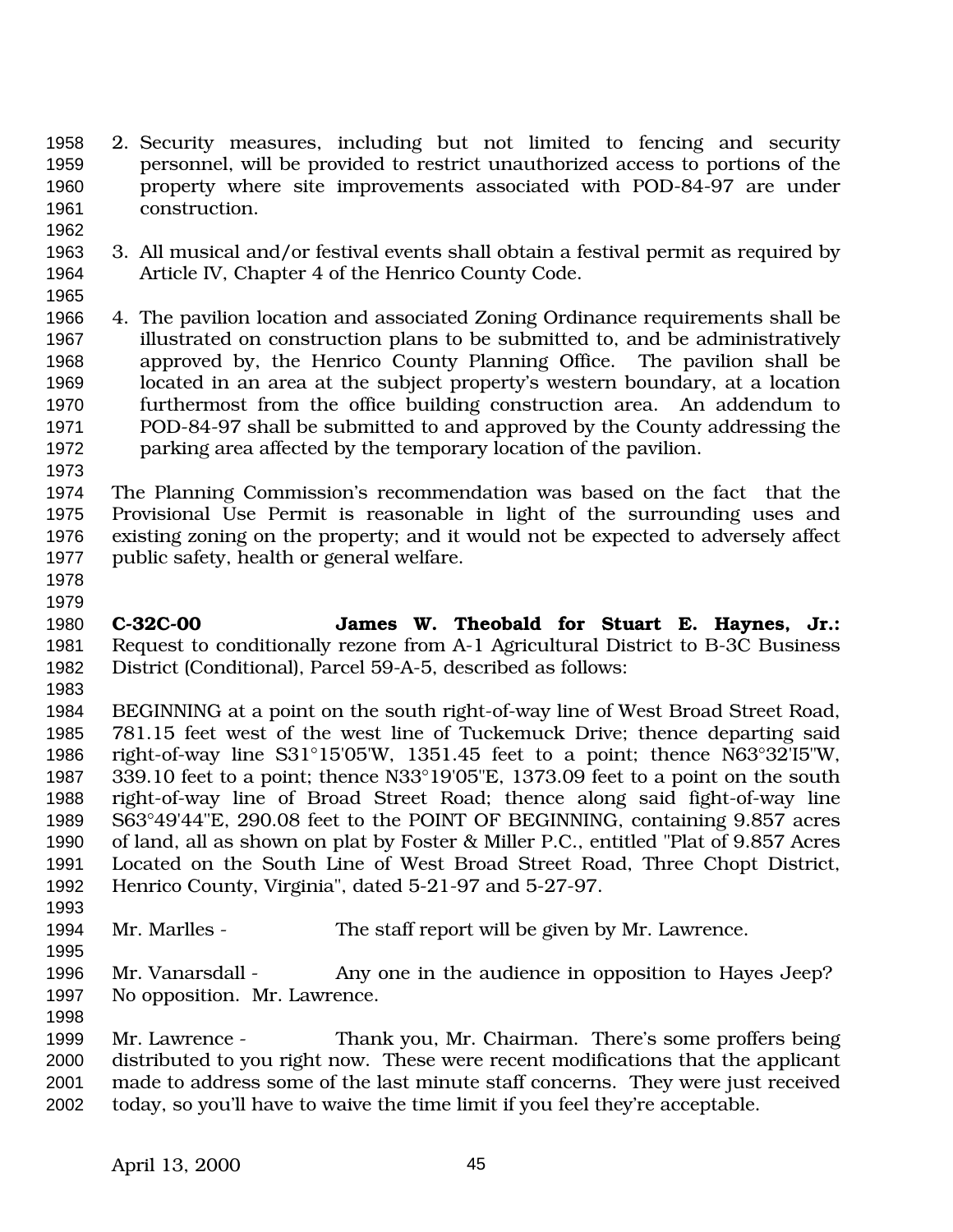- This application is a request to rezone approximately 10 acres from A-1 to B-3C enabling the construction of an automobile dealership. The subject property is located on West Broad Street adjacent to the Moore's Cadillac dealership and the Hickory Creek and Sundance Station Apartment complexes.
- Just looking at the map, the large building just to the east, this would be the Moore's Cadillac. Just to the west is Sundance Station Apartments, and just to the, I guess it would be the southeast, this would be Hickory Creek Apartments.
- 

- This proposal is consistent with the 2010 Land Use Plan's commercial concentration designation for this site. It's proximity to residential uses should be considered in designing the site layout to lessen any impacts upon the existing residential uses surrounding it.
- 
- A number of proffered conditions have been submitted with this application. The applicant has revised these proffered conditions, and the most recent have been distributed to you. These most recent conditions address most of the concerns identified by staff.
- The proffered conditions offer a number of things. They offer a 25-foot landscape strip along W. Broad Street. Within that 25-foot strip, there would be no parking or display of vehicles. So, it would be a natural open area.
- 
- They've proffered to increase the transitional buffer against the apartment complexes. Currently, the zoning ordinance requires 35 feet for the transitional buffer. They have proffered 39.5 feet for the area. The way it's written, it's 500 feet off Broad Street. So, it would be the area along the back half of the property if you can picture that.
- 

 The applicant has also proffered a maximum sign height of 30 feet. Staff feels that 30 feet is acceptable, but would also encourage the applicant to consider putting a limitation on the size of the sign. Presently, the Ordinance allows for a 150 square foot sign. Staff feels that may be a little excessive for this area with the apartments nearby. The restaurants, Tripps and Rockola, straight across the street, which share a sign and have combined square footage of 150; the two businesses. Staff feels 100 square feet is more appropriate. We've discussed this with the applicant, and the applicant feels that 150 is appropriate. That's why it has not been proffered up to this point.

 Overall, staff feels that this application is acceptable. It is compatible with surrounding uses. And, through the proffered conditions, efforts have been made to lessen the impacts on the residential areas. Again, just to reiterate, staff feels that a smaller sign would be more appropriate. And, staff could support this application if the sign size was reduced.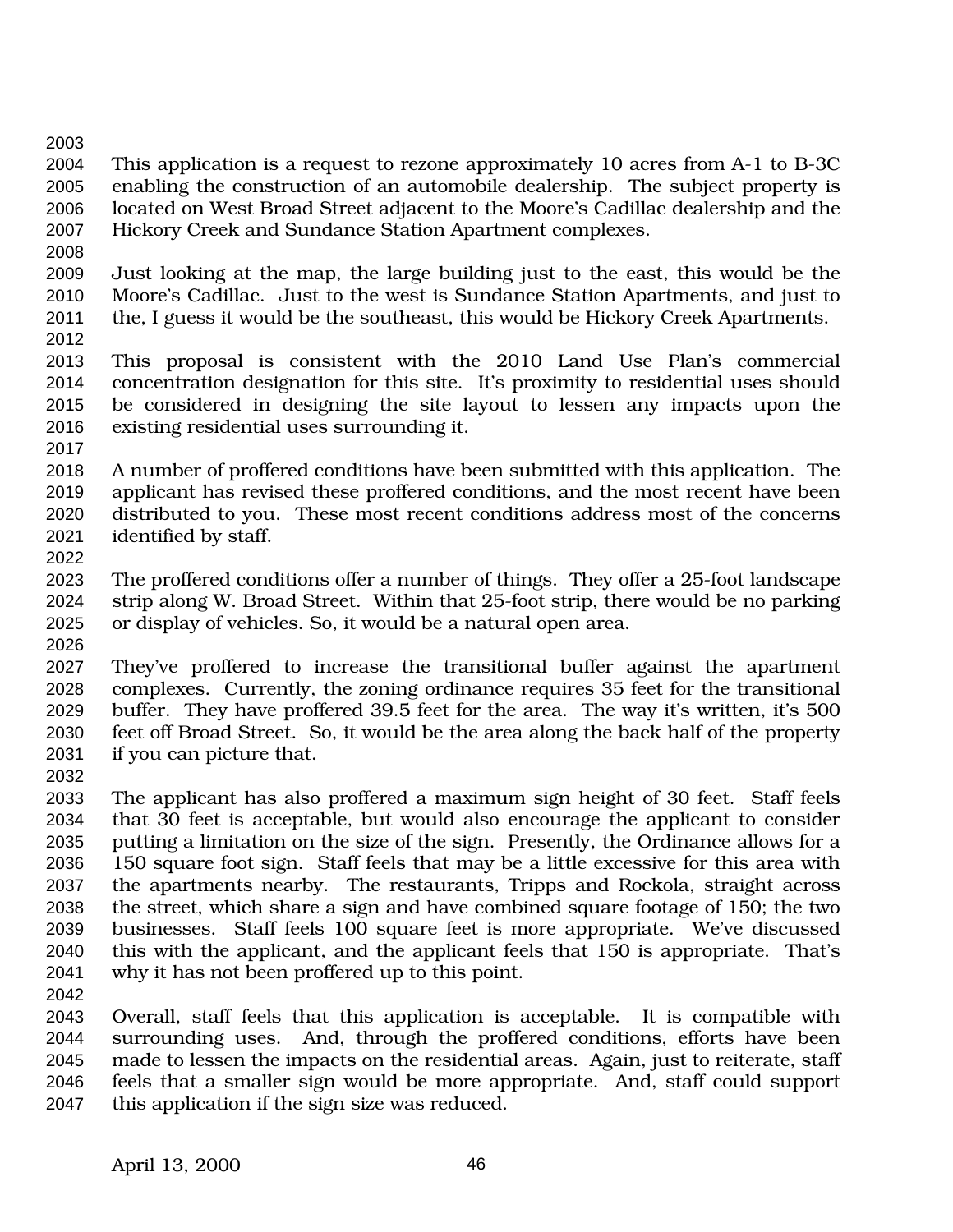I'd be happy to answer any questions you have, and Mr. Theobald is here to represent the applicant this evening. Mr. Vanarsdall - All right, any questions for Mr. Lawrence by Commission members? Mr. Taylor - Mr. Chairman, I have one. What size sign would you recommend? Mr. Lawrence - Staff believes 100-square feet is reasonable. Just based on a quick survey of the area, looking at the apartments nearby, and the newer development in the area seem to be having smaller signs. It is mentioned the applicant was utilizing McGeorge Mercedes as an example of a nice designed site and staff concurred with that. It's a nice looking facility. McGeorge Mercedes has about a 83 square foot sign. So, staff feels if they're able to have that and have a nice design, this location that we're looking at for the new dealership, its proximity to the apartments seems like it should have a more reasonable size sign also. Staff feels 100 square feet would suit that. Mr. Taylor - Thank you. Ms. Dwyer - Mr. Lawrence. Mr. Lawrence - Yes. Ms. Dwyer - It this going to be a ground-mounted sign? Mr. Lawrence - What has been proffered is just 30 feet. I'll let the applicant address what type of sign he was considering. Ms. Dwyer - Just looking at the ordinance, if it's a ground-mounted monument-style sign, which part of the sign counts toward the signage requirement? Is it just the face that has the writing on it, or it is the entire monument? Mr. Lawrence - I believe its just the face; the actual display. It's not the body holding up the sign. It's the face that displays the business. Looking at the Infinity Dealership, that's considered a monument sign. And it's about an 80- square foot sign also, maybe 90. I forget the numbers. Obviously, that's not looking at the whole sign. That's just looking at the face. Ms. Dwyer - Okay. Thank you. Mr. Vanarsdall - Any other questions? Thank you.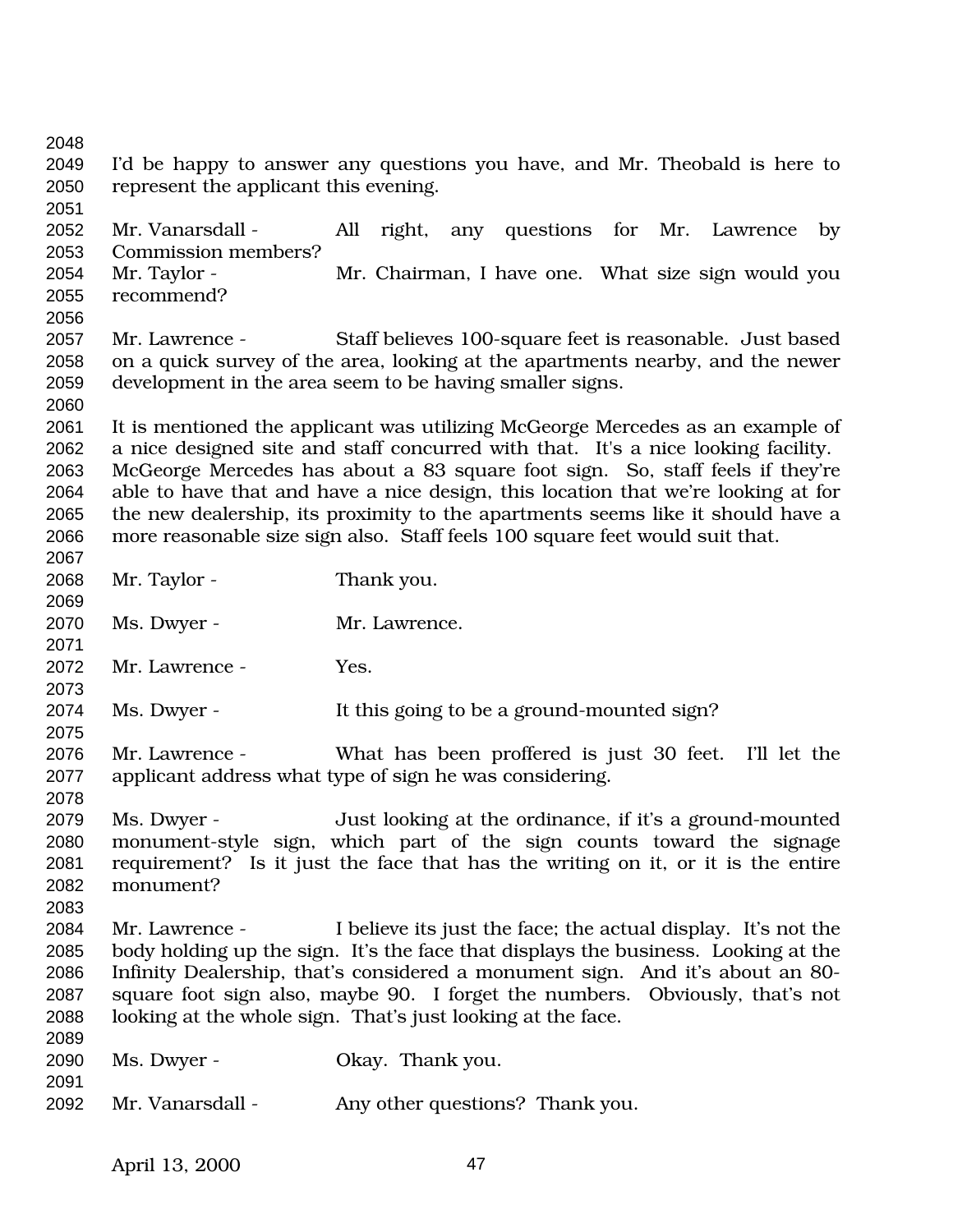Mr. Lawrence - Thank you. You want to hear from Mr. Theobald, don't you, Mr. Taylor? Mr. Taylor - Yes, if he'd like to talk. 2099 Mr. James W. Theobald - I'll be brief, unless you require a more lengthy presentation. Mr. Chairman, ladies and gentlemen, my name is Jim Theobald. I'm here on behalf of Haynes Jeep, Chrysler-Plymouth. This is a request to rezone approximately 10 acres adjacent to Moore's Cadillac for an automobile dealership. Mr. Vanarsdall - You don't have any opposition. You know that, don't you? 2108 Mr. Theobald - Sir? Mr. Vanarsdall - You don't have any opposition. Mr. Theobald - Let me, then, basically, say that this is an effort to just separate the Jeep, and Chrysler Dealership. We worked very hard with staff and the Planning Commissioner to come up with these proffered conditions. This is a locally owned and operated business, and we believe that this will significantly increase your tax base, and have no effort on schools. I will not summarize the proffers as, I know you all have had a chance to read them. I'd be more than happy to answer any questions. Mr. Archer - Mr. Theobald, do you have any response to the Staff's concern about the sign? Mr. Theobald - I do, sir. We have, basically, proffered a B-2 standard for signage by lowering it to 30 feet in height. The square footage for B-2 and B- 3 signage is 150 square feet. I would note that the example cited by Mr. Lawrence of Tripps and Rockolo, while he mentioned they were two businesses, those signs sit one on top of another. So, it is, in effect, a 150-foot sign with Tripps being rectangular at the bottom with the Rockola medallion sitting directly on top of it. Moore's Cadillac appears to have in excess of a 150-foot sign immediately next door. And, on my way to the County this evening after stopping at Tripps for a bite to eat on the way in, noticing the sign, I also noticed that the Oldsmobile dealer and the Pontiac dealer appear on Broad have a similar rectangular sign. It looks like its approximately 150 square feet.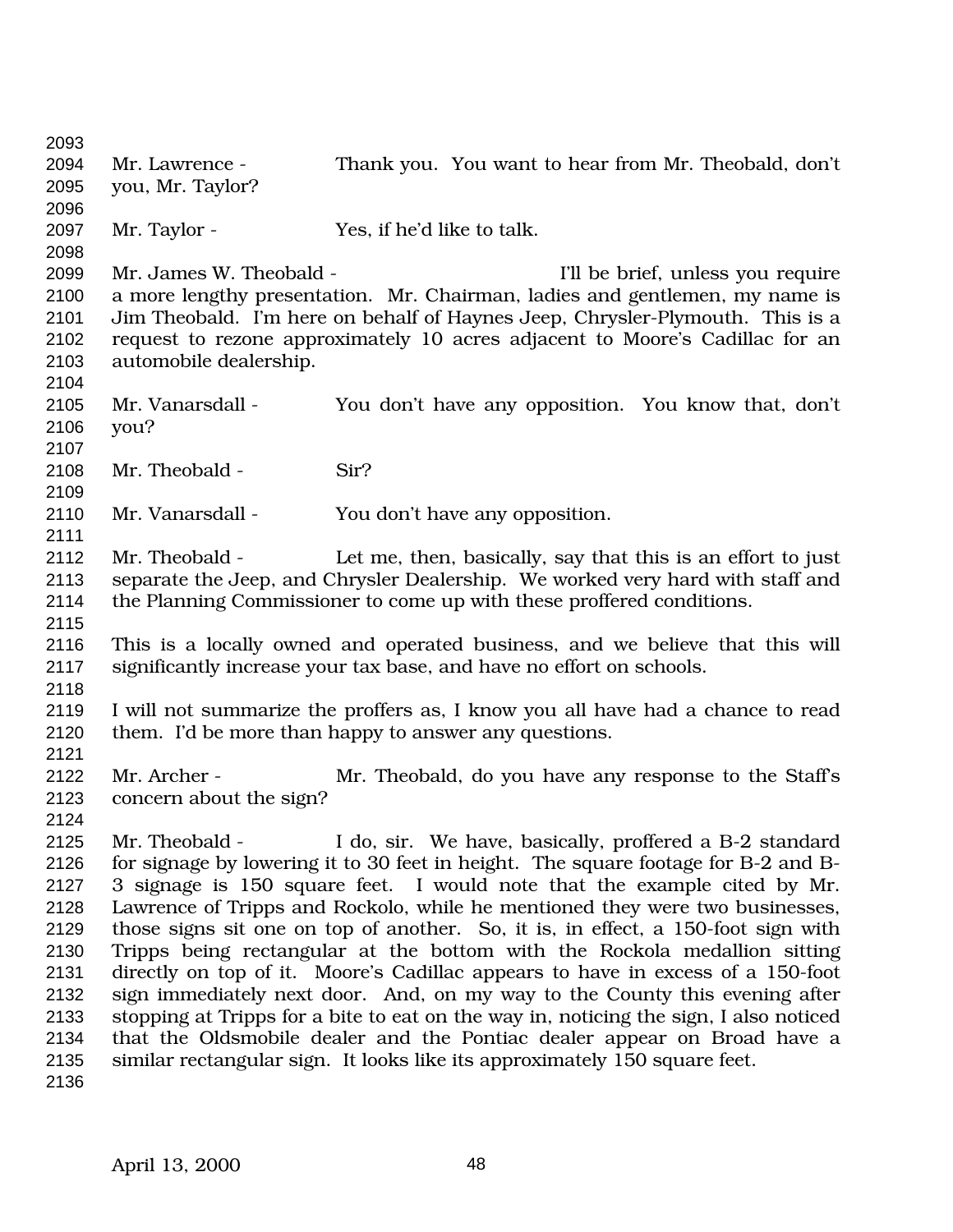To give you some sense of the current sign that Haynes has is 150 square feet at their existing location. The Mercedes sign that was referenced, that was also a matter that I handled, and Mr. McGeorge literally moved his sign to a new dealership rather than fabricating another one. So, we're just asking to be treated, basically, like every other car dealership who, by the way, don't have 20 some proffered conditions, and retain signage.

 The apartment project, if you're familiar, you can see, this is really the second entrance (referring to slide) to that apartment site over here closest, and this is fully treed over here with their water feature on both sides of this road. So, the first building isn't until you get pretty far back into the site. They won't even see the sign from where they are, based on the buffering. This sign, frankly, it is consistent with the signage in the area. And, to do otherwise, I think would be treating us differently than our next door neighbor.

2152 Mr. Vanarsdall - Thank you.

 Mr. Taylor - May I ask one question, Mr. Theobald? Where is the sign going to be? Right in the center?

 Mr. Theobald - It will be approximately in the center. There is a median break here that we will align our entrance drive, and the sign will be to the right or left of that on that entrance drive.

 Mr. Taylor - Is there a possibility of a compromise here? Staff is looking for 100. You're looking for 150? So, can we strike a median figure, and make everybody joyful? 

| 2165 | Mr. Theobald -                          | And go home early. That we could do.                     |
|------|-----------------------------------------|----------------------------------------------------------|
| 2166 |                                         |                                                          |
| 2167 | Mr. Taylor -                            | Reduce it to 130?                                        |
| 2168 |                                         |                                                          |
| 2169 | Mr. Theobald -                          | One hundred thirty (130) would work, yes sir.            |
| 2170 |                                         |                                                          |
| 2171 | Mr. Taylor -                            | One hundred thirty (130), Mr. Chairman?                  |
| 2172 |                                         |                                                          |
| 2173 | Mr. Vanarsdall -                        | Yes sir.                                                 |
| 2174 |                                         |                                                          |
| 2175 | Mrs. Quesinberry -                      | Works for me.                                            |
| 2176 |                                         |                                                          |
| 2177 | Mr. Vanarsdall -                        | Its up to you.                                           |
| 2178 |                                         |                                                          |
| 2179 | Mr. Theobald -                          | I'm happy to write down on the original set, tonight, or |
| 2180 | refile it tomorrow. It's your pleasure. |                                                          |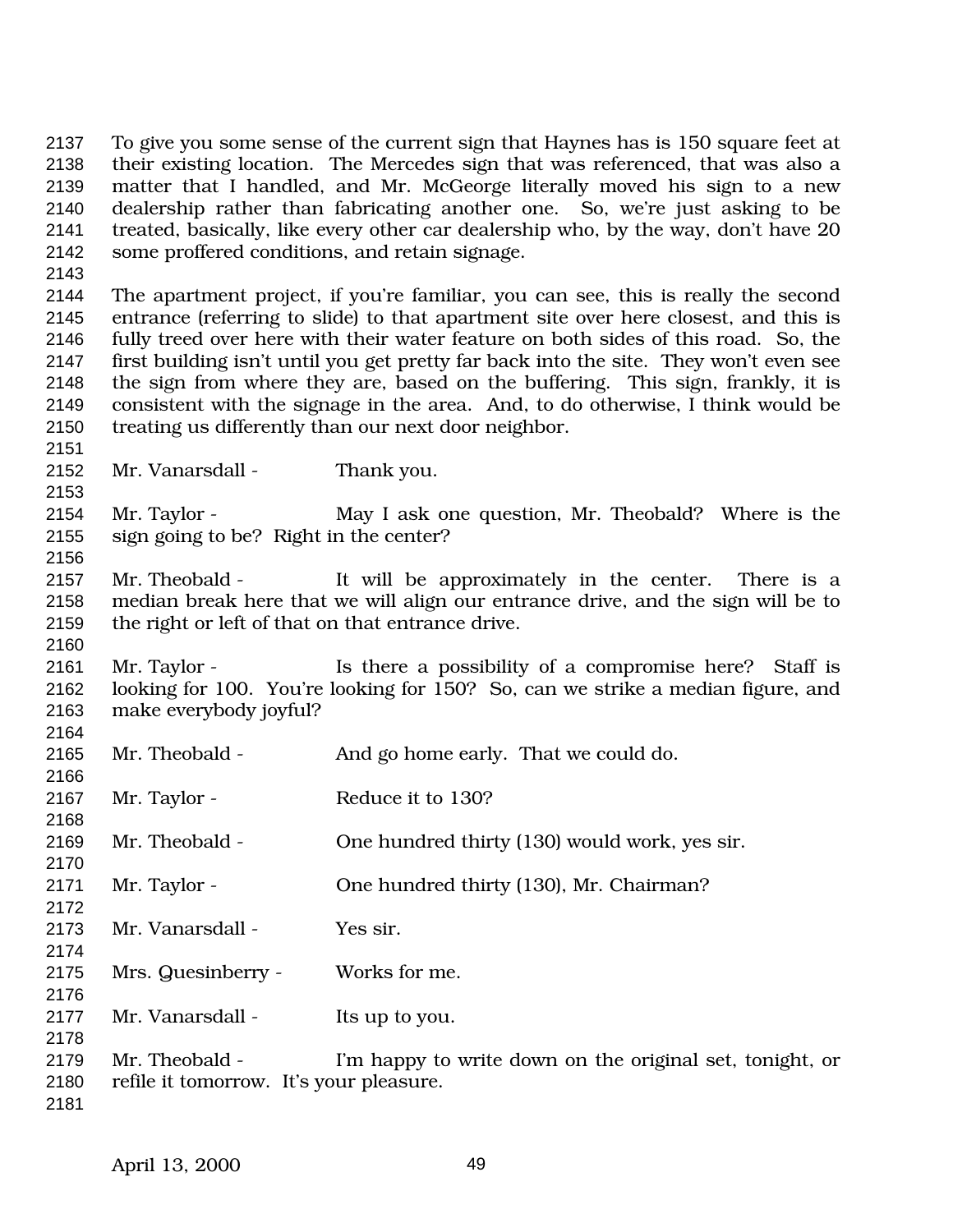Mr. Taylor - With that, Mr. Chairman, I would move that Case C- 32C-00 to conditionally rezone from A-1 Agricultural to B-3C Business District (Conditional), the site containing 9.857 acres and Proffers 1 through 16, 17 Amended to be 130 square feet for the area of the sign, and No. 18 be approved, as proffered.

- Mrs. Quesinberry seconded the motion.
- 

 Mr. Vanarsdall - Motion made by Mr. Taylor, seconded by Mrs. Quesinberry. All those in favor say aye— all those opposed by saying nay. The vote is 5-0 (Mrs. O'Bannon abstained). Next case, Mr. Secretary.

 **REASON:** Acting on a motion by Mr. Taylor, seconded by Mrs. Quesinberry, the Planning Commission voted 5-0 (one abstention) to recommend that the Board of Supervisors **grant** the request because it would not adversely affect the adjoining area if properly developed as proposed. 

 Mr. Marlles - The next two cases, Mr. Chairman, are companion cases. They're in the Tuckahoe District.

 **C-21C-00 Gloria L. Freye for GHK Developments, Inc.:** Request to conditionally rezone from R-2A One Family Residence District, R-6C General Residence District (Conditional) and B-1 Business District to O-2C Office District (Conditional) and B-2C Business District (Conditional), Parcel 79-A-36 and 39, and part of Parcel 79-A-38A, described as follows:

Parcel A:

 Commencing at a point on the south line of Tuckaway Lane and the west line of Three Chopt Road: thence along the west line of Three Chopt Road S40°06'46'E a distance of 118.42 feet to a point, the point of beginning; thence continuing along the west line of Three Chopt Road S40'06°46"E a distance of 133.79 feet to a point,' thence S51'50'05'E a distance of 44.11 feet to a point,' thence S34°38'00"E a distance of 95.00 feet to a point,' thence S55°22'00" W a distance of 8.00 feet to a point, thence along a curve to the right having a radius of 295.00 feet, an arc length of 272.88 feet, a chord bearing of S08°08'01"E. And a chord distance of 263.26 feet to a point.' thence S18°22'00"W a distance of 80.00 feet to a rod found; thence departing the west line of Three Chopt Road N54°54' 36" W a distance of 116.67 feet to a stone monument found: thence S58°04'10 W a distance of 22.50 feet to a point, thence N26°19'51"W a distance of 273.46 feet to a point,' thence along a curve to the right having a radius of 69.00 feet, an arc length of 40.97 feet. A chord bearing of N09'19'11" W and a chord distance of 40.37 feet to a point; thence N70°41'29" E a distance of 37.29 feet to a point" thence N23°26'05" E a distance of 71.55 feet to a point; thence N67'56'12" W. a distance of 41.66 feet to a point, thence along a curve to the right having a radius of 316.56 feet, an arc length of 113.32 feet, a chord bearing of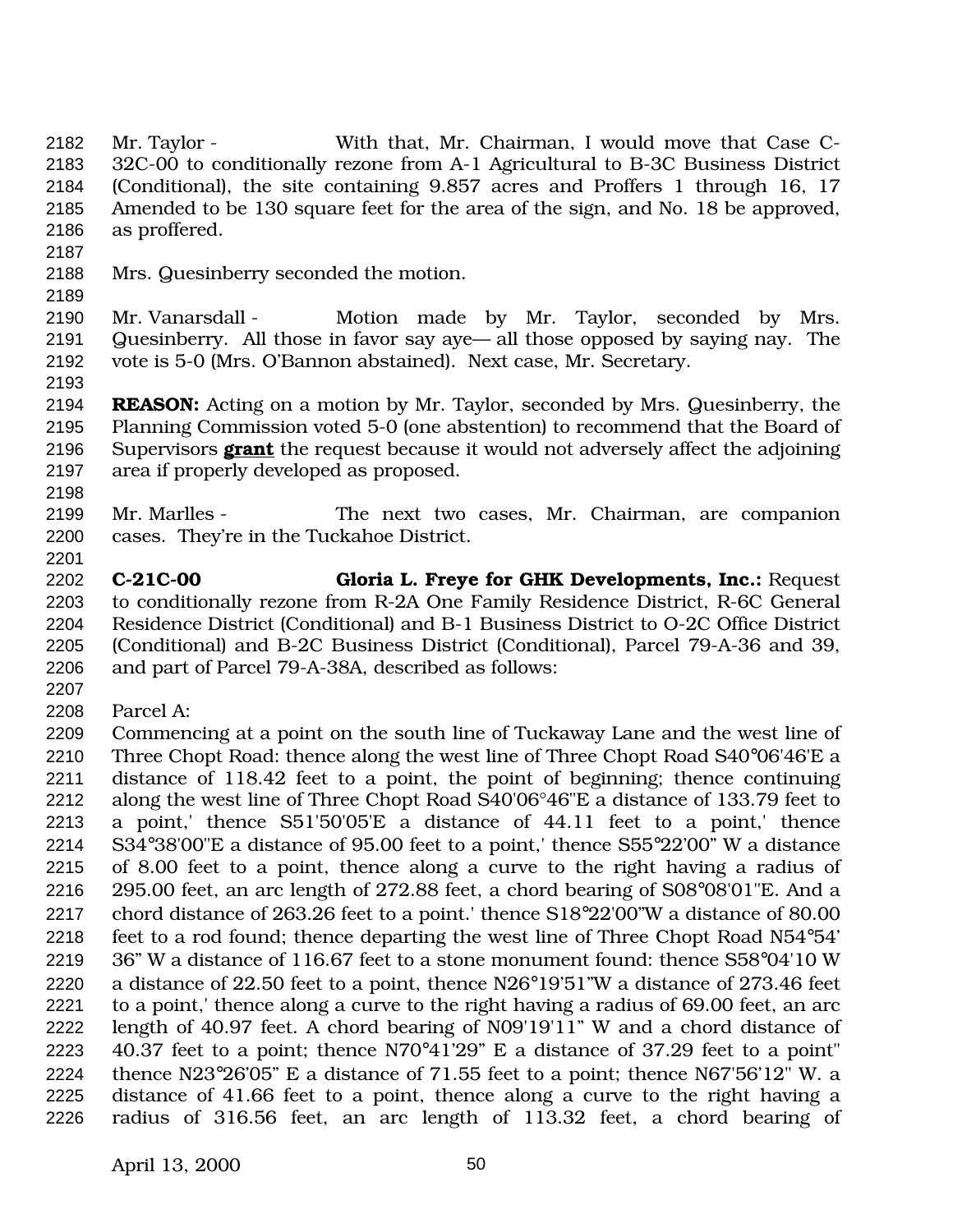N36°36'52"E, a chord distance of 12.72 feet to a point on the west line of Three Chopt Road, the point of beginning, containing 90,788.9 square feet or 2.084 acres.

- 
- Parcel B:

 Commencing at a point on the south line of Tuckaway Lane and the west line of Three Chopt Road, the point of beginning: thence along the west line of Three Chopt Road S40'06'46" E., a distance of 118.42 feet to a point, thence departing the west line of Three Chopt Road, along a curve to the left having a radius of 316.56 feet an arc length of 113.32 feet, a chord bearing of S. 36°52"W, and a chord of 112.72 feet to a point, thence S67°56'12"E a distance of 41.66 feet to a point,' thence S23°26'05"W a distance of 71.55 feet to a point; thence S.07°41'29" W, a distance of 19.89 feet to a point; thence S58°34'25"W., a distance of 194.81 feet to a point,' thence S30°48'10" E, a distance of 246.22 feet to a point on the south line of Tuckaway Lane; thence along the south line of Tuckaway Lane N58°01'30"E a distance of 325.08 feet to a point on the west line of Three Chopt Road, the point of beginning: containing 71,890 square feet or 1.650 acres.

 Beginning at a point; thence S. 58°04'10" W., at a distance of 22.5' to a point; thence N. 26°19'51" W., at a distance of 278.3' to a point around a curve to the right through a central angle of 20°50'20", an arc distance of 141.6', a chord 2249 bearing of N. 11°27'04" E., at a distance of 140.8' to a point; thence N.  $67^{\circ}$  27' 28" W., at a distance of 33.3' to a point around a curve to the right through a central angle of 28°15'33" an arc distance of 120.8', a chord bearing of N. 36°40' 2252 19" E., at a distance of 119.6' to a point; thence S.  $40^{\circ}08'33''$  E., at a distance of 2253 134.3' to a point; thence S.  $58^{\circ}3425$ " W., at a distance of 7.8' to a point' thence 2254 S.  $51^{\circ}50'05''$  E., at a distance of 44.1' to a point' thence S.  $34^{\circ}37'$   $57''$  E., at a distance of 45.2' to a point; thence S. 34°37'60" E., at a distance of 48.8' to a point around a curve to the right through a central angle of 46°29' 45" an arc distance of 274.4' a chord bearing of S. 06°35'39" E., at a distance of 266.9' to a point; thence S. 18°22'00" W., at a distance of 80.0' to a point; thence N. 54°54'36" W., at a distance of 116.7' to a point to the Point of Beginning, containing 91585.9311 square feet or 2.1015 acres more or less.

 All testimony heard under Case P-3-00? 

 **P-3-00 Gloria L. Freye for GHK Developments, Inc.:** Request for a provisional use permit in accordance with Sections 24-58.2(a) and 24-122.1 of Chapter 24 of the County Code in order to permit 24-hour operation of a drugstore, on Parcel 79-A-36 and part of Parcels 79-A-38A and 39, containing 2.1 acres located at the southwest intersection of Parham and Three Chopt Roads. The site is proposed to be rezoned to O-2C Office District (Conditional) and B-2C Business District (Conditional).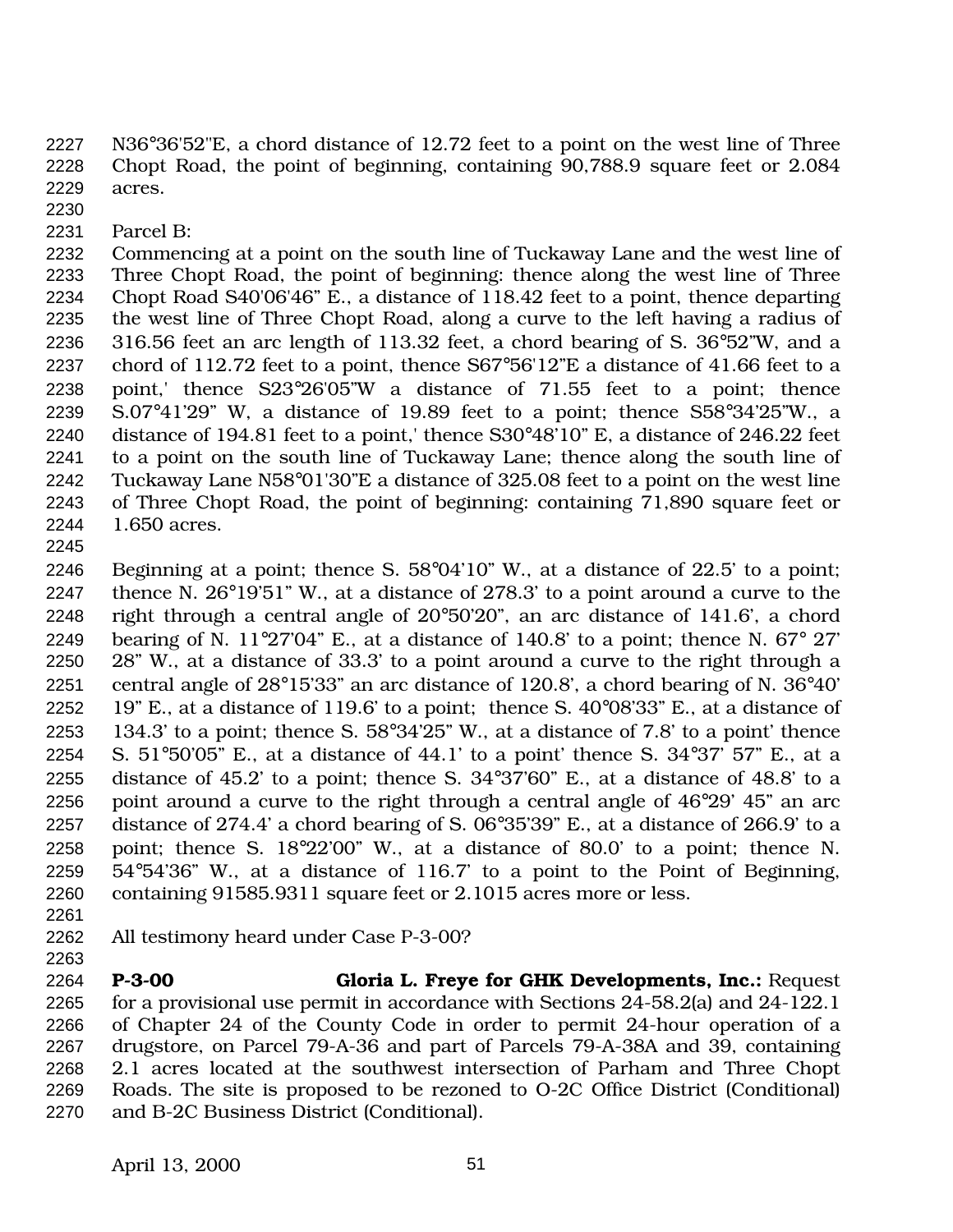2272 Mr. Marlles - The staff report will be given by Ms. Jo Ann Hunter. Mr. Vanarsdall - The first case is C-21C-00. Is any one opposition to this case? I'll call this again, just for now, the companion case is… Mr. James L. Jenkins - Mr. Chairman, we've been diligently meeting with Ms. Freye and the developer and the respective owner of the parcel trying to resolve the issues in this case. And its my understanding that the developer is going to offer an amendment that will proffer out, in addition to those proffers which you already have before you, which were just offered this afternoon, the amended version. There will be an additional amendment to proffer out any restaurant use. And we are looking not so much as what the initial use will be, but what the possible use will be, if, for any reason, a decision was made at some point, in the future, Henrico County wasn't going to be supportive of any other free- standing drug store and then what would happen to the property. Mr. Vanarsdall - Mr. Jenkins, I'm going to cut you off. We're getting ahead of the case. Mr. Jenkins - Yes. Ms. Gloria L. Freye - Yes, Mr. Vanarsdall. His comments depend on whether we make that commitment, and we have made that commitment. Mr. Vanarsdall - We have to finish the case. I appreciate your remarks. The companion case is for 24-hour service. Is there any one here in the audience in opposition to the 24 hours? All right, we're going to take these separately. Ms. Hunter. Ms. Hunter - Thank you, Mr. Chairman. Members of the Commission, the applicant is requesting the rezoning in order to allow the re- development of the southwestern quadrant of Parham and Three Chopt Roads. The applicant is requesting B-2C zoning for 2.1 acres, and O-2C zoning for 1.65 acres. A Walgreens Pharmacy is proposed for the B-2C portion, and an existing Post Office would be used for the O-2C portion. If the rezoning is approved, the applicant is proposing to demolish the existing Exxon at Parham and Three Chopt Roads, and the Post Office entry would be relocated to have a shared entrance with the Walgreen facility. This fueling facility that is currently associated with the Post Office would be removed as part of proffers in the case (referring to slide). The applicant has proffered that the O- 2 portion of the property would be limited to only Post Office use.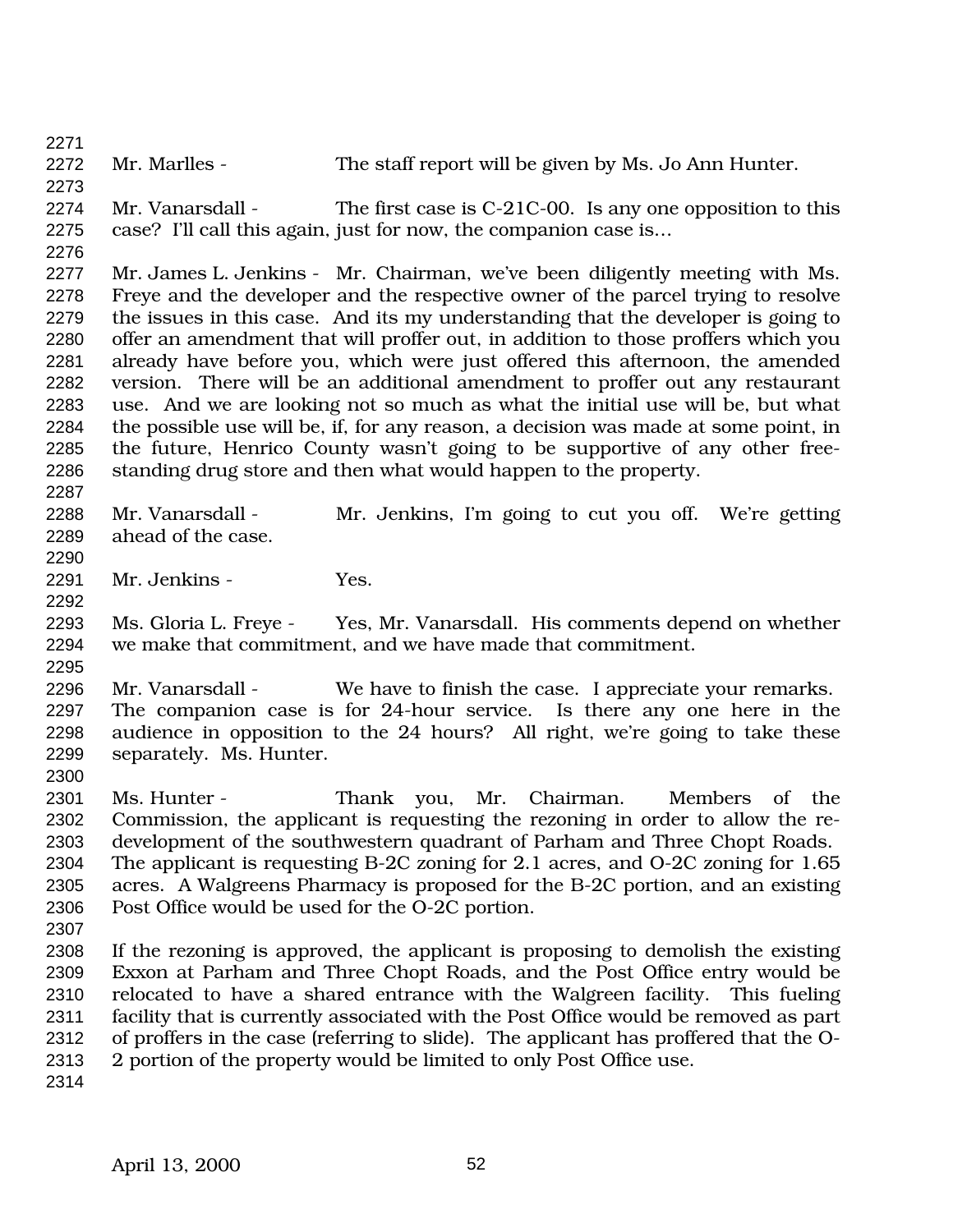- Revised proffers have been handed out to you this evening. You will need to waive the time limit to accept these proffers. They were submitted today. However, the applicant has been working with staff for the last several weeks to resolve the outstanding issues with the case.
- 

 As part of the case, the applicant has proffered this conceptual plan (referring to slide). And I want to show you where the existing property lines are to familiarize you with the case. (All referring to slide) This is the existing Exxon here. The building sits right about here. And the existing post office boundary goes up to the back of there and comes along right here now. And, then there's an existing single-family house that's located here (referring to slide).

 With putting these three properties together, the applicant would construct the Walgreens on, let me clear off the old ones and put up the new ones (referring to renderings). The Walgreens would be constructed on this property line. The post office boundary would now go all the way over to Tuckaway Lane, and continue. This is the existing post office (all referring to slide).

 With this proffered exhibit, the applicant is restricting the access. There would be only one access to Three Chopt Road and one access to Parham. This access here at Three Chopt would be shared between the Walgreens and the Post Office. This is a gated restricted entrance, just as it is currently with the post office. And the fueling facility that's currently located there would be removed.

 We think it's a major benefit to go down from three access points on Three Chopt Road down to one shared access for all uses on that property.

 The applicant has also proffered a 50-foot buffer along here (referring to slide) which is Tuckaway Lane.

Staff did have concerns in the staff report regarding the architecture of the site.

 The applicant is proposing to build the proto-type building which can be found at Hungary Springs and Broad. The applicant has amended their proffers to try to address staff's concerns and state that they would provide visual relief along the expanse of the wall along Parham and Three Chopt to break that up and to provide some visual relief.

 Staff also recommended a 25-foot buffer along the entire frontage of the property. The applicant has committed to a 25-foot buffer along Parham Road, and a buffer that ranges between 10 and 15 feet on Three Chopt.

 The applicant has committed to the landscaping requirements of the transitional buffer 25-foot requirements, exclusive of height, to address staff's concerns of additional landscaping.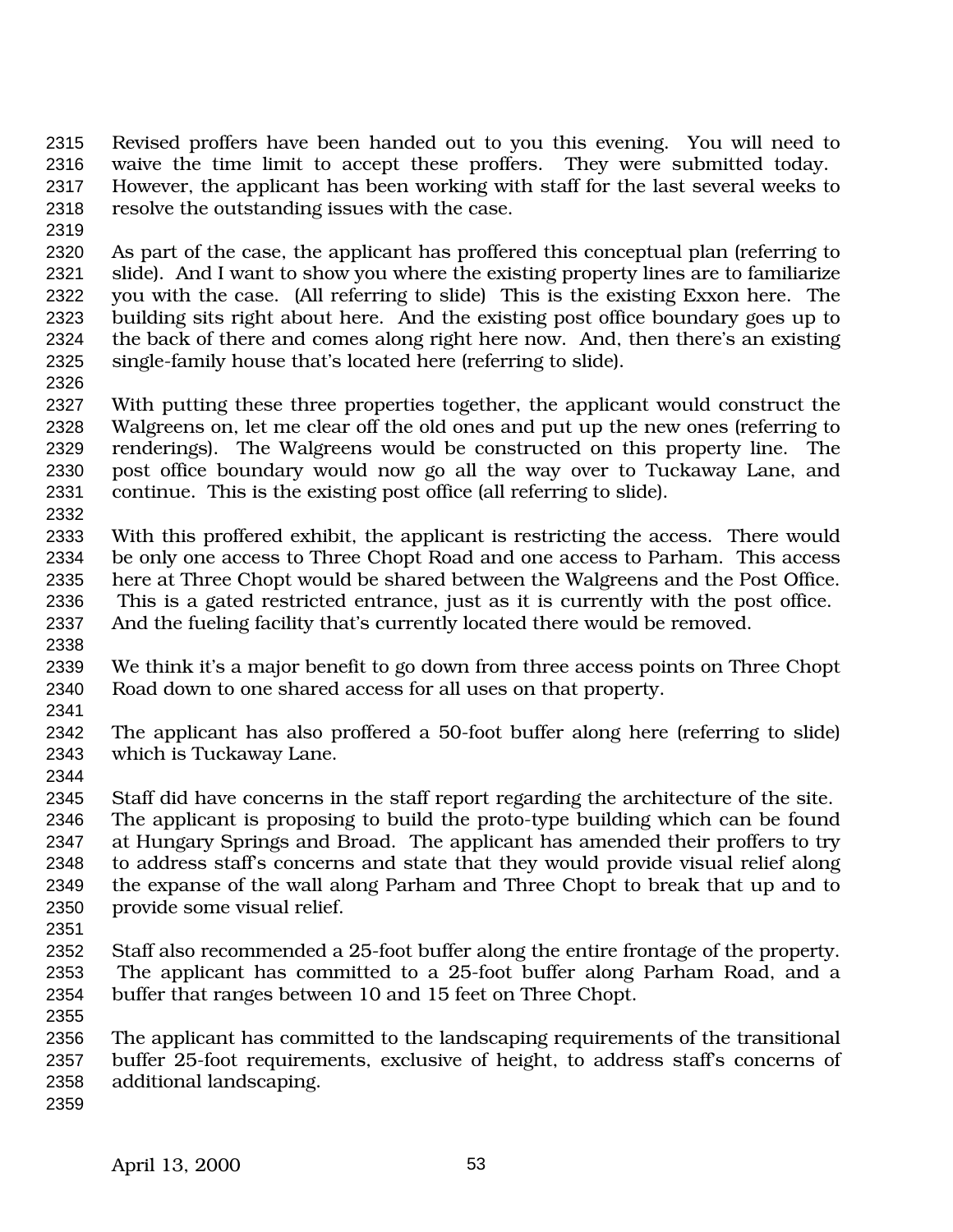Other proffers include: limiting signage to a monument-styled sign with a maximum height of 10 feet, a50-foot buffer adjacent to Tuckaway Lane, and prohibition on the sale of alcohol and lottery tickets. Redevelopment of our oldest commercial properties is encouraged, and the proposed B-2C and O-2C zonings are consistent with our 2010 Land Use Plan. Staff supports this request. 

 There is a companion zoning case for extension of hours. Would you like to take questions on the rezoning, or would you like me to go ahead and review that? The applicant had requested a 24-hour Provisional Use Permit which is P-3-00. I just found out about five minutes ago that they do want to amend that request and request 2:00 o'clock a.m. It would be for the store and for the drive-thru. 

 The Zoning Ordinance permits hours of operation until midnight. The properties immediately adjacent include a combination of office and commercial uses. However, there are several residential neighborhoods near the subject property. 

 This intersection has developed more as an Office/Service node and does not include retail uses. The majority of the businesses in the immediate vicinity close at 11:00 p.m., and Parham Road is not considered one or our major retail corridors.

 However, in 1996, Westbury Pharmacy, which is located at Three Chopt and Ridge, applied and was granted 24-hour operation for a pharmacy. However, they currently only operate until 1:00 a.m.

 With most of the businesses closing in the area at 11:00 p.m. and property being in close proximity to surrounding residential neighborhoods, staff would support the drive-thru only being open until 2:00 a.m., subject to the conditions in the staff report. I'd be happy to answer any questions on either one of the cases.

 Mr. Vanarsdall - Any questions for Ms. Hunter by Commission members? You said they have revised the proffers for the store and drive-up to 2:00 a.m.? 

|                                           | They have revised their Provisional Use Permit request |
|-------------------------------------------|--------------------------------------------------------|
| until 2:00 a.m.                           |                                                        |
| Mr. Vanarsdall -                          | Westbury doesn't have a drive-in at all, does it?      |
|                                           |                                                        |
|                                           | They do not. No.                                       |
|                                           | What time in the morning would they open? If they      |
| close at 2:00 a.m., they reopen again at? |                                                        |
|                                           |                                                        |
|                                           | Ms. Hunter -<br>Ms. Hunter -<br>Mr. Taylor -           |

Ms. Hunter - 6:00 a.m.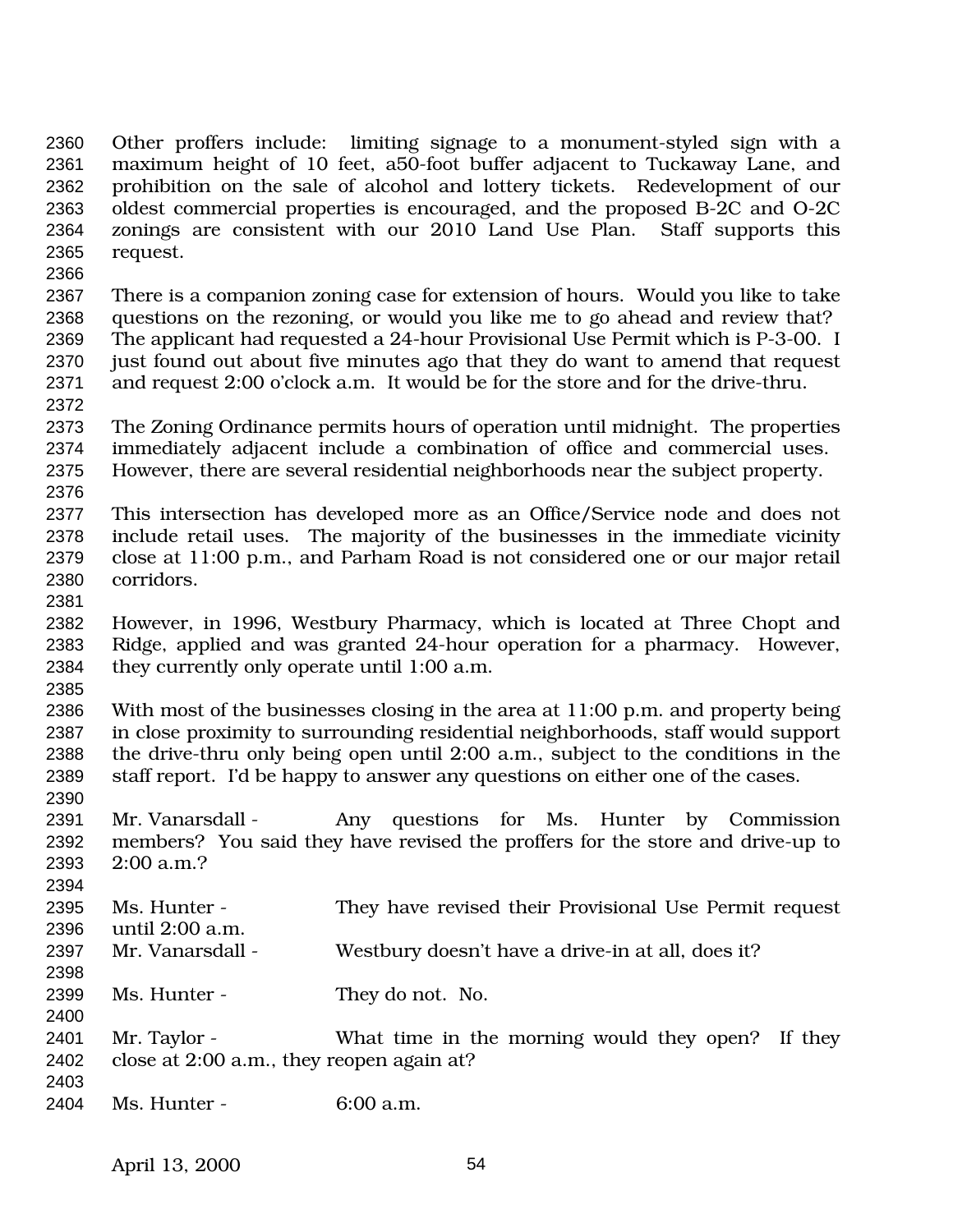Mr. Taylor - 6:00 a.m.? So that would be a 20-hour a day operation. Mr. Vanarsdall - Any other questions for Ms. Hunter? Thank you, Ms. Hunter. You want to hear from the applicant, don't you, Ms. Dwyer? Ms. Dwyer - Yes, I definitely do. 2413 Mr. Vanarsdall - Good evening. Mrs. Gloria Freye - Good evening, Mr. Chairman, members of the Commission. My name is Gloria Freye. I'm an attorney here on behalf of the applicant, GHK Development. Also here with me this evening is Gordon H. Cobb, the President of GHK. Also, Clark Jones, is the realtor that we want to give a lot of credit to for working for five years between the Post Office, the Best and Lloyd families, and Exxon to put this property together. It was quite a feat to assemble it. This is a proposed redevelopment of an existing commercial property. The Exxon today, I think it would be agreed, doesn't meet today's standards and it has no proffered conditions on its zoning. So, this is a great opportunity to bring a site; redevelop it so that we not only bring it up to today's development standards, but also include zoning protections that the neighborhood would not otherwise have. Not only has it been a challenge to put together from a real estate perspective, it's also a challenge from a development perspective. We do have some irregular property lines. We have irregular right-of-way lines. We do have constraints where we have to accommodate the Post Office's continued use without interfering their use. But we do have opportunities to make improvements here. We did have two full community meetings. We've also talked with people by phone. We did hear a lot of concerns from the neighbors. And the revisions in the proffers that you see are the result of addressing those concerns the best we can, and also the concerns of the staff and the Commissioner, as well, who has worked very closely with us to try to the very best that we can, given the constraints that this property has. We do have amended proffers that are before you. As Ms. Hunter explained, you will need to waive the 48-hour rule be accepted for review with this case. And I would like to make a further change that Mr. Jenkins referred to earlier. He wanted to condition his position of whether to oppose or not oppose this case on 2446 the fact that we were willing to make that proffered amendment. We are willing to make that amendment. And in Proffer No. 4, where it talks about use restrictions, we would like to add a letter "p" that restricts restaurants.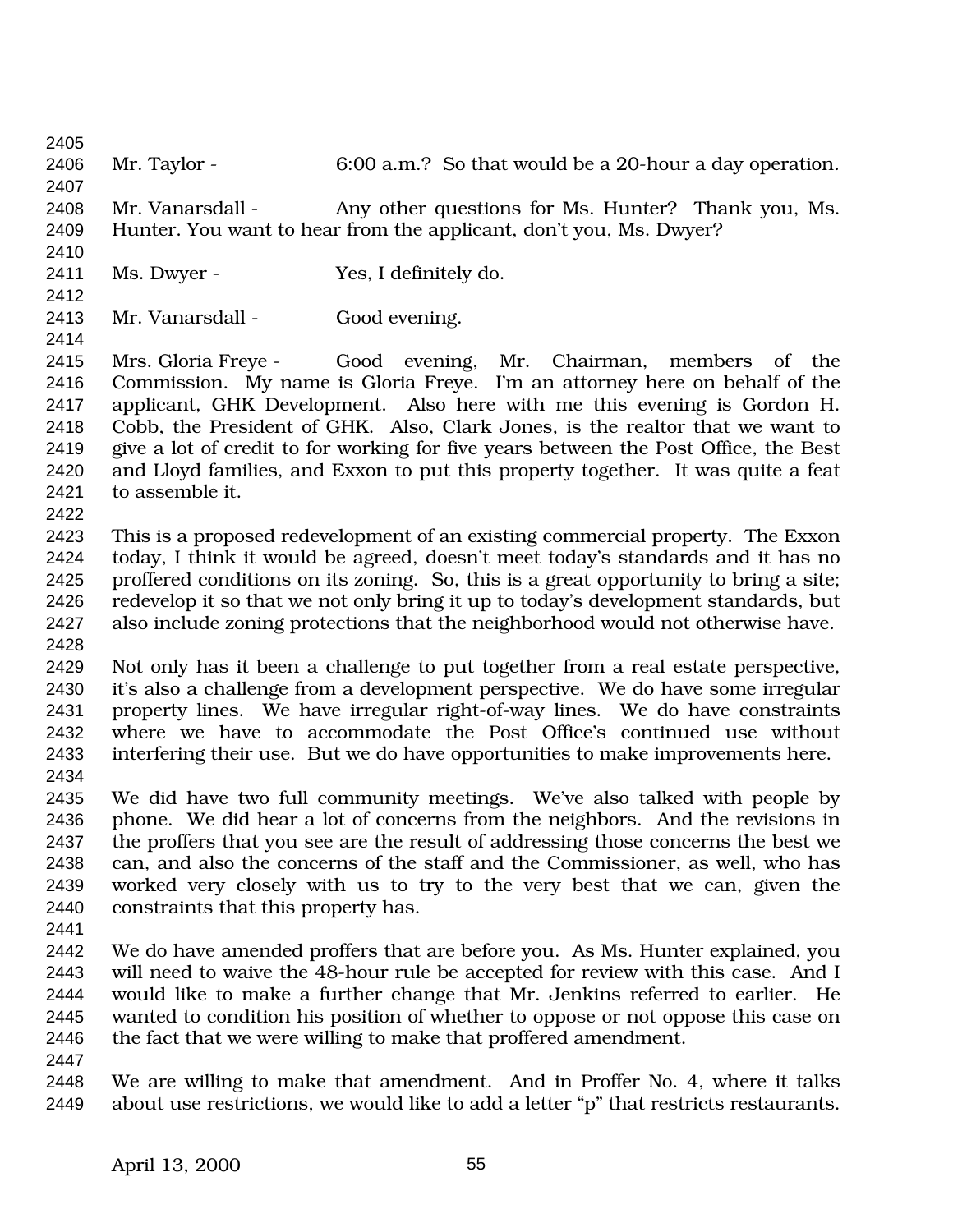I do have Power of Attorney, and I'll be glad to make that written change, initial that this evening, and provide you with a corrected copy of it tomorrow.

 I know that Ms. Hunter did a very good job going over the proffers with you, but I would like to highlight some of the proffers, particularly, that we were very sensitive to the Tuckaway Lane neighbors. I know that some of those neighbors are here this evening.

 A very important proffer to those neighbors was the 50-foot buffer along Tuckaway Lane, and that area would be landscaped and that we would provide an 8-foot fence located 50 feet inside the property.

 We also proffered that there would not be any access to Tuckaway Lane. And that there would be no lighting in that 50-foot buffer. And, I think the most important proffer that we revised was that the portion that would end up belonging to the post office would only be used as a Post Office.

 We have proffered the conceptual plan that you have there. It's very helpful to show the irrigated landscaped buffer areas along Parham and Three Chopt. That was an area of particular difficulty to work with because of the irregularities and constraints of the property. Where we are able to give 25 feet, we have proffered that. And, actually, there are areas along that buffer that will exceed the 25 feet. However, where we get down to an area where we can't guarantee more than 10 feet, plus the sidewalk, we've also proffered sidewalks. What we have done to mitigate to offset that space, is to plant it with a quantity, the same number of plants that would be required in a 25-foot buffer.

 We know that we will work very closely with the neighbors and with the Commission at the time of Plan of Development review when our landscape plan comes forward.

 I think its important that, in a buffer, you have distance that is helpful, but you also have plantings and there are ways that you can offset. And, I think that, while this will not be just one regular 25-foot strip, it will be places where it's 50 feet, 25. And even in the 10-foot area, we have taken out parking spaces and bumped it out so that you would have depth in area where you have deeper than 25 feet, even in the area where we can only guarantee 10. And I hope that's not confusing. But, I think on the Plan that I have on your screen, you'll see that it does narrow. I know this is not a landscape plan by any stretch of the imagination. And this doesn't purport to show you the 25-foot transitional buffer planting. But it does show you how we can widen it greater than 25 feet. And even in the most narrow places, how we can compensate for that is by adding additional plantings which we can deal with in particularly when we get to the Plan of Development review.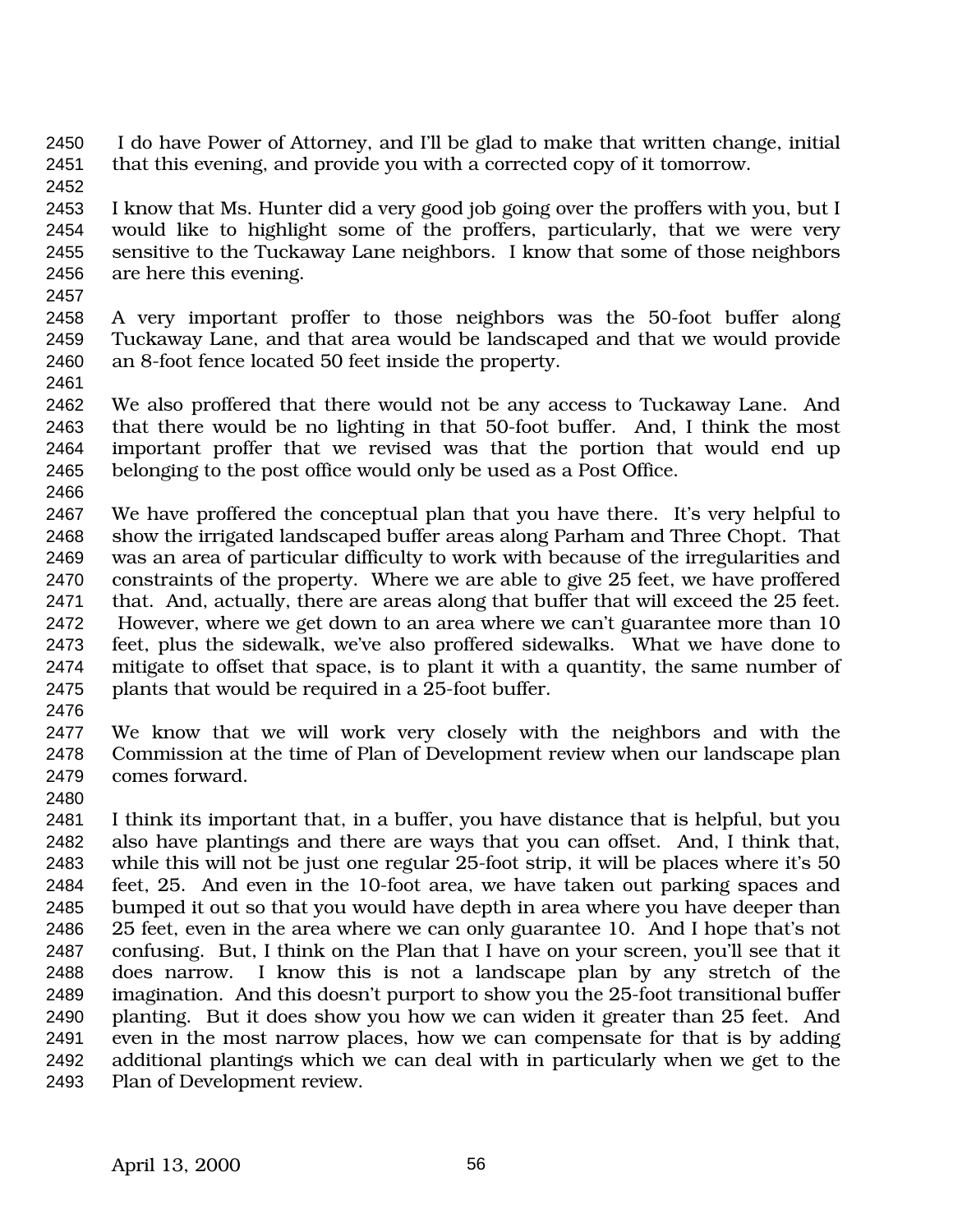We have proffered sidewalks, as I mentioned. And we have restricted the height of signs to 10 feet.

 I'd be glad to discuss any of the other proffers that we have in there. Most of the others really go toward benefiting the public at large and the other neighbors that come through that intersection.

 One of the major improvements in this development is the elimination of three of the access drives. This is a very busy intersection. It's a large intersection. Consistently from almost every person of the neighbors that we talked to, traffic was a major concern that they had.

 We are proposing right and left turn lanes into this property which will improve traffic flow and it will make getting in and out of the property and through this intersection, people trying to on through the intersection who won't be backed up by others trying to get in and out of the property to make it safer than it currently is.

 Because traffic has been a concern, we have tried to be very attuned to the recommendations that the County Traffic Engineer has made. One recommendation was that we be sure that the access on Three Chopt be at least 150 feet from Tuckaway Lane. We had not shown that originally, but we have accommodated that suggestion as well. Another suggestion was that we extend the right turn lane in off of Three Chopt all the way down to Tuckaway Lane which we can do, and are willing to do that.

 So that we are willing to make any recommendation that the Traffic Department is going to recommend, because not only do we want it to be safe for the neighbors, we want it to be safe for the customers to get in and out of this site. 

 It is our understanding that, and I don't want to over speak or misstate. I know that the Traffic Engineer is here. But, from what we understand, with the improvements that have been recommended and suggested, that the turning movements would be considered safe. That there is adequate stacking and it is adequate sight lines for what we're proposing.

 In conclusion, we feel that this proposal is consistent with the Land Use Plan, and that it is compatible with the surrounding development. The development does promote the County's goals of revitalizing older commercial areas, and it builds in protections that the neighbors would not otherwise have. And for these reasons, we ask that you recommend approval of the rezoning. I'd be glad to answer questions about that or if you'd like…

 Mr. Vanarsdall - Are there any questions by Commission members for Ms. Freye?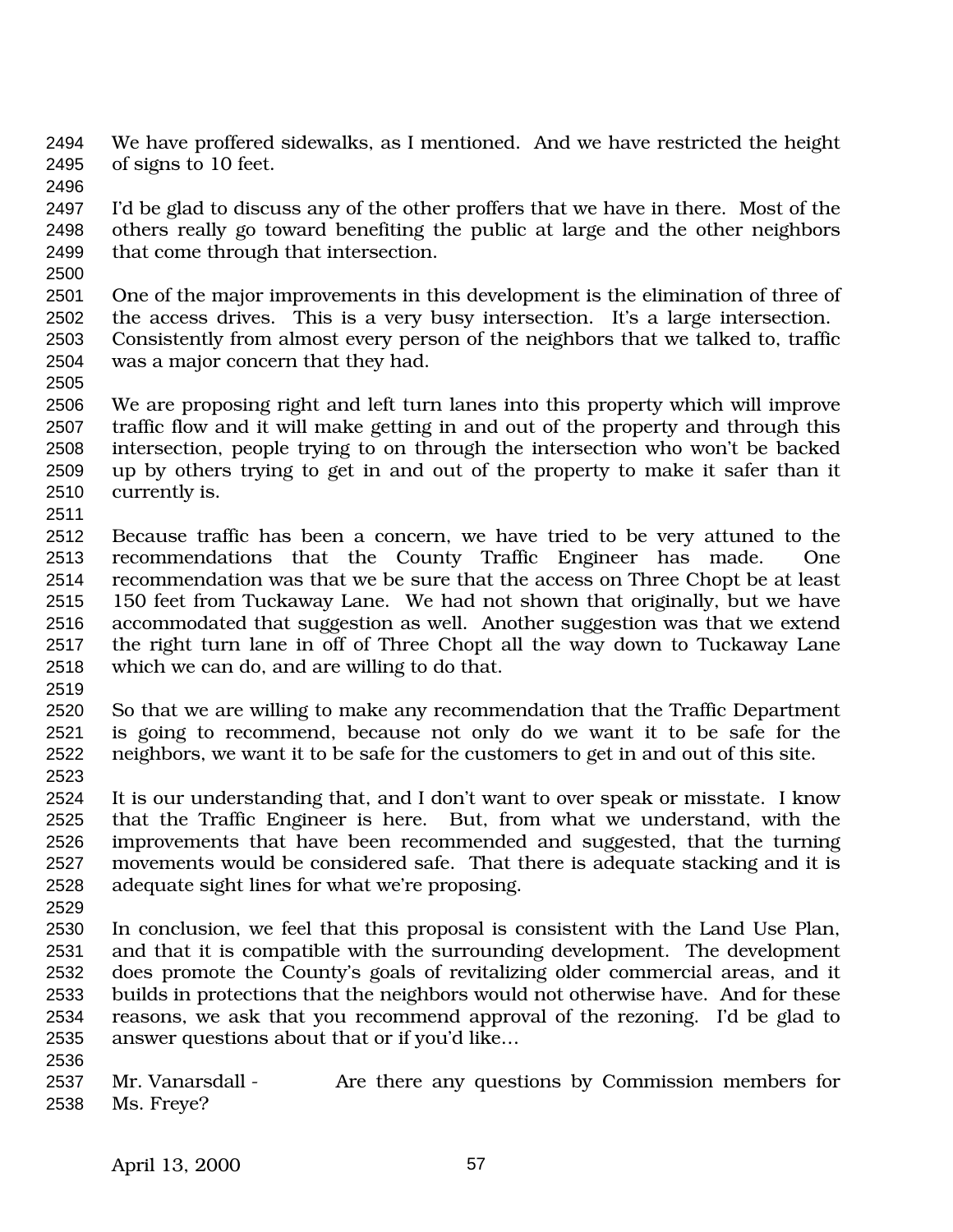Ms. Dwyer - Mrs. Freye, you mentioned one change adding Paragraph P. Ms. Freye - Yes ma'am. Ms. Dwyer - …restricted uses. I believe that you mentioned that there was a correction on the listing of distances for the landscape buffer, a change from 115 to 130? Ms. Freye - And I believe that that should be marked in my handwriting on the handout that you have, from 115 to 130. When I got the conceptual plan in, I saw the 115, and thought that that was correct from the engineer. So, I went ahead and changed it to the 115. And when I questioned him on it, he said, "Oh no. The 130 was correct." So, I hand wrote that on your copies, and I do have typed substitute pages to submit to the case. Ms. Dwyer - One other difference I noticed between the copy that you faxed to me at 6:55 a.m. this morning… Ms. Freye - Started early today. Ms. Dwyer - That's right. I woke up this morning to the sound of my fax machine. But anyway, the copy that we have. So, they're both dated today. But, I'm looking at the sidewalk proffer. Ms. Freye - Yes ma'am. Ms. Dwyer - And there does seem to be a difference. This morning's said, "…Sidewalks will be constructed on Parham and Three Chopt Roads rights- of-way where possible…" I think we had some discussion about the "where possible." Then, tonight's version says, "only along the B-2 portion." Ms. Freye - That's correct. And, when I talked with Ms. Hunter about that, the way it was drafted before, it really wasn't clear that the sidewalks were only proposed for the commercial part. And also the way it was written, it wasn't clear that the "where possible," might have allowed some leeway, or some discretion about whether the sidewalks would be provided. So, I wanted to clarify that we were going to definitely provide the sidewalks on the commercial part. When we had discussions with people in the community about sidewalks, we had really strong feelings against, and we had really strong feelings for. We thought that, as a compromise position, it was best to keep the sidewalks on the commercial corner, because people that would be walking and using the sidewalks would probably be in a situation where they would have to cross the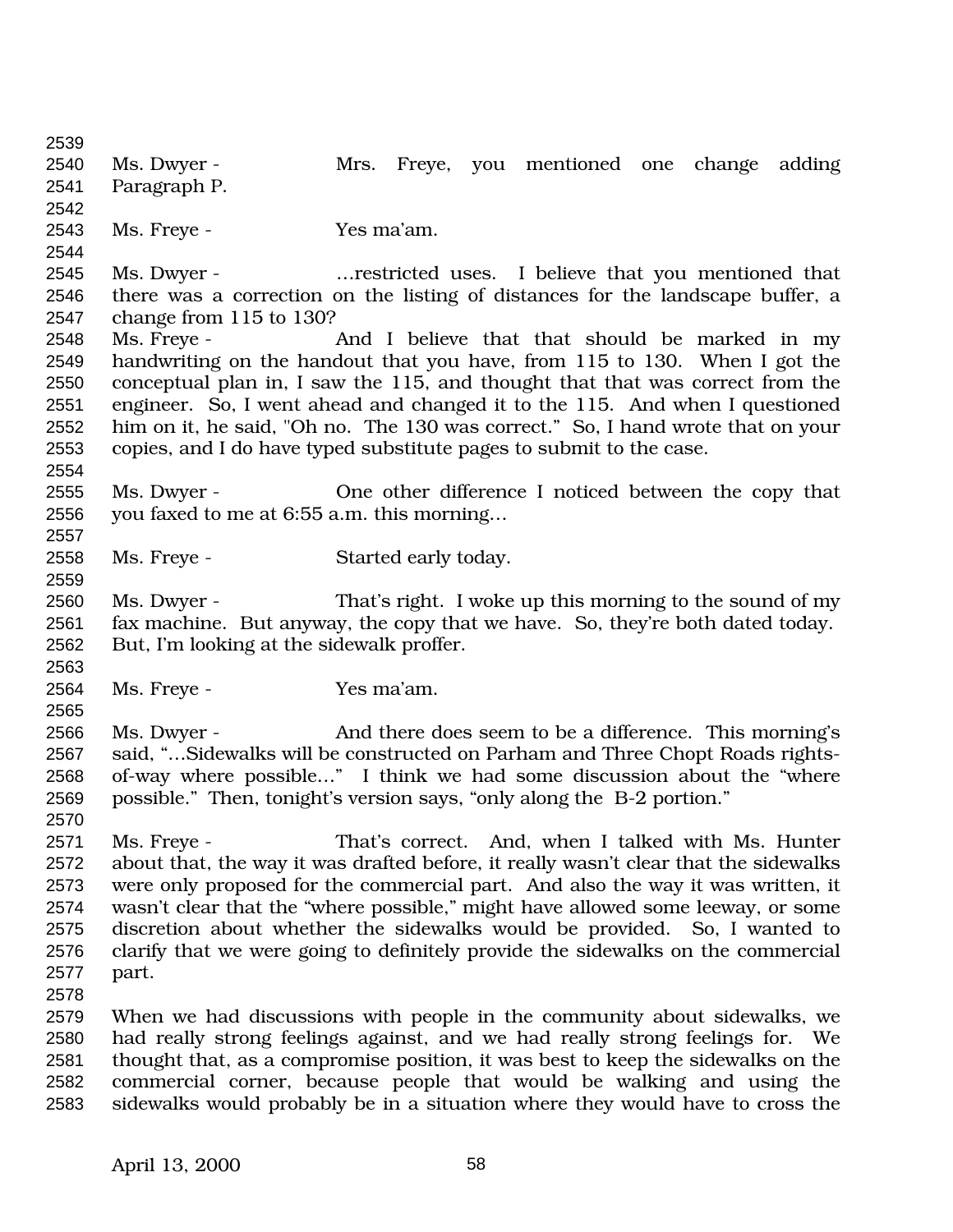intersection. And that's where they would be walking to would be the commercial areas and not necessarily walking to Tuckaway Lane or other residential areas.

 So, in talking with the people along Tuckaway, it seemed like a reasonable compromise with them, is that the sidewalks would stay in the commercial area. So, that's why we worded it that way.

 Ms. Dwyer - What about the people, I guess I'm thinking in the neighborhoods; Pine Creek Village, and I guess further down Three Chopt, who might want to walk up to McDonalds or walk to this drug store? It seems to me that providing a sidewalk along the entire frontage would facilitate their pedestrian access.

 Ms. Freye - Ms. Dwyer, I felt like I was in a position, in talking with the applicant, and the applicant felt sort of "between a rock and a hard place," that we were going to dissatisfy some people. The people who really wanted the sidewalks wanted to promote people who do walk along Parham, and to facilitate that and make it safer for them not to be in the right of way. The people who really did not want them were the residents, the people that live in houses, and said, "You know, we just really don't see why anybody would be walking down to our neighborhood." And, granted, some of the people I talked to were older people who said they probably would not walk themselves, and so they did not support the idea of having sidewalks there.

 Now, in speaking for the applicant, he has told me, he is willing to do what is going to be the most desired by the County. So, we wrote that proffer as a way of trying to address the division that we had in the community, but we will be differential to what the County would desire in that situation.

Ms. Dwyer - I don't have any more questions at this time.

 Mr. Taylor - With regard to your last point, the sidewalk, then, would not extend along the roadway frontage of that parking median that goes from Three Chopt Road and then curves around Parham Road. Is that correct?

 Ms. Freye - The sidewalk, I'll show you where it would not be, what we had not proposed. We had not proposed the sidewalk in this area (referring to slide).

Mr. Taylor - Okay.

 Ms. Freye - Across the office park that's not going to be developed. We would not propose a sidewalk there.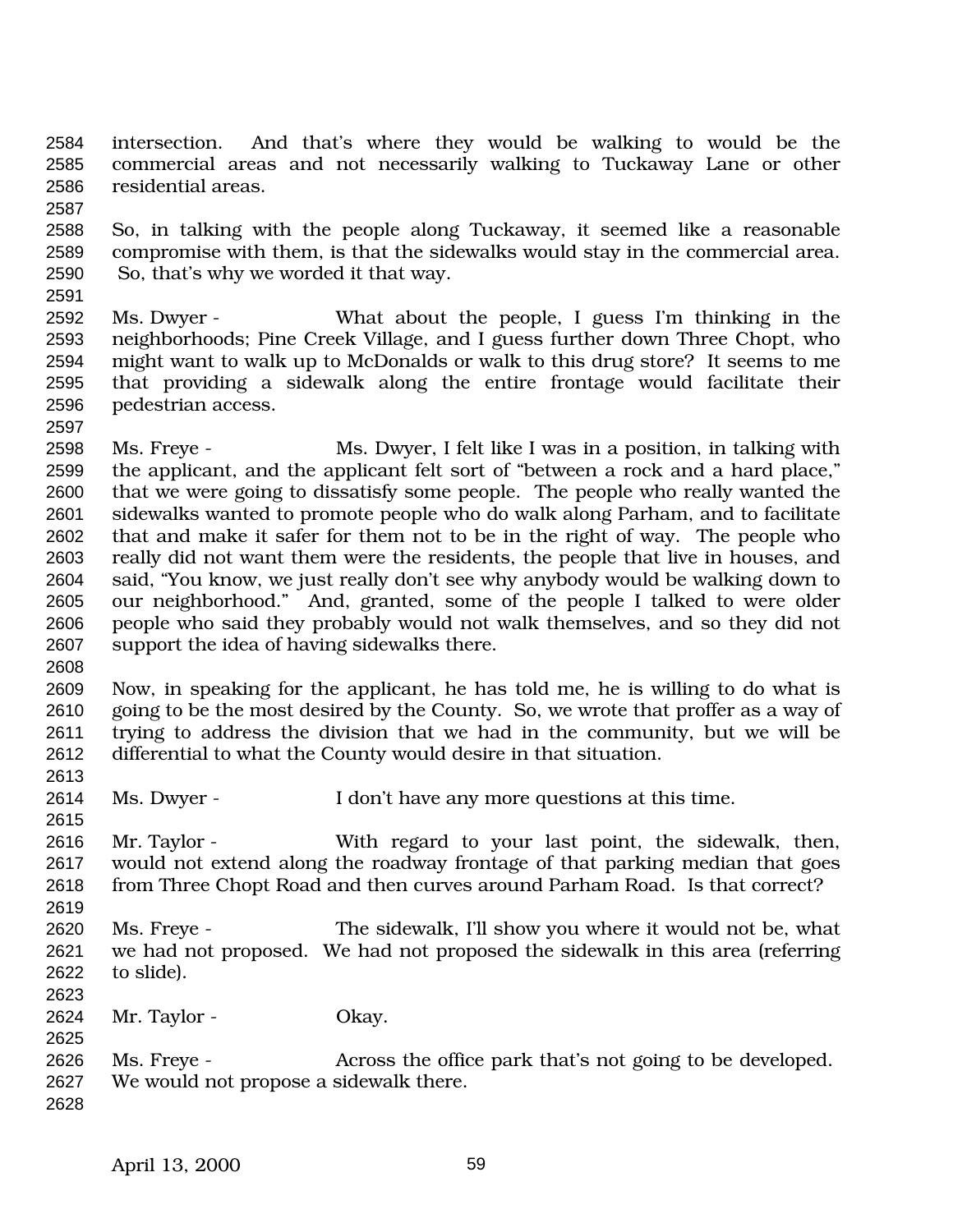Mr. Taylor - Would a sidewalk be proposed from the corner with those four trees along Three Chopt going…

- Ms. Freye Yes sir. We're proposing a sidewalk would go all the way along this curve.
- Mr. Taylor All the way along? Okay. Now, in your cross-section, which I believe is Section A on the right side of this design sheet, it does not show; its blurry.
- Ms. Freye The sidewalks are not shown. No sir. This was drawn before we committed to do the sidewalks which was just Tuesday that we worked out the sidewalk proffer. So, they are not shown on this. No sir. This is not really illustrative of that.
- 

- 2644 Mr. Taylor This one, Section A, that you have here, though, and I congratulate you on your thorough thoughtful landscaping scheme. But this looks like the median is bermed, and it is shrubbed on Section A, as I look at, which is before the sidewalk.
- Ms. Freye Balzer & Associates is one of the civil engineers who drew this, and he is not here with us this evening. I know that there is some elevation changes in there. And I don't know if he was trying to depict that or not. But we really had not planned to put a berm in. So, if that makes you think we were going to put a berm in, we had not intended to do that.
- Mr. Taylor I guess, following that thought, if a berm in there with landscaping, a little maintenance landscaping may be preferable to a sidewalk, given that that sidewalk would just really go right along Parham and Three Chopt. And, as an alternative, there is adequate walkway inside of Walgreens and, perhaps, a sidewalk along the back by the Post Office would be a more suitable alternative.
- Ms. Freye I'm not a landscape architect. I know the County has those. I wouldn't say that we wouldn't consider that. I know that we've had problems with berming and planting and the irrigation system. Sometimes with a narrow space like that, you need a slope to make sure that the water retention. And, being an engineer with your background, I'm sure you probably know more about this than I do. What I would like to do is reserve the specific treatment of how we compensate for the smaller width, and where we locate the sidewalk at the time we do our landscape plan. And then we can show, specifically, what we could do, or what we could try to do and consider.
- 
- And, so, I would be glad to consider that, but I would like to defer that until we get to our landscape plan, and we can really see what the elevation is and what we have to work with.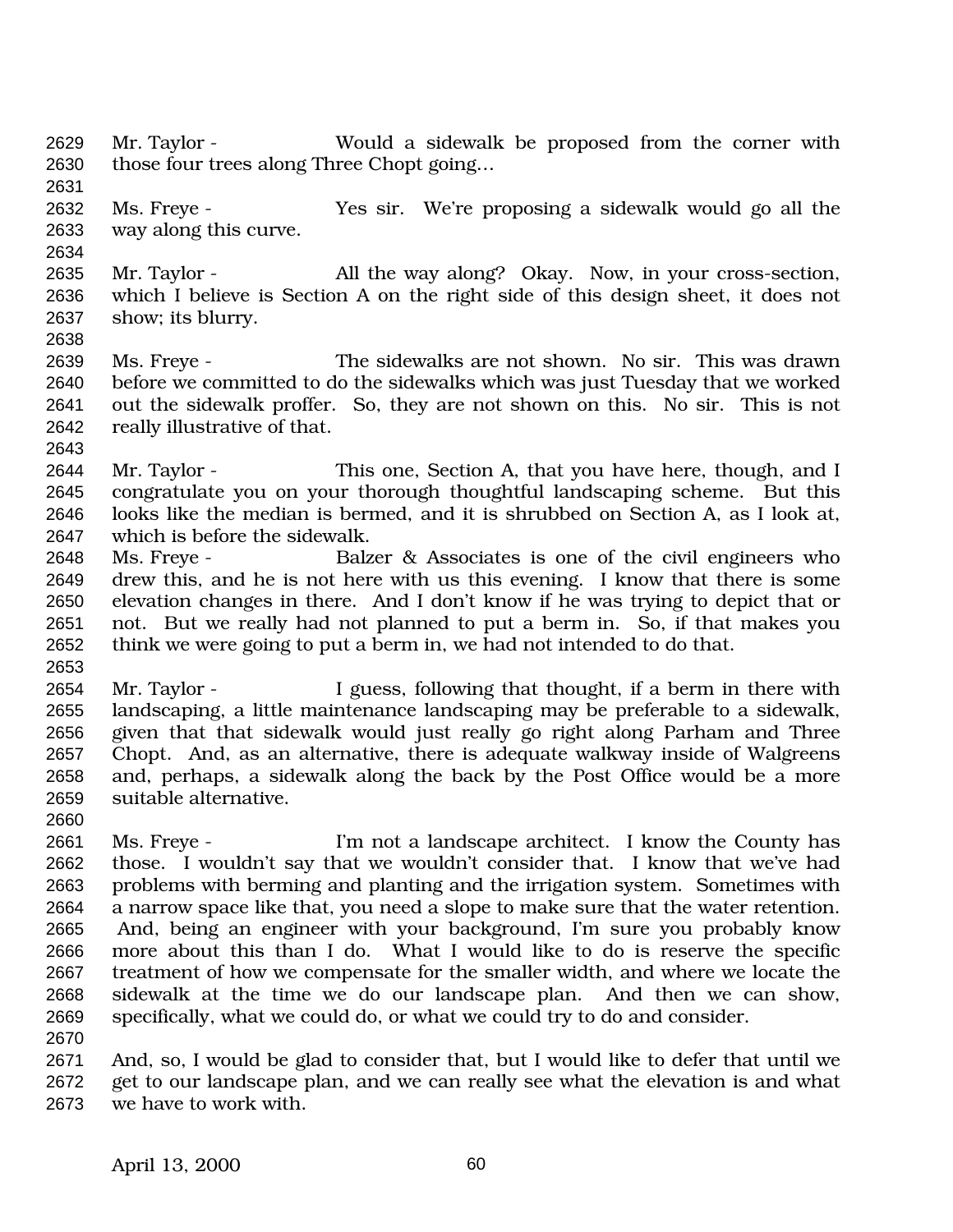Mr. Taylor - That's fine. Because one of the novel thoughts I had, is that landscaping is irrigated, that strip, and you're irrigating it at the same time people are walking, you would be providing free showers for any pedestrian that might be going that way.

- Ms. Freye Hopefully, we will time it that it maybe hopefully be off during the use times. We try to be more sensitive to pedestrians.
- 

 Mrs. O'Bannon - I spent Sunday, Monday, and Tuesday with the Chesapeake Bay Commission, working on the Chesapeake Bay 2000 agreement that's going to be coming up in June. One of the things that came up, was they're encouraging, you know, walking versus automobile use for air pollution. But, they're also encouraging "growing greens", as they call it, and doing green development to encourage, you know, for water runoff and all of that. Obviously, you have a kind of mix here. They want to encourage people to walk, and also want to encourage lots of trees, shrubs and grass.

 I just throw that out there to that it's one of the things that I know is going to be coming up in the future, is a lot of "green" development and encouraging people to walk. And I think, I'm not sure that the Post Office, do they want you to enter the Post Office through this back entrance? I know there's some kind of gate there. They don't want you to enter the Post Office? 

Ms. Freye - No ma'am. It is a secure site, and it will be gated.

- Mrs. O'Bannon The idea, though, was to get people to walk more. And I agree with you. They're going to be coming from other neighborhoods. They, at least, need the safety of walking across the street at that intersection, things like that. I just wanted to point that out, that, having been at that meeting, and been totally full of "growing green and walking." I wanted to just point that out. 2704 That's something that we try to encourage. It's also something that our PDC is planning on paying a consultant to do a total regional area study of sidewalks and walking patterns, and bike paths. All this is the kind of thing that they're trying to encourage.
- 

 Ms. Freye - That was another thing we considered, Mrs. O'Bannon, is where this sidewalk would connect to. And that's why we thought, localizing it more toward the intersection where we've seen and heard that people do walk would be the most appropriate placement for it. But, again, the developer is willing to defer to the wishes of the County.

 Mrs. O'Bannon - If I can mention, too, there's a Rite Aid at Ridge and North Ridge Roads. And they have a sidewalk along the front edge of that property. I've noticed that quite a few people will cross the street from the shopping center across the street. They really appreciate having that sidewalk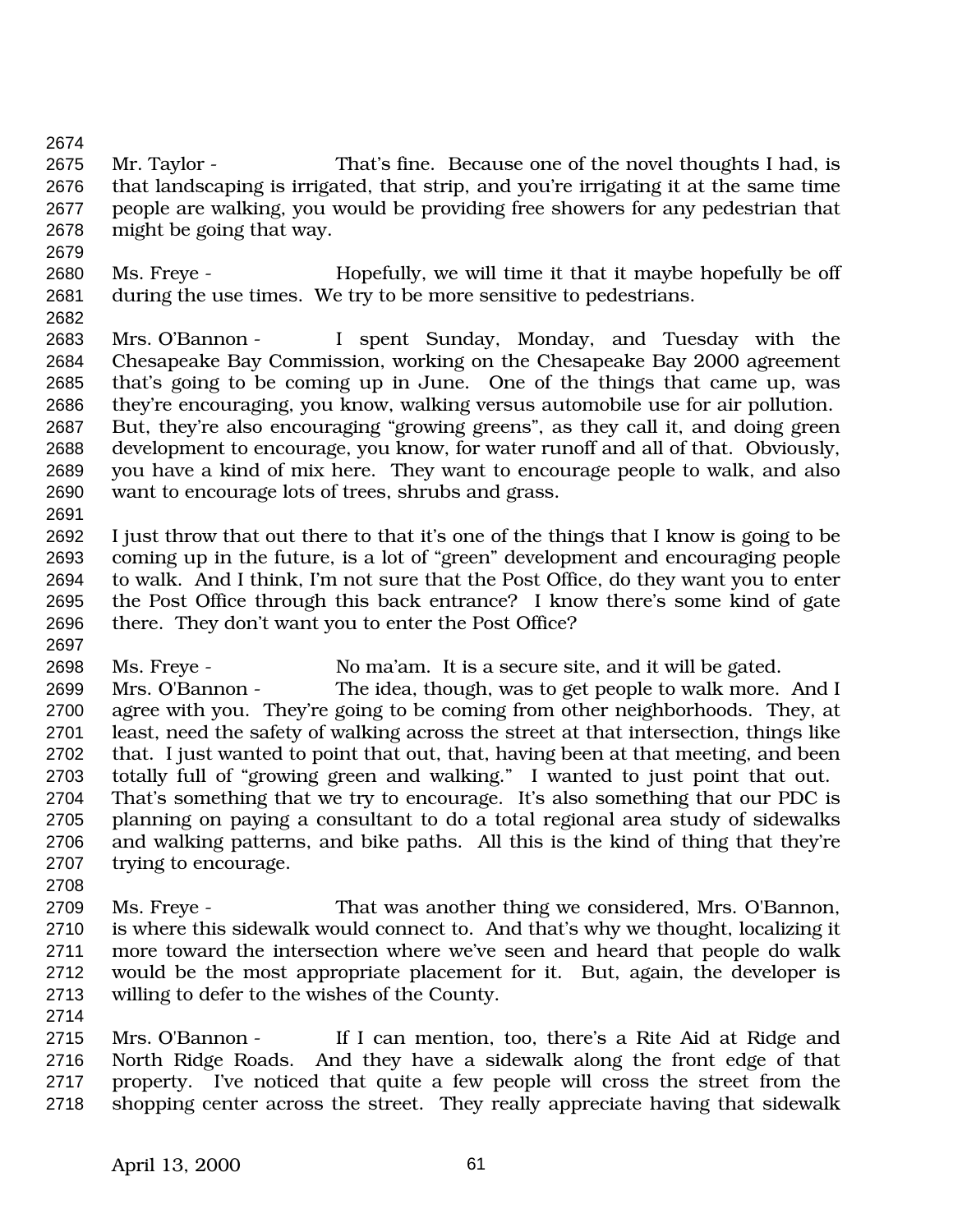there to enter the shopping center across the street. So, it does encourage people to come to the shopping center. 2722 Ms. Freye - That's a good thing. Ms. Dwyer - So, if I understand your commitment, Ms. Freye, you'd be willing to take out the reference to the B-2 portion for the sidewalk, and put the sidewalk along the entire property? Ms. Freye - Could I consult with the developer? 2730 Ms. Dwyer - Certainly. Ms. Freye - Yes, Ms. Dwyer. We would be willing to make that amendment to the proffers. Ms. Dwyer - So, it would say, "…Parham Road frontage of the property?" Ms. Freye - Yes ma'am. We just strike, "in the B-2." Ms. Dwyer - Thank you. I don't have any more questions at this time. Mr. Vanarsdall - All right, does any one else have any? Ms. Freye - Mr. Vanarsdall, did you want me to go ahead and speak to the Provisional Use Permit, at this point, or did you want to follow through with the zoning case? Mr. Vanarsdall - We're going to take action on this… Ms. Freye - Yes sir. 2753 Mr. Vanarsdall - and then do the provisional use. Ms. Freye - Yes sir. 2757 Mr. Vanarsdall - All right, Ms. Dwyer, are you ready for a motion? Ms. Dwyer - I would like to hear if there is any opposition. There seemed to be some earlier on. Mr. Vanarsdall - Oh. I thought we only had that on the hours?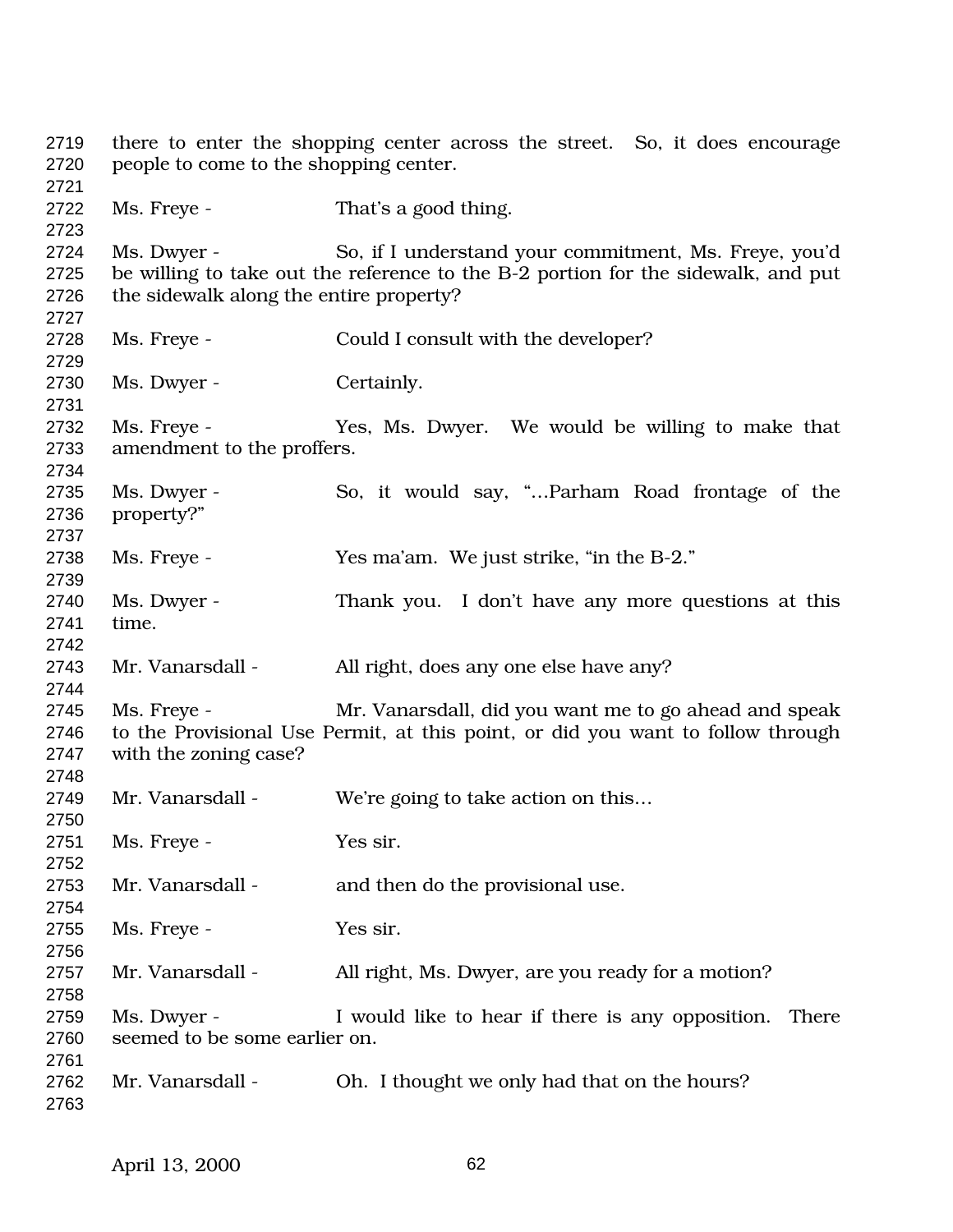Ms. Dwyer - Was there any one else who wanted to speak? Mr. Vanarsdall - Mr. Jenkins, do you want to speak? Mr. James L. Jenkins - I just want to clarify for the record, I'm James L. Jenkins, and I represent the Pinedale Farms community, which is to the west of the subject parcel. We certainly had our concerns as it was initially proposed. Not so much for the use of the property for a Walgreens, but the problems that could arise as a result of precedent setting by way of B-2 zoning, and by way of a use permit for a 24-hour a day operation. Looking ahead, if the parcel was ever to be used by another occupant, and also the possibility of others who might come forward, particularly, at the northwest corner and propose B-2 uses. We feel, however, that the proffers that have been offered, including the one that was added tonight, to proffer out uses for a restaurant, and the fact that there's a proffer for no alcoholic beverages, and now they're coming forward on the use permit to limit hours of operation not beyond 2:00 a.m. That you have so constricted the use to B-2 zoning, that you don't establish the same precedent that you had otherwise established. Therefore, we take comfort from that and we would go ahead and support the application. Mr. Vanarsdall - All right. Thank you, Mr. Jenkins. Ms. Dwyer - Thank you, Mr. Jenkins. 2789 Mr. Vanarsdall - Any one else? I believe that's all, Ms. Dwyer. Ms. Dwyer - All right, ready for a motion. I want to thank Ms. Freye for her diligence and early faxes. We've had a number of issues to work out and have been dealing with this fairly consistently for the last several weeks, and I think that's evidenced in the proffers. I still have some remaining concerns about this 25-foot landscape buffer along the front, but there has been a commitment to beef up the landscaping in accordance with the transitional 25 foot requirements. So, we will be looking forward to seeing how that works out along here. And parking spaces have been removed in the narrowest portion to allow an island of landscaping that will be larger, at least, in that one portion of the smallest section of the landscape buffer. So, that is some compensation on that issue. I think the case has a number of positive proffers to recommend it, particularly, the number of uses that have been proffered out. The elimination of alcohol and lottery sales go a long way to make this an acceptable case.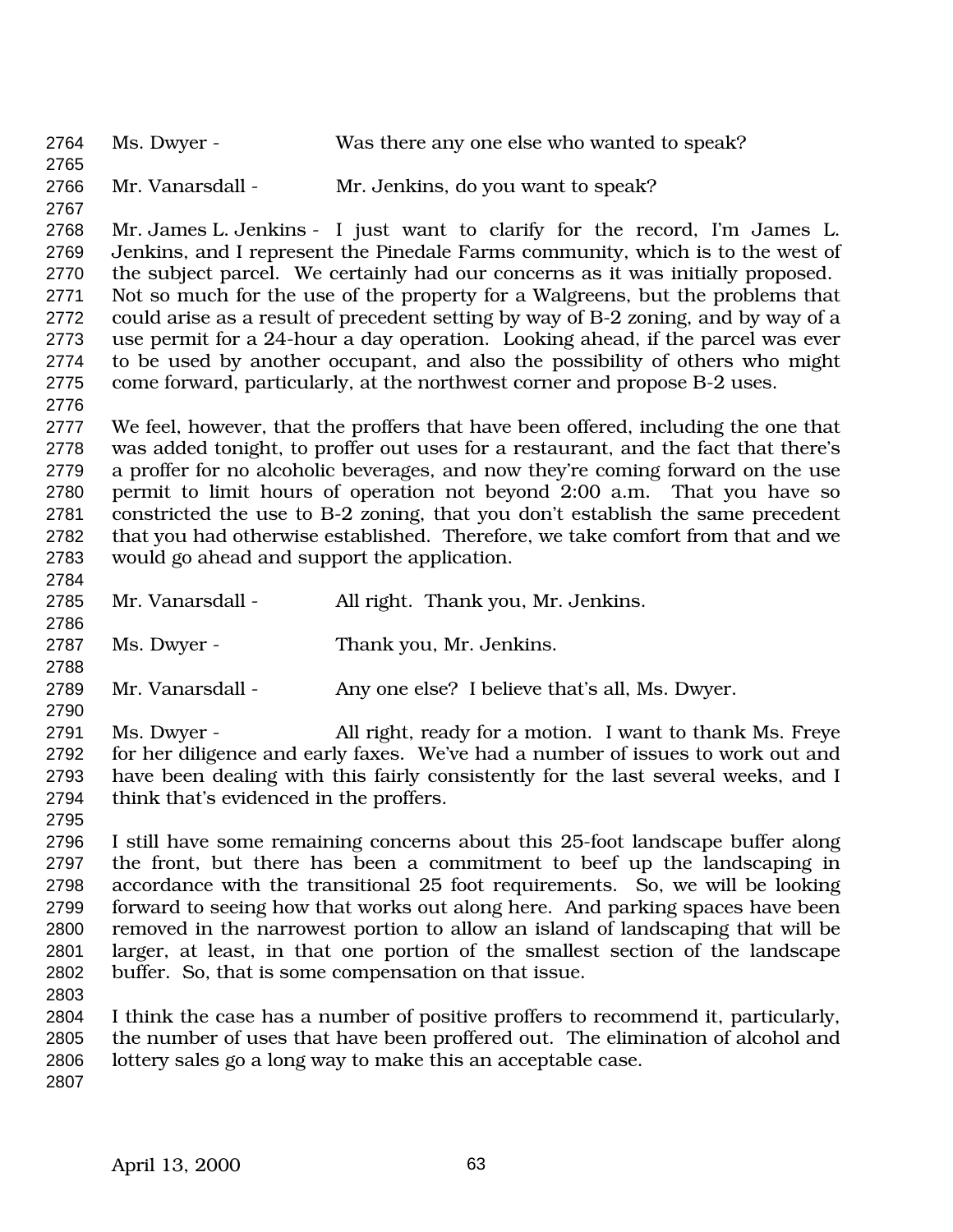- The access restrictions, I know in neighborhood meetings, there were some concern about the traffic at this intersection. It's notorious, I think, for numbers of accidents. Recently, in the Henrico County Leader, it was reported as one of the top 10 accident-prone intersections in the County.
- 
- We are taking, by my count, five access points and limiting it now to two access points. By eliminating three potential points of conflict along here, I think this is a substantial improvement, and I hope would improve the safety situation at the intersection.
- 

 There is also some concern about left hand turns out of this store. People making left hand turns going west bound on Three Chopt. And, I spoke to Mr. Foster who assured me that there's adequate site distance to make a safe maneuver there. How frequently you might be able to make it, in light of the traffic situation is another issue. But, we have to assume that people will make safe maneuvers if the characteristics of the intersection allow for that. And I'm assured by Mr. Foster that is the case.

- 
- I think the sidewalks are very important. I think we want to promote pedestrian access throughout the County. It's often difficult in a district such as Tuckahoe, because we're so fully developed, and we were developed at a time when sidewalks were not in favor. So, I'm happy to see that, and glad that you're willing to extend that.
- 
- So, I'm going to recommend to the Board that Case C-21C-00 be approved, with three changes that I'll review. Some of them are already in this version of the proffers that have been submitted, but I'm going to review them again, for the record.
- The first is the addition of Subparagraph (p) in Paragraph 4 of the proffers which eliminates restaurants as a permitted use. And Proffer 10, Subparagraph B, there's a change from 115 feet to 130 feet. And, then in Proffer No. 12, the reference to the B-2 portion of the property has been eliminated so that the sidewalk will extend along the entire frontage of the property.
- 
- I move to waive the time limits. Excuse me.
- Mr. Vanarsdall - I believe we're going to have to do that, because its 2846 dated the  $13^{\text{th}}$ .
- 
- Ms. Dwyer All right. I move we waive the time limits on the case.
- 
- Mrs. Quesinberry seconded the motion.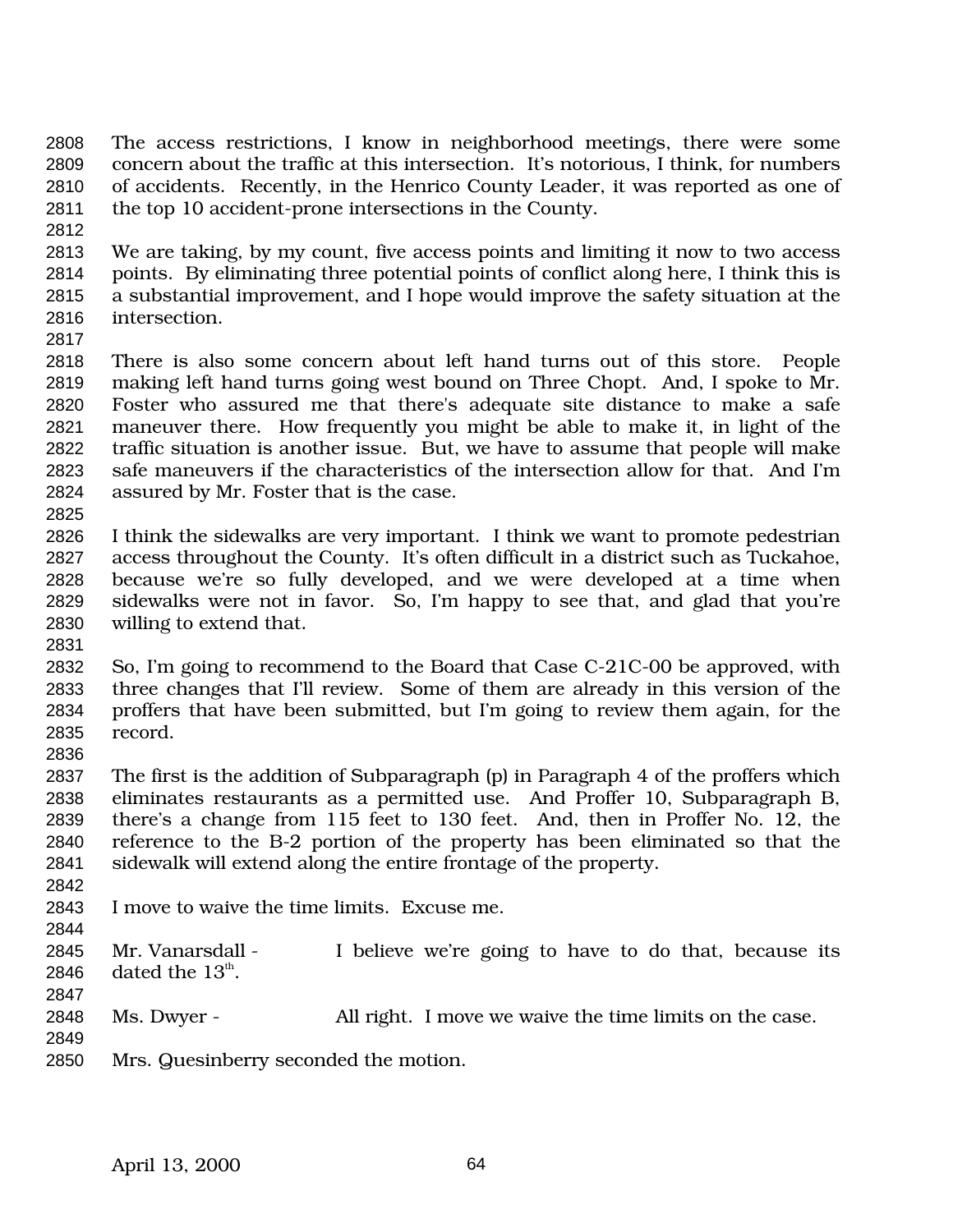2851 Mr. Vanarsdall - Motion made by Ms. Dwyer, seconded by Mrs. Quesinberry. All those in favor say aye— all those opposed by saying nay. The vote is 5-0 (Mrs. O'Bannon abstained). Thank you. 

 Ms. Dwyer - Now, I'd like to ditto everything I said before, and move that we recommend C-21C-00 to the Board of Supervisors for approval.

Mrs. Quesinberry seconded the motion.

 Mr. Vanarsdall - Motion made by Ms. Dwyer, seconded by Mrs. Quesinberry. All those in favor say aye— all those opposed by saying nay. The vote is 5-0 (Mrs. O'Bannon abstained). Now, we'll have the portion of the case, the Provisional Use Permit P-3-00. I've already called for opposition, and there is opposition.

 **REASON:** Acting on a motion by Ms. Dwyer, seconded by Mrs. Quesinberry, the Planning Commission voted 5-0 (one abstention) to recommend that the Board of Supervisors **grant** the request because it would not adversely affect the adjoining area if properly developed as proposed; and the proffered conditions will provide appropriate quality assurances not otherwise available.

 

 Ms. Dwyer - I believe Ms. Hunter has already made her presentation on this issue.

Mr. Vanarsdall - Right. Ms. Hunter has already done it.

 Ms. Freye - Thank you, Mr. Chairman. Members of the Commission, my name is Gloria Freye. I'm an attorney here on behalf of the applicant who has submitted an application asking for a Provisional Use Permit 2881 to allow 24 hours operation at this proposed Walgreens Drug Store. 

 We would, at this time, like to amend that application to request, instead of 24- hour operation, that we ask for extended hours for the drug store until 2:00 a.m. And we have very closely reviewed with Walgreens line by line, the conditions that have been recommended by staff, including the security guard, the surveillance cameras, all the security measures that are outlined in those conditions are wholeheartedly endorsed and accepted by Walgreens, and they would be complied with.

 Walgreens wants to serve the needs of its customers around the close. Unfortunately, there were very strong feelings in the community that 24-hours seemed excessive to people. We received comments that there were other 24- hour facilities that people could go to if they were in dire need. And, that they didn't think that 24 hours should be here.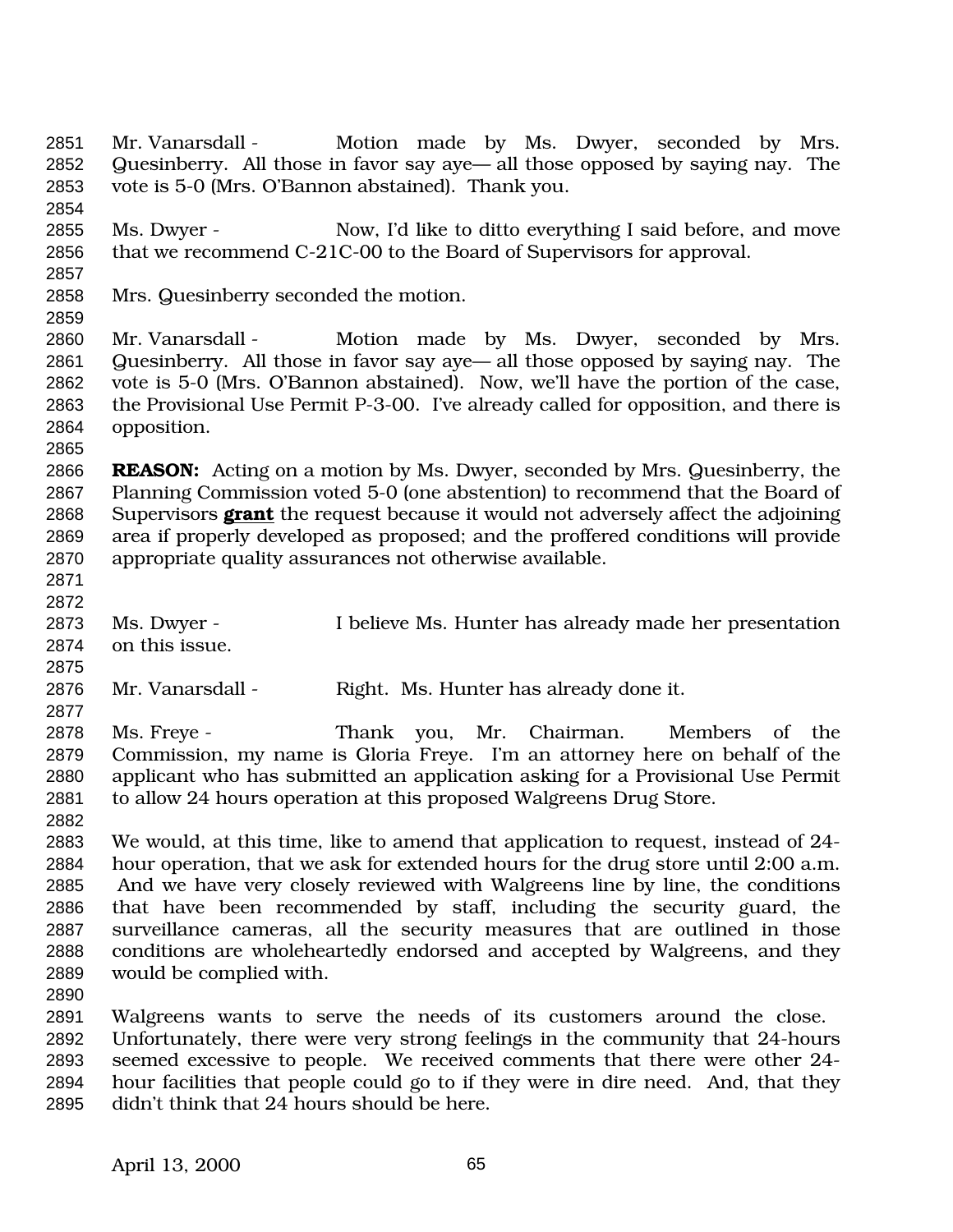And, primarily, the rationale for that, people were very much concerned about precedent. However, people have needs; medical and otherwise all times of the day and night. Walgreens would like to be able to serve its customers and be a convenient service at that. And, also, Walgreens wants to be in a competitive position with the other drug store that is located nearby. There is a drug store within a half mile that has a permit to be open for 24 hours. They have chosen not to, at this point in time, but they could if they so desired.

 But in deference to the concerns, the very strong feelings that have been expressed to Walgreens about the 24 hours, we do now want to amend the application back to just be open to 2:00 a.m. And they are in agreement with the conditions, as I said. Walgreens is not in anyone's back yard. There are neighbors fairly close by. I think it would be helpful for you to know that, most of the people that we talked to on Tuckaway said, "If you're going to be a good neighbor, you'll be a good neighbor all the time." And we felt like that, with the protections that we built, particularly for the Tuckaway Lane people; the worst I heard about the hours from the Tuckaway residents was, "Well I'm not for it and I'm not against it. I'm probably going to get my prescriptions somewhere else because she's a customer of another facility," which is fine. But I think that the closest neighbors there at Tuckaway Lane were not opposed to it being opened 24 hours, and would not be opposed to the extension to the 2:00 a.m.

 We did check the crime reports for this property operating as an Exxon. There were five reported incidents last year. And the breakdown on that was, there was one vehicle accident. There was one larceny; one suspicious situation, and two vandalism incidents that were reported on this property. 

 I think its important that there were no crimes against persons here. And, with the security measures that are being imposed, and would be adhered to, I think it would be a safe secure situation not only for the customers using this facility after hours, but also the public at large.

 So, for those reasons, we would ask that you recommend approval of the extension of hours to 2:00 a.m. I'd be glad to respond to any questions that you have.

Mr. Vanarsdall - Any questions for Ms. Freye?

 Ms. Dwyer - Ms. Freye, the staff recommended a 2:00 a.m. closing, but only for the drive through. So, if this is for emergency purposes, why is it that having just the drive-through until 2:00 a.m., why wouldn't that be sufficient?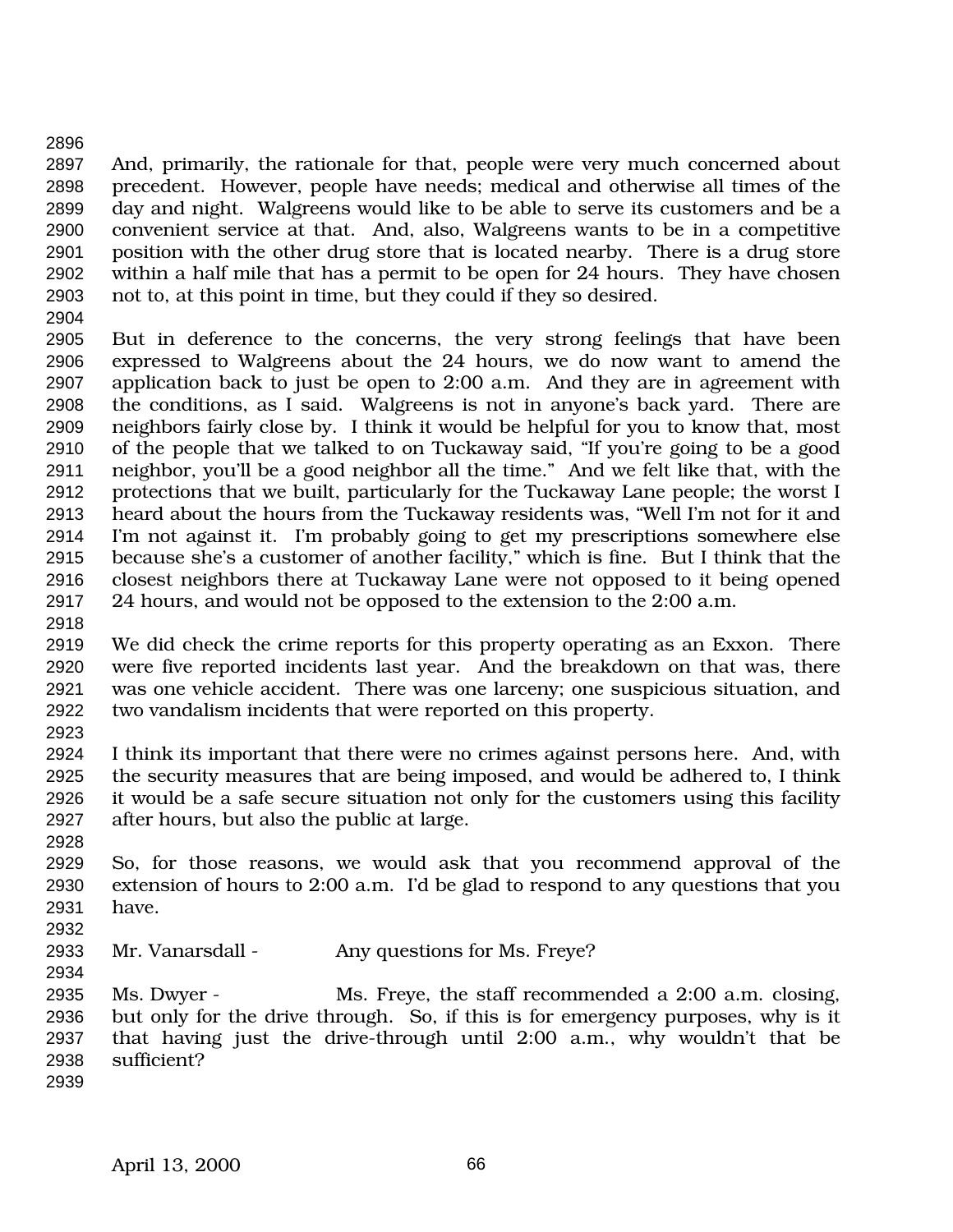Ms. Freye - Ms. Dwyer, if you will note in my comments, I didn't say that it was only for emergency. I said that people have needs at all hours of the day and night. There are lots of people who work shift. There are a lot of professional people who work late at night. There are needs other than medical, necessarily, that arise in the middle of the night. And, at times, that's not necessarily convenient for people to take advantage of when other facilities are open to meet those needs. The overhead is going to be the same for the store. It really doesn't make economic sense for them to just have the drive through open. So, it would be extremely important for them to have both the drug store proper and the pharmacy, as well, open until 2:00 a.m. Ms. Dwyer - In your other stores, do you have great volume of business in the store after Midnight? Ms. Freye - I have not done a comparison. There is a 24-hour operation at W. Broad and Libbie. And I haven't gotten any statistics about that, but they've been in operation, I think for 3 years and have found it to be worth their while to have those extended hours. Ms. Dwyer - Thank you. Mr. Vanarsdall - Any other questions? All right, we'd like to hear from the opposition now, whoever wants to be first. Yes sir. Mr. Willis McCauley - My name is Willis McCauley, and I live on Michael Road, which is approximately 300 yards from the location. I think the main opposition we have to it is the 24-hour opening. And I have a question, I'm not really clear. They're talking about having the drive-thru open until 2:00 a.m., or all of it open until 2:00 o'clock, because it was some confusion there. That was the main thing… Mr. Vanarsdall - That was a revision that they put in tonight. Staff recommended 2:00 a.m. for the drive-through only. Mr. McCauley - I think, so far as we in the neighborhood are concerned, of course, that would come under the lighting and landscaping is the low volume of lights there that would reflect into the neighborhood. And, with assisted living facilities right at the corner of the intersection of Michael and Parham Roads, you have some areas there. Otherwise, I don't see that much opposition to it so far as we are concerned, as long as the hours are kept and not allowed for 24 hours. Ms. Dwyer - So, you're not opposed to the 2:00 a.m.? Is that what you said, sir? What did you say?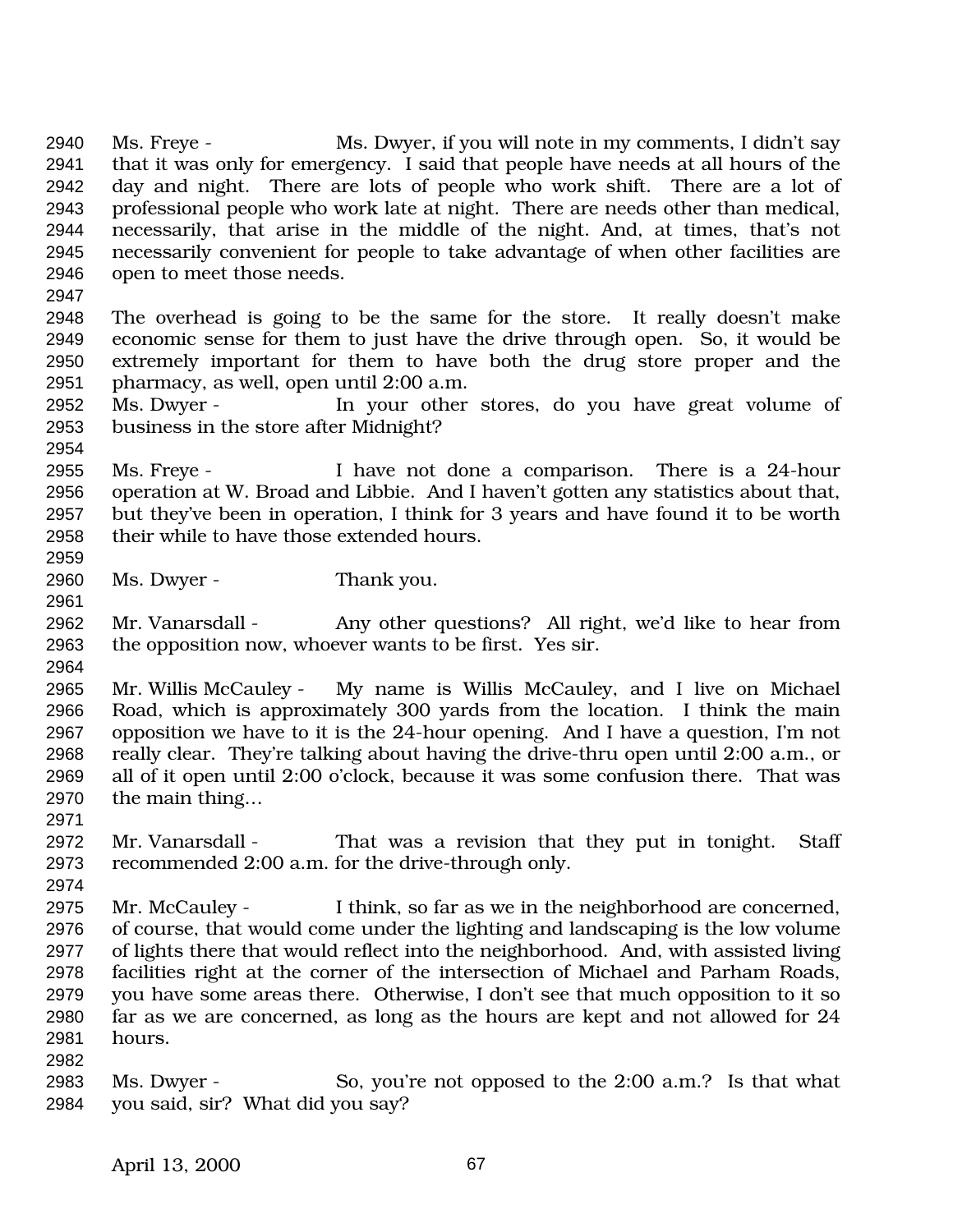Mr. McCauley - I would say, if Westbury, which is pretty close to there and they have 24 hours, they didn't see it feasible to stay open 24 hours. I do not feel that anybody else should be. And, if they can close at 1:00 a.m., I would think that the other one should be along that same line. Ms. Dwyer - Thank you, sir. Mr. Vanarsdall - Thank you. Any one else? All right, no one else. Thank you. Ms. Dwyer. Ms. Dwyer - No other opposition? Okay, my main concern about the extension of hours is the precedent that would be set in this immediate vicinity. We have a number of restaurants and a gas station across the street. It is my understanding that they have, over the years, petitioned for increased hours. And so, each time you make an incremental step, you do increase the pressure for other businesses in the vicinity also to step up and extend their hours. This is not Broad Street. It's a fairly busy intersection, but it is not the heavy commercial area that Broad Street is. I think I'm amenable to recommending an extension of hours, but an extension of hours for both the drive through and the store, but till 1:00 o'clock a.m. That would be my recommendation that the Provisional Use Permit be recommended for approval to the Board P-3-00 to the Board with a 1:00 o'clock extension of hours. Mrs. Quesinberry seconded the motion. Ms. Dwyer - Excuse me. Let me mention this. It goes without saying, but with all the other conditions that were recommended by staff. Mrs. Quesinberry - Likewise, second. Mr. Vanarsdall - Motion made by Ms. Dwyer, seconded by Mrs. Quesinberry. All those in favor say aye— all those opposed by saying nay. The vote is 5-0 (Mrs. O'Bannon abstained). Thank all of you. **REASON:** Acting on a motion by Ms. Dwyer, seconded by Mrs. Quesinberry, the Planning Commission voted 4-1 (one abstention) to recommend that the Board of Supervisors **grant the revocable provisional use permit**, but only with the extension of hours to 1:00 a.m., instead of the 2:00 a.m. requested by the applicant. The Planning Commission's recommendation included the following conditions: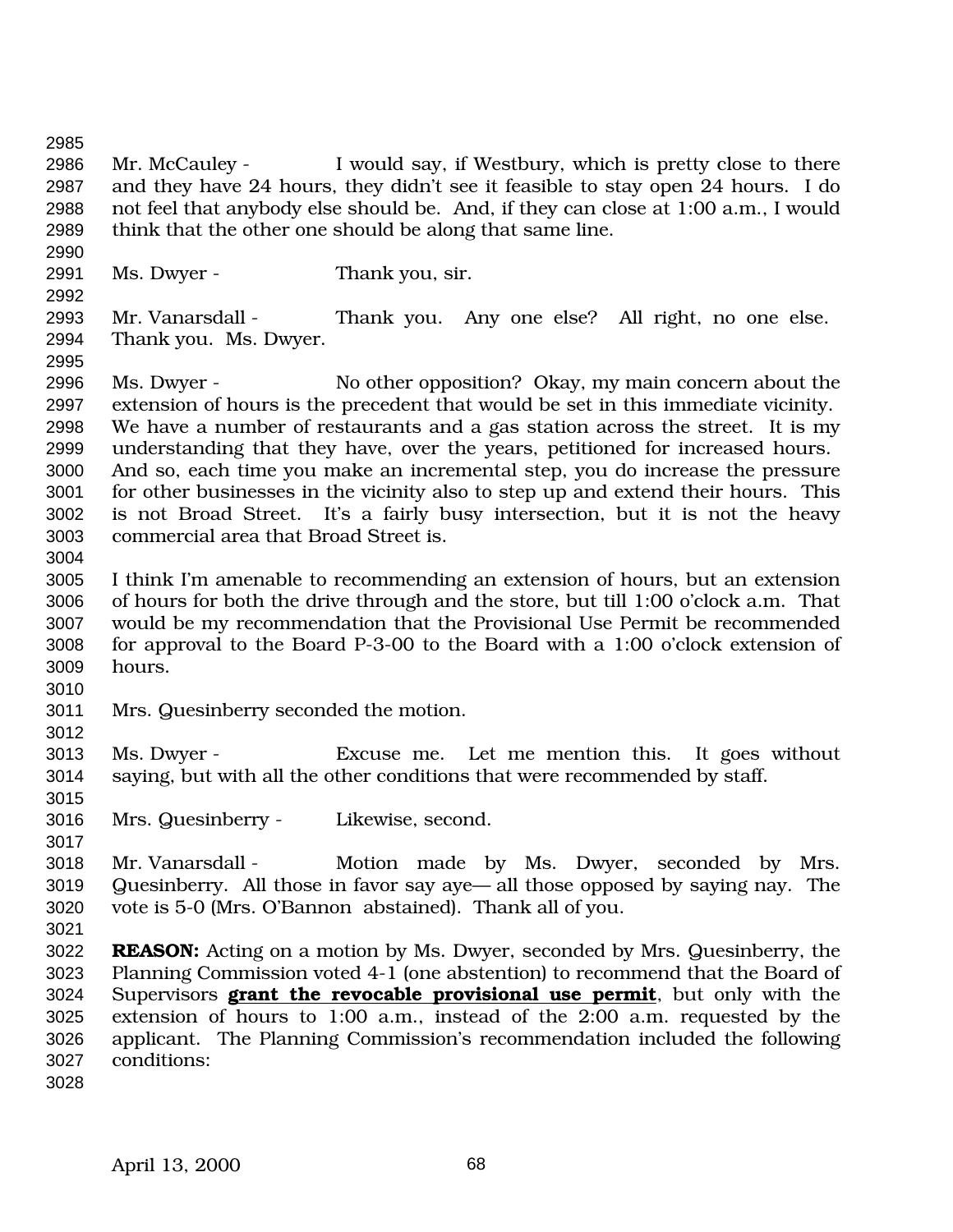- 1. The Crime Prevention Unit of the Division of Police shall conduct a Security Survey to identify potential security risks at the location and to recommend possible preventive measures.
- 2. The Division of Police shall conduct a study of the police incident reports for the location for the past three years in order to determine past criminal activity at the location. The Division of Police shall make appropriate recommendations, if any, for future prevention.
- 3. The owner or operator shall install a security camera and video system designed by a security specialist. This security system shall include the following items:
- a. Exterior surveillance cameras monitoring the entrance(s), parking area(s), and any other areas deemed necessary by the Division of Police. Such security cameras shall provide clear imagery of the establishment's patrons and their vehicles.
- b. Tapes recording activities in the areas under surveillance shall be preserved for a period of four (4) months. Authorized representatives of the Henrico County Police Department or the Henrico County Planning Department shall have access to such tapes upon request.
- 4. The owner or operator shall provide adequate lighting for the entrances, exits, and parking areas serving the use or location are adequately illuminated. "Adequate lighting" means lighting sufficient for clear visual and security camera surveillance.
- 5. At least one (1) uniformed security officer shall be on duty during the extended hours of operation and any other times set forth in the conditions for the provisional use permit. The security officer shall periodically monitor the exterior of the premises as well as the interior for possible criminal activity. Security officers shall either be off duty police officers or licensed security guards employed by a licensed security service company.
- 6. The owner or operator shall require customers to leave the premises and parking areas immediately after the close of business.
- 7. The owner or operator shall not permit loitering, criminal assaults or public nuisances on the premises during the extended hours of operation.
- When properly developed and regulated by the recommended special conditions, it would not be detrimental to the public health, safety, welfare and values in the are security specialist. This security system shall include the following items: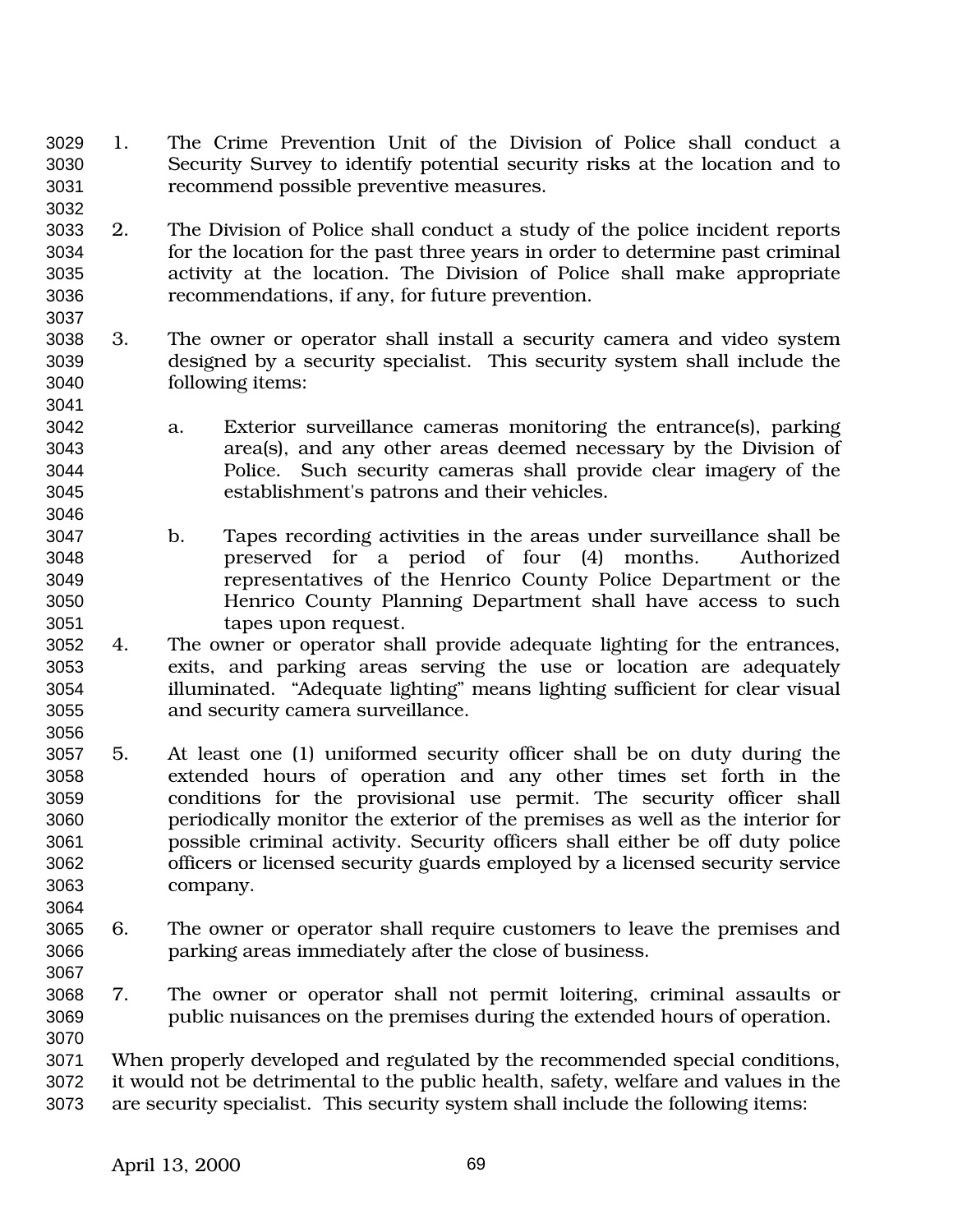Mr. Vanarsdall - That is the end of the cases, isn't it. Mrs. Quesinberry - I may have the same question you have, Mr. Secretary. I think that we did not waive the proffers for the Stuart E. Haynes case. Is that your question, Mr. Secretary? Mr. Marlles - That's correct. That's exactly what I was going to bring up— C-32C-00. Mrs. Quesinberry - I would like for us to go back to that case and take care of that real quick. Mr. Vanarsdall - All right. Very good that you caught that. That's on Page? Mrs. Quesinberry - Page 4. Mr. Vanarsdall - It appears that we did not waive the proffers on Case C- 32C-00 and we will now do that. Mr. Taylor. Mrs. Quesinberry - We need a motion, Mr. Taylor, to waive the time limits 3096 on the proffers dated April  $13<sup>th</sup>$ . Mr. Taylor - All right, Mr. Chairman, I move that on Case C-32C-00 we move to waive the time limits on the proffers. Mrs. Quesinberry seconded the motion. Mr. Vanarsdall - Motion made by Mr. Taylor, seconded by Mrs. Quesinberry. All those in favor say aye— all those opposed by saying nay. The vote is 5-0 (Mrs. O'Bannon abstained) to waive the time limits. Mrs. Quesinberry - Mr. Chairman, I have one more thing, very quickly, if I might. Gentlemen. Mr. Vanarsdall - All right, Mrs. Quesinberry. Mrs. Quesinberry - I would like to make a recommendation, tonight, on a Resolution to direct the staff to schedule a public hearing at our next meeting on 3114 May  $11<sup>th</sup>$  to recommend changes to Section 24-52 Paragraph (g). And this concerns some language. It's a little housekeeping on this particular part of the Ordinance. So, I do make a recommendation now to approve the resolution 3117 directing the Planning staff, to come back on May  $11<sup>th</sup>$  with recommendations to changes of Section 24-52 Paragraph (g).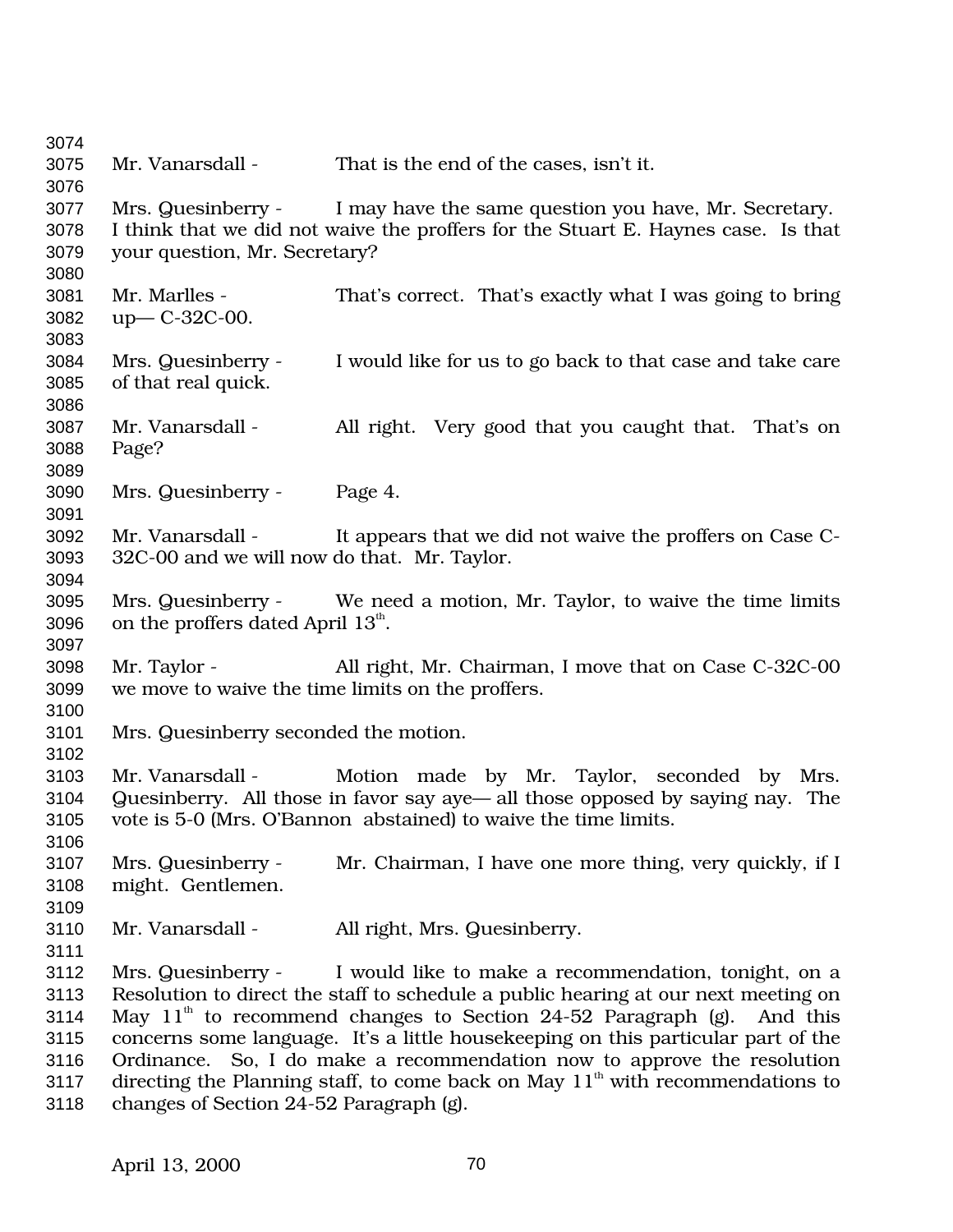| 3119 |                                          |                                                                                  |
|------|------------------------------------------|----------------------------------------------------------------------------------|
| 3120 | Ms. Dwyer -                              | May we just have a minute to look at the language?                               |
| 3121 |                                          |                                                                                  |
| 3122 | Mrs. Quesinberry -                       | Sure. We're not recommending any language, tonight                               |
| 3123 |                                          |                                                                                  |
| 3124 | Ms. Dwyer -                              | Right.                                                                           |
| 3125 |                                          |                                                                                  |
| 3126 | Mrs. Quesinberry -                       | I just want you to understand, I'm just recommending                             |
| 3127 |                                          | the Resolution be passed to look at the language next month.                     |
| 3128 |                                          |                                                                                  |
| 3129 | Mr. Vanarsdall -                         | Public hearing on May $11th$ at the next meeting; next                           |
| 3130 | zoning meeting?                          |                                                                                  |
| 3131 |                                          |                                                                                  |
| 3132 | Mrs. Quesinberry -                       | Yes.                                                                             |
| 3133 |                                          |                                                                                  |
| 3134 | Mr. Marlles -                            | Mrs. Quesinberry, are you asking staff to develop                                |
| 3135 |                                          | language, or just to schedule the public hearing to receive comments?            |
| 3136 |                                          |                                                                                  |
| 3137 | Mrs. Quesinberry -                       | Just to schedule the public hearing to<br>receive                                |
| 3138 | comments.                                |                                                                                  |
| 3139 |                                          |                                                                                  |
| 3140 | Ms. Dwyer -                              | Because, really, there'd be no preparation.                                      |
| 3141 |                                          |                                                                                  |
| 3142 | Mrs. Quesinberry -                       | No. No preparation.                                                              |
| 3143 |                                          |                                                                                  |
| 3144 | Ms. Dwyer -                              | All you'd be doing is eliminating the word, "fairgrounds"                        |
| 3145 | from                                     |                                                                                  |
| 3146 |                                          |                                                                                  |
| 3147 | Mrs. Quesinberry -                       | Correct.                                                                         |
| 3148 |                                          |                                                                                  |
| 3149 | Ms. Dwyer -                              | From that. It's not like drafting                                                |
| 3150 |                                          |                                                                                  |
| 3151 | Mrs. Quesinberry -                       | That's right.                                                                    |
| 3152 |                                          |                                                                                  |
| 3153 | Mr. Archer -                             | Mrs. Quesinberry, I've got one question. In the fifth                            |
| 3154 |                                          | "Whereas," this states that Section 24-52 Paragraph (g) has been misinterpreted  |
| 3155 | to allow certain uses under fairgrounds. |                                                                                  |
| 3156 |                                          |                                                                                  |
| 3157 |                                          | Would it be fairer, or might it be better to just say, "interpreted", instead of |
| 3158 | "misinterpreted?"                        |                                                                                  |
| 3159 |                                          |                                                                                  |
| 3160 | Mrs. Quesinberry -                       | We could.                                                                        |
| 3161 |                                          |                                                                                  |
| 3162 | Mr. Vanarsdall -                         | What part that, "misinterpreted?"                                                |
| 3163 |                                          |                                                                                  |
|      |                                          |                                                                                  |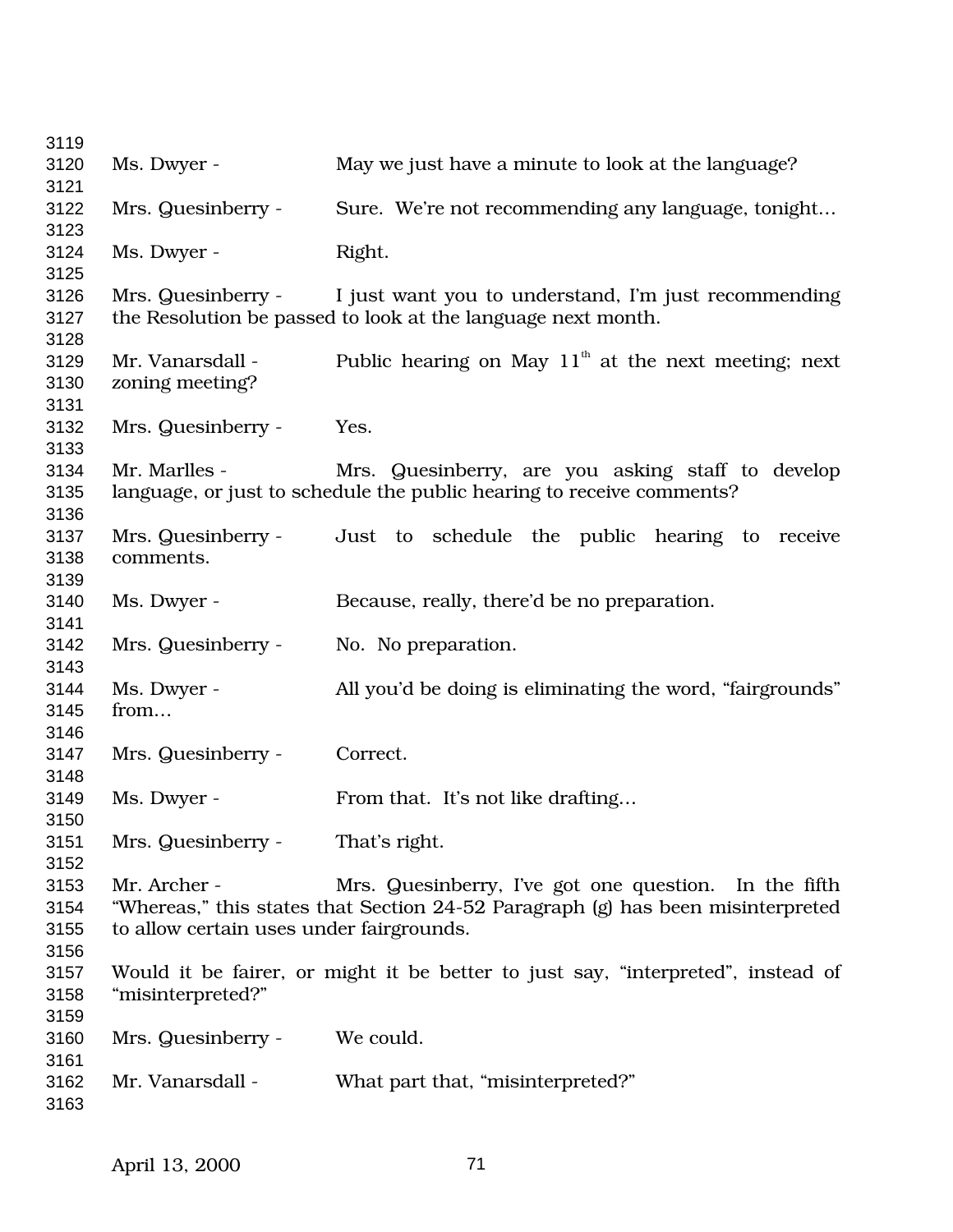Mr. Archer - The fifth whereas. Mr. Vanarsdall - Yes. I see it. Leave the word, "misinterpreted" out, you're saying? Mr. Taylor - This says, "has been interpreted." Mrs. Quesinberry - Sure. We can strike that. Mr. Marlles - Mr. Archer, the Director of Planning appreciates that change. Mrs. Quesinberry - Because the purpose here is, just really, the very last paragraph, my proposal is to ask for approval of the resolution to direct the staff to schedule the public hearing next month. Mr. Archer - Okay. Now, would staff also, well, I guess not. This is the Resolution that you're asking to pass tonight? Is that correct? Mrs. Quesinberry - Yes. The Resolution tonight is just as the last paragraph says, is to direct the Planning Staff to schedule a public hearing to recommend appropriate changes to Section 24-52, Paragraph G. Mr. Archer - Which would ultimately have to be approved by the Board? Mrs. Quesinberry - Correct. It doesn't change anything about how we usually proceed with Ordinance Amendments. Ms. Dwyer - Along the same lines as Mr. Archer's comment, I don't have a problem doing this generally, but if we take out the "misinterpretation," and say, "in A-1 Agricultural Districts that may be deemed incompatible…," because, I think if we're asking for public comment, what we're asking for is, we want to make that determination at the public hearing after discussion and hearing what people have to say. And then we make the judgement call about, "yes" this is incompatible or no, it's not." It seems to me that's a judgement that we would make at the public hearing and not at this point. Mrs. Quesinberry - That's correct. Ms. Dwyer - So, I would just maybe neutralize the language a little bit. Mrs. Quesinberry - Okay.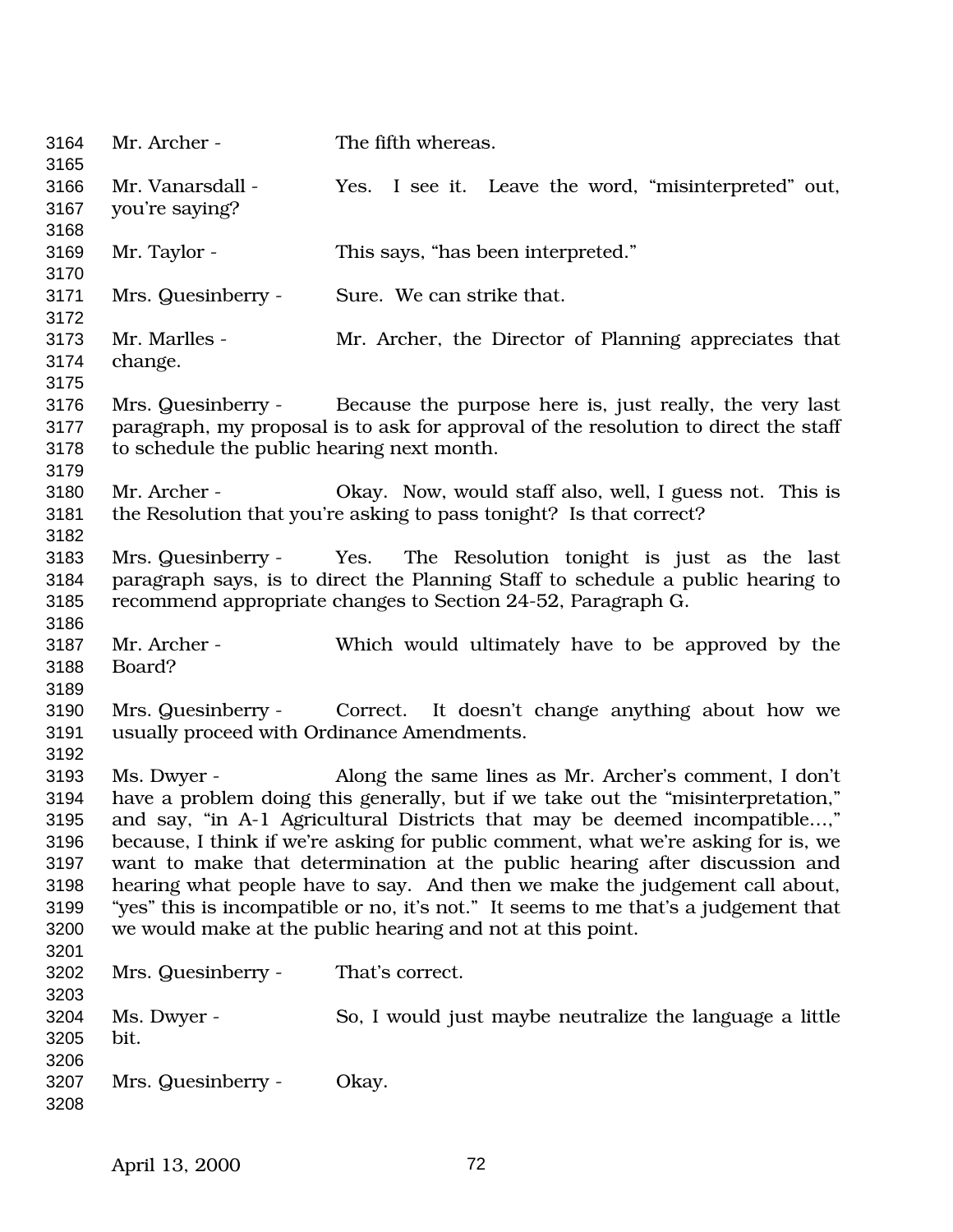Ms. Dwyer - "has been interpreted to allow uses that may be deemed incompatible for the purpose of Agricultural Districts, and which may not promote health, safety and welfare." I think that changes what you wanted to do, Mrs. Quesinberry. Mr. Vanarsdall - You're going so fast I can't pick it up. Mrs. Quesinberry - I've got it on here. Mr. Vanarsdall - Did you get all those words? Mrs. Quesinberry - Yes. Yes, and that's fine, because, again, the purpose, tonight, is just; what I'm asking you to do is just pass this resolution so that we can come back next month and have a public hearing. Ms. Dwyer - …and make a determination. Mrs. Quesinberry - And make a determination at that time. 3228 Mr. Taylor - May we have a quick read of the way it should be? "Whereas Section…" Mrs. Quesinberry - It's the Whereas, the fifth paragraph. So, the entire thing reads, "Whereas, Section 24-52 paragraph (G) has been interpreted to allow certain uses under the use "fairgrounds" in A-1 Agricultural Districts that may be deemed incompatible with the purpose of the Agricultural Districts and which may not promote the health, safety and general welfare of the public in the County; Now, Therefore, Be It Resolved…" Mr. Archer - "…which may not promote." Okay. Mr. Vanarsdall - All right. Mrs. Quesinberry - I'm looking for a second. Ms. Dwyer seconded the motion. Mr. Vanarsdall - Motion made by Mrs. Quesinberry, seconded by Ms. Dwyer. All those in favor say aye— all those opposed by saying nay. The vote is 5-0 (Mrs. O'Bannon abstained). The ayes have it and we'll turn it over to you, Mr. Secretary. 3251 Mr. Marlles - I just have a couple of very quick items to cover.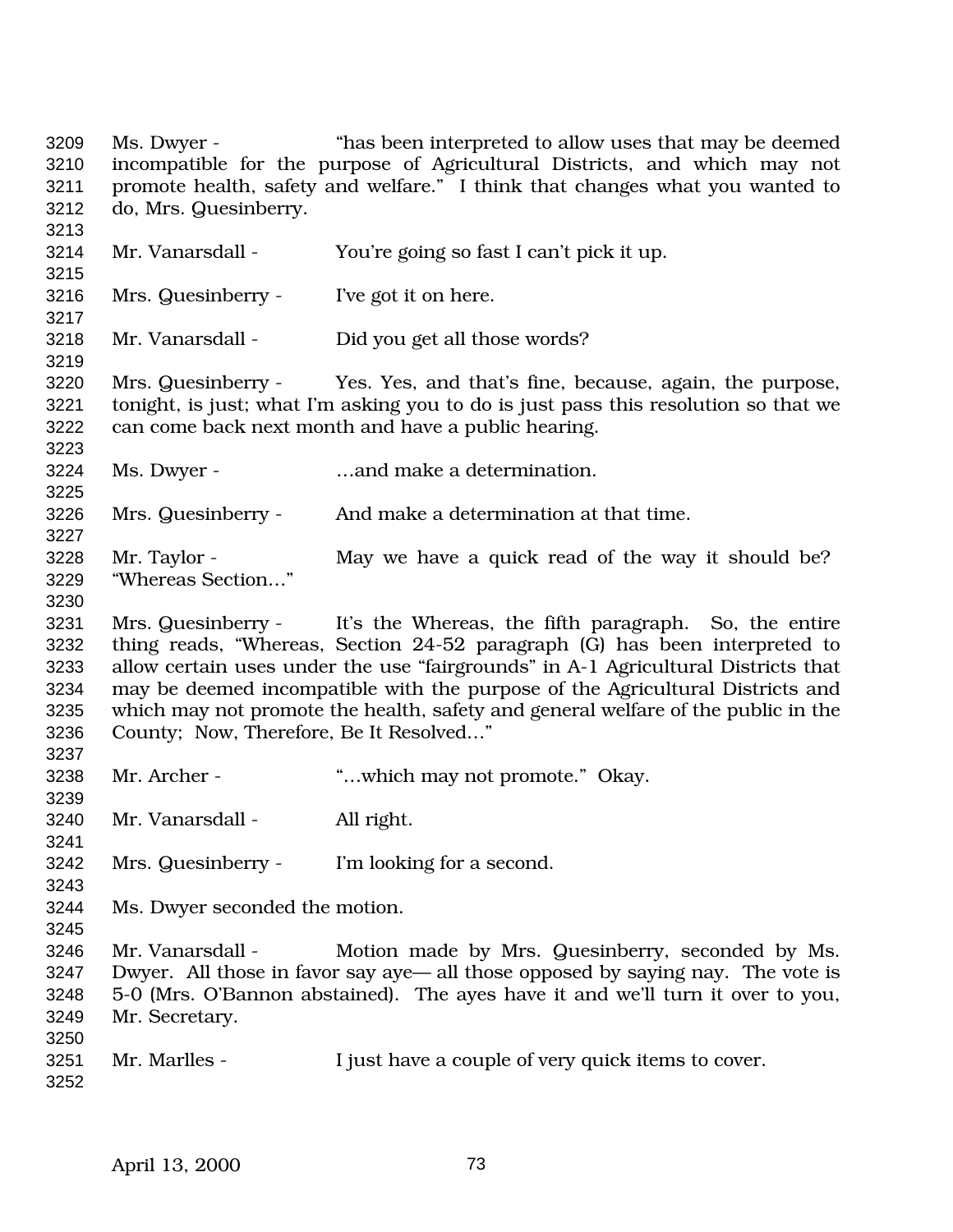Ms. Dwyer - I'm sorry, about the last issue. I know staff doesn't need to prepare a draft because we would just be eliminating a word, but will staff be expected to study it and make a recommendation to the Commission on this issue?

- Mrs. Quesinberry You know, I would leave that up to the Director of Planning, because its not necessary in my mind that staff make recommendations specifically.
- Ms. Dwyer Okay. I just want to clarify staff's responsibilities, as far as the Commission is concerned on.
- Mrs. Quesinberry But, as far as I'm concerned, the purpose of this resolution to have the public hearing, staff would not have to necessarily prepare anything, other than facilitate the discussion.
- Ms. Dwyer Okay.

- Mr. Marlles Mrs. Quesinberry, is part of the concern here that there really isn't a definition of fairgrounds in the Code. And I know there is certainly concern with the proposed facility in the A-1 District. Is maybe the objective here to try to tighten up the Ordinance so that this type of facility would not be permitted again in the A-1 District, if its deemed so by the Planning Commission? Is that part where you're going?
- Mrs. Quesinberry Yes. That's partly where we're going, because, I mean all the discussion around it really is for next month. Fairgrounds is mentioned in A-1. It is also mentioned in B-3, and Fairs are mentioned in M-1, as most of us are aware. And we think that looking at this particular paragraph, we need to go back and do a little housecleaning on that wording, and word smithing in that particular paragraph to make sure that the meaning is clear of what that paragraph intends to be allowed in A-1. In other words, in a lot of peoples' opinion, that paragraph deals primarily with horse related activities and primary purposes of horse related activities. That's really what I want to draw out of the public meeting.
- Mr. Vanarsdall Any more questions? Do you understand your instructions? Mrs. Quesinberry - I don't think we voted, Mr. Chairman. Ms. Dwyer - We did.
- Mr. Marlles Ms. Hunter, do you have something you need to talk about? I have a quick item.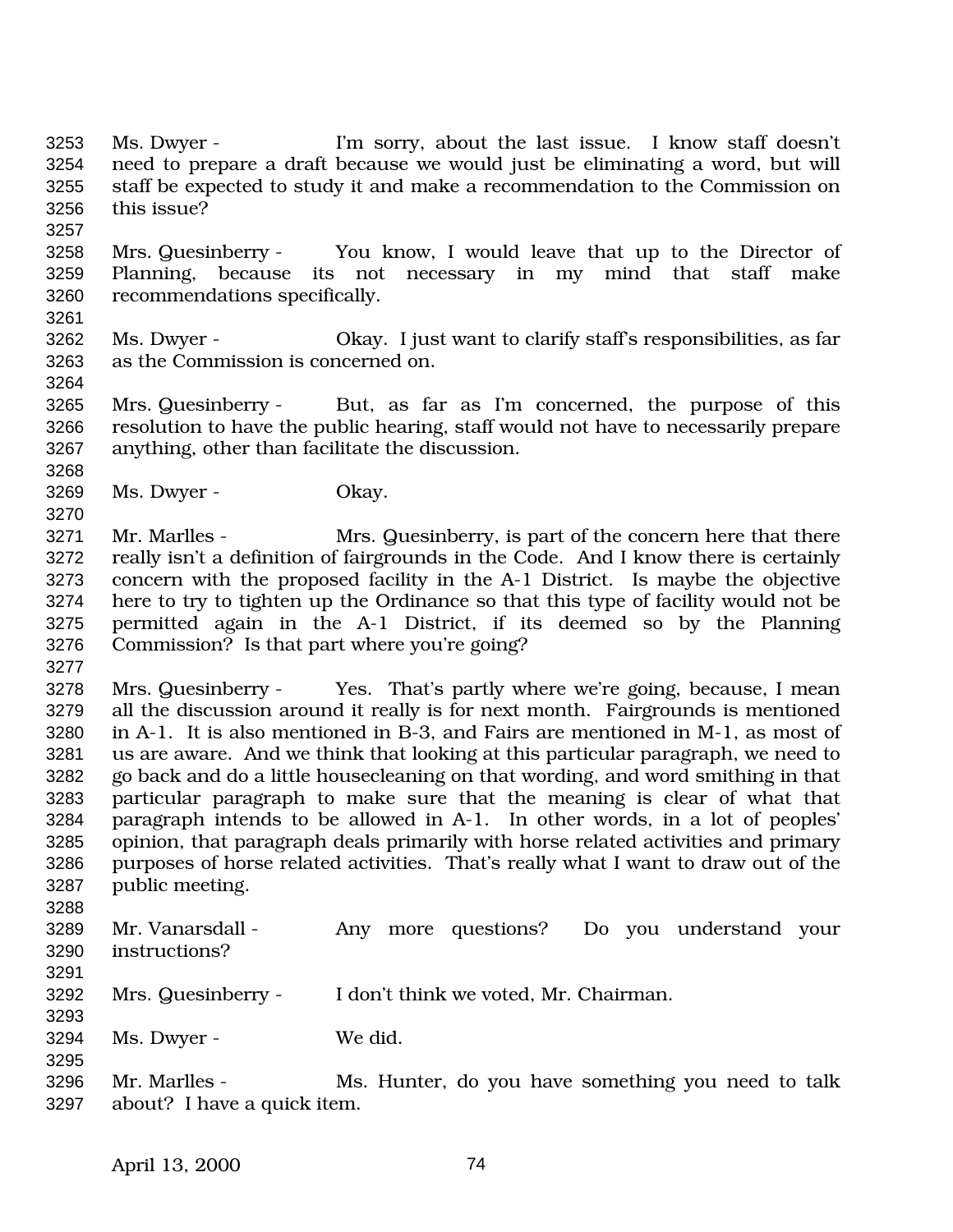Ms. Hunter - I want to hand something out to the Commission. At the last meeting on the Ordinance for the Multi-family Standards, the Commission asked us to look at a density bonus incentive proposal. And we have it. I wanted to give it to you so you could all read it on the plane when you go to New York. You will have time to review it before you hear a presentation on 3303 April  $26^{\text{th}}$ . Mr. Marlles - Mr. Chairman, can I cover one thing real quickly? Mr. Vanarsdall - Yes sir, go ahead. Mr. Marlles - This is just a reminder, particularly for our newer members of the Commission that are attending the APA Conference in New York. Mr. Silber, two days ago, sent out a copy of the travel policy for the County. Mr. Silber did not send it out. He's handing it out tonight. This is just a reminder that, again, for those of you had not been with the County long, have not traveled with the County, the County is a real stickler for receipts. And this is kind of a warning. If you expect to get reimbursed from the County, you need to make sure that you save all of your receipts. You need to be aware of what the per diem is. Ms. Dwyer - I have a question about that. They expect us to eat for 5 days for \$140.00 in New York City. Mr. Vanarsdall - In New York City at a hamburger place. Cab drivers don't give you receipts. Mr. Marlles - Cab drivers don't give you receipts. Well, don't expect to be reimbursed from the County if the cab drivers don't give receipts. Mr. Taylor - Is that receipts for everything? Mr. Marlles - Save all your receipts. Okay, the next announcement is, and Randy is handing out a flyer here. Again, even if you have been to one of these national conferences in the past, its somewhat traditional on Monday night, there's a reception that's going to be sponsored by the Virginia Chapter of the American Planning Association. It will be at the Harland Brewery and you have the information, on Monday evening between 6:00 and 7:00 p.m. It's a good opportunity to meet other people from Virginia who are at the national conference. End of announcements.